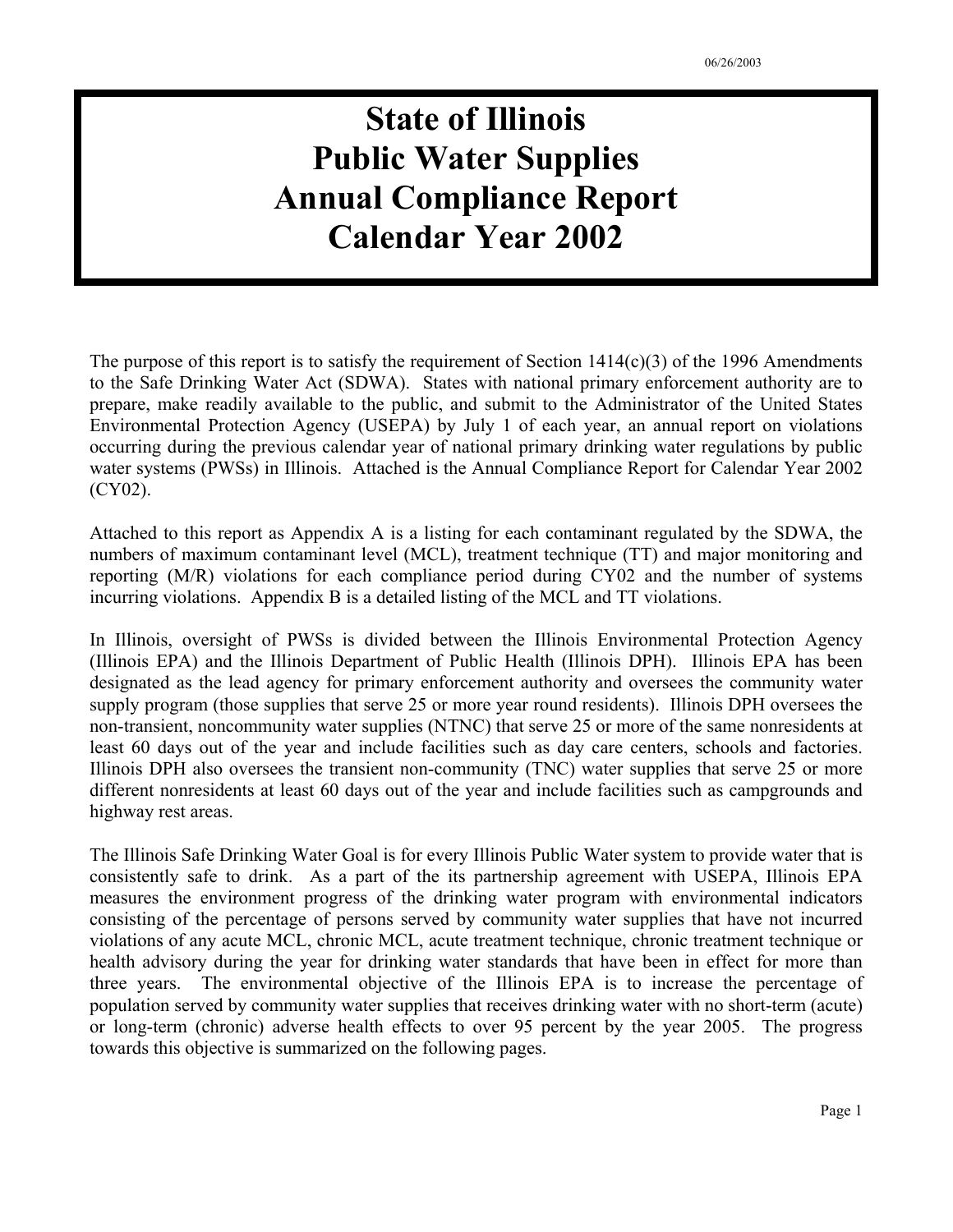- **Goal**: Every Illinois Public Water Supply will provide water that is consistently safe to drink.
- **Objective:** The percentage of the population served by community water supplies receiving drinking water with no short-term (acute) or long-term (chronic) adverse health effects will increase to over 95 percent by the year 2005

#### **Persons Served by Compliant Water Supplies**

Safe drinking water should be free of contaminants that have the potential to cause either short term or long-term health effects. During calendar year 2002, the percentage of persons served by Illinois community water supplies that were compliant with all health requirements (maximum contaminant levels, treatment techniques, or health advisories that have been in effect for more than three years) was 93 percent. Community Water Supplies compliant with health requirements as provided in **Figure 1** illustrates progress toward the Year 2005 objective as Percent Population Served. The 2002 compliance percentage is over a 4 percent improvement in compliance from calendar year 1995. Compliance efforts will continue to focus on minimizing the frequency and duration of excursions and the development of enforceable schedules for the implementation of corrective action plans to achieve sustained compliance.



#### **Figure 1**

The number of water supplies in full compliance with all health requirements during 2002 was 1,644, or 90 percent, of the community water supplies in Illinois.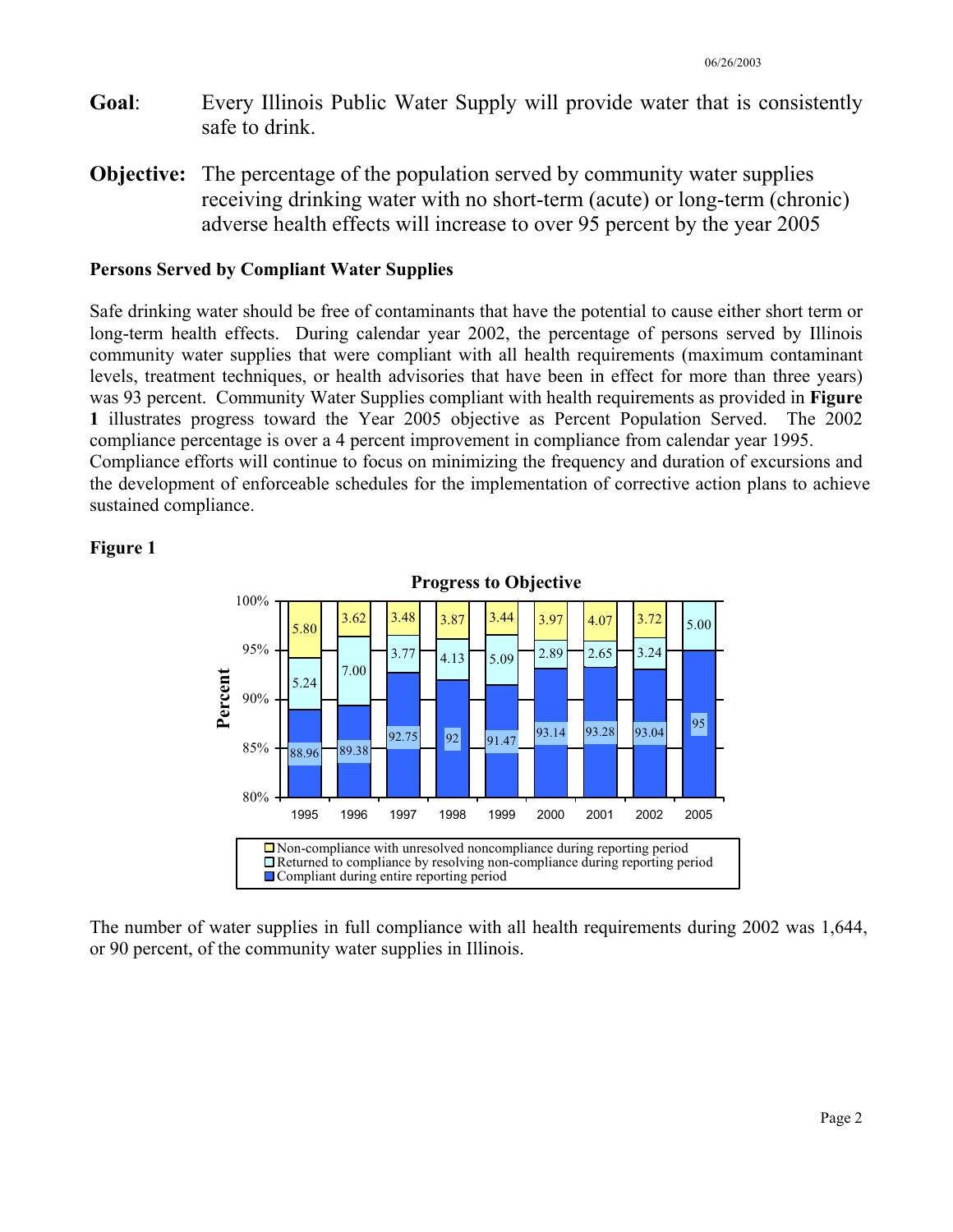#### **Persons Served by Compliant Water Supplies**

During calendar year 2002, the percentage of persons served by Illinois community water supplies that were compliant with all health requirements was 93 percent. This compliance percentage represents over a 4 percent improvement from calendar year 1995 and reflects continued progress toward the calendar year 2005 goal of 95 percent. It is important that safe drinking water be free of contamination that has the potential to cause either short-term or long-term health effects. The compliance outcome is significant because a total of 10,603,318 persons in Illinois were provided safe drinking water from water supplies compliant with all health requirements during 2002. This represents an additional 797,873 persons served by compliant water supplies when compared to 1995.

**Figure 2** shows that 98.4 percent of the population served by Illinois community water supplies received drinking water in compliance with acute (short-term) health requirements, and 94.6 percent were in compliance with chronic (long-term) health requirements. It is important to note that most non-compliance was short in duration, and the potential for health risk was minimized through prompt corrective action by the water supplies. Supplies with microbial problems (bacterial or turbidity noncompliance) are required to issue boil orders. Supplies exceeding the nitrate maximum contaminant level are required to provide bottled water for infants until the levels are consistently well below the maximum contaminant level.

#### **Figure 2**



#### **Acute and Chronic Requirements (2002 data) Percent of Population Served Compliant with Health Records**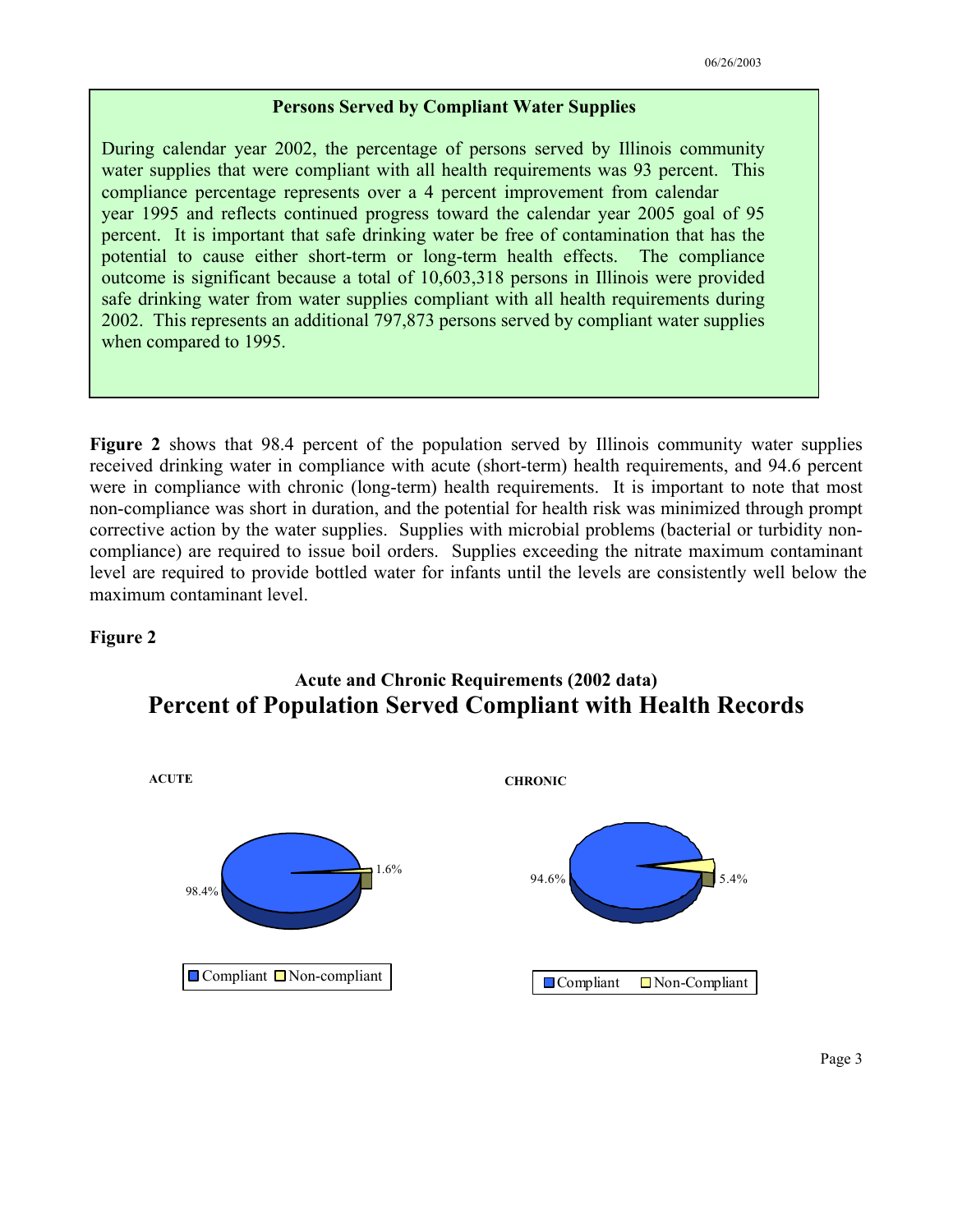#### **Lead and Copper Rule Compliance**

The lead action level (15 parts per billion of lead) when exceeded in more than 10 percent of the water samples collected in consumers homes, requires the water supply to implement a treatment technique or enforceable procedure which would prevent anticipated adverse health effects and ensure that lead or copper is controlled in the drinking water.

In 2002, 1,789 water supplies, or approximately 98 percent of community water supplies, were below the lead action level. These water supplies serve 99 percent of the population.

Generally, non-compliance is for a short period of time because the treatment is quickly adjusted to required ranges.

#### **Variances and Exemptions**

A variance or exemption is state or USEPA permission not to meet an MCL or a treatment technique under certain conditions for a period of time. In most cases, a variance is granted to give a water system additional time to make complicated and expensive modifications and improvements to the water treatment process so that compliance maybe achieved in the shortest period of time. During 2002, the Illinois Pollution Control Board (IPCB) granted six water systems variances from certain requirements of the Interim Enhanced Surface Water Treatment Rule.

| <b>Water System</b> | <b>Duration of Variance</b> | Variance/Requirement                                  |
|---------------------|-----------------------------|-------------------------------------------------------|
| Chicago             | 10/8/01 through 01/01/03    | Continuous Individual Filter Monitoring (611.744) and |
|                     |                             | Turbidity Monitoring Reporting (611.745)              |
| Centralia           | 03/2102 through 07/01/03    | Turbidity 0.3 NTU Requirement (611.743), Continuous   |
|                     |                             | Individual Filter Monitoring (611.744), and Turbidity |
|                     |                             | Monitoring Reporting (611.745)                        |
| Carlyle             | 11/7/02 through 01/01/03    | Turbidity 0.3 NTU Requirement (611.743), Continuous   |
|                     |                             | Individual Filter Monitoring (611.744), and Turbidity |
|                     |                             | Monitoring Reporting (611.745)                        |
| Salem               | 03/21/02 through 05/01/03   | Continuous Individual Filter Monitoring (611.744) and |
|                     |                             | Turbidity Monitoring Reporting (611.745)              |
| Canton              | 4/4/02 through 11/30/02     | Turbidity 0.3 NTU Requirement (611.743), Continuous   |
|                     |                             | Individual Filter Monitoring (611.744), and Turbidity |
|                     |                             | Monitoring Reporting (611.745)                        |
| Charleston          | 12/31/01 through 12/30/03   | Turbidity 0.3 NTU Requirement (611.743)               |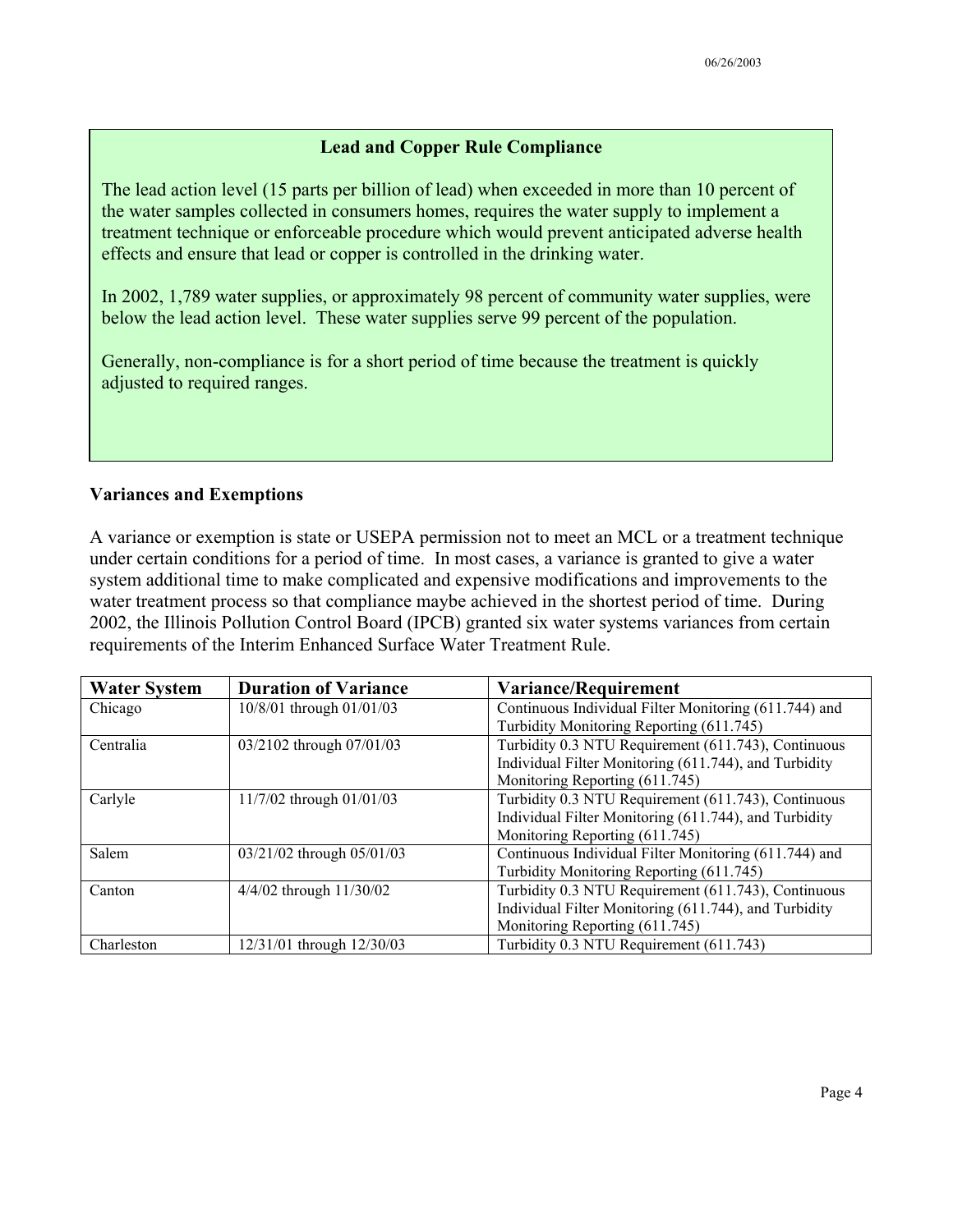### **Violations during Calendar Year 2002 State Of Illinois**

| <b>Total Number of Regulated Systems</b>    | 5,693 |
|---------------------------------------------|-------|
| <b>Total Number of Systems in Violation</b> | 458   |
| <b>Total Number of Violations</b>           | 1,695 |

| <b>Rule Subtotal by Violation Type</b>                                |                                       |                                                    |                                          |                                                           |                                                      |                                                     |  |  |  |
|-----------------------------------------------------------------------|---------------------------------------|----------------------------------------------------|------------------------------------------|-----------------------------------------------------------|------------------------------------------------------|-----------------------------------------------------|--|--|--|
| <b>Violation</b>                                                      |                                       | <b>MCLs</b>                                        |                                          | <b>Treatment Techniques</b>                               | <b>Significant</b><br><b>Monitoring/Notification</b> |                                                     |  |  |  |
| Category                                                              | <b>Number of</b><br><b>Violations</b> | Number of<br><b>Systems in</b><br><b>Violation</b> | <b>Number</b><br>of<br><b>Violations</b> | <b>Number of</b><br><b>Systems in</b><br><b>Violation</b> | Number of<br><b>Violations</b>                       | <b>Number of</b><br><b>Systems in</b><br>Violation* |  |  |  |
| <b>Chemical/Radiological</b><br><b>Subtotal</b>                       | 360                                   | 125                                                | $\boldsymbol{2}$                         | $\mathbf{2}$                                              | 949                                                  | 106                                                 |  |  |  |
| <b>Total Coliform Rule</b><br><b>Subtotal</b>                         | 99                                    | 84                                                 |                                          |                                                           | 217                                                  | <b>180</b>                                          |  |  |  |
| <b>Surface Water Treatment</b><br><b>Rule (&amp; IESWTR) Subtotal</b> |                                       |                                                    | 8                                        | 6                                                         | 5                                                    | 1                                                   |  |  |  |
| <b>Lead and Copper Rule</b><br><b>Subtotal</b>                        |                                       |                                                    | 7                                        | 7                                                         | 25                                                   | 22                                                  |  |  |  |
| <b>Consumer Notification</b><br><b>Subtotal</b>                       |                                       |                                                    |                                          |                                                           | 23                                                   | 19                                                  |  |  |  |

| <b>Total by Violation Types</b> |                   |                   |                   |                   |                       |                   |  |  |  |
|---------------------------------|-------------------|-------------------|-------------------|-------------------|-----------------------|-------------------|--|--|--|
|                                 |                   | MCLs*             |                   | <b>Treatment</b>  | <b>Significant</b>    |                   |  |  |  |
|                                 |                   |                   |                   | Techniques*       | Monitoring/Reporting* |                   |  |  |  |
|                                 | <b>Number</b>     | <b>Number of</b>  | <b>Number</b>     | <b>Number</b> of  | <b>Number</b>         | <b>Number of</b>  |  |  |  |
|                                 | of                | <b>Systems in</b> | of                | <b>Systems in</b> | of                    | <b>Systems in</b> |  |  |  |
|                                 | <b>Violations</b> | <b>Violation</b>  | <b>Violations</b> | <b>Violation</b>  | <b>Violations</b>     | Violation*        |  |  |  |
| <b>Calendar Year 2002</b>       | 459               | 207               | 17                | 14                | 1,219                 | 264               |  |  |  |

\*Note: Although a PWS may be out of compliance with more than one contaminant or violation type, when calculating totals, it's counted no more than once within the population being totaled. So, the sum of NUMBER OF PWSs IN VIOLATION, over the various violation types or contaminants, may not add up to the total.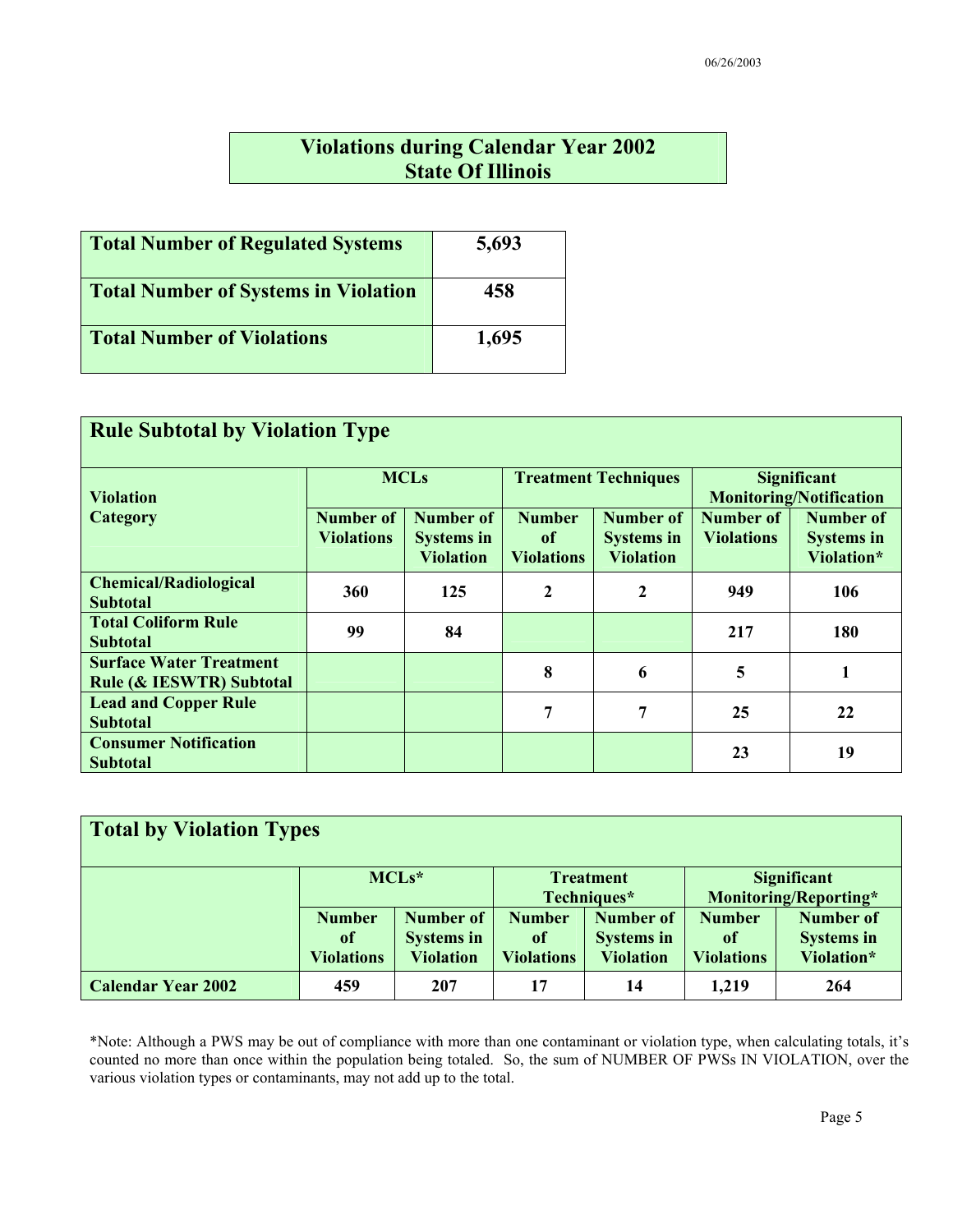### **Appendix A**

The attached tables summarize the number of maximum contaminant level, treatment technique, and significant monitoring violations that occurred during calendar year 2002 for each contaminant regulated by the Safe Drinking Water Act (SDWA). Also identified is the number of public water supplies responsible for the violations and the number of violations that have returned to compliance.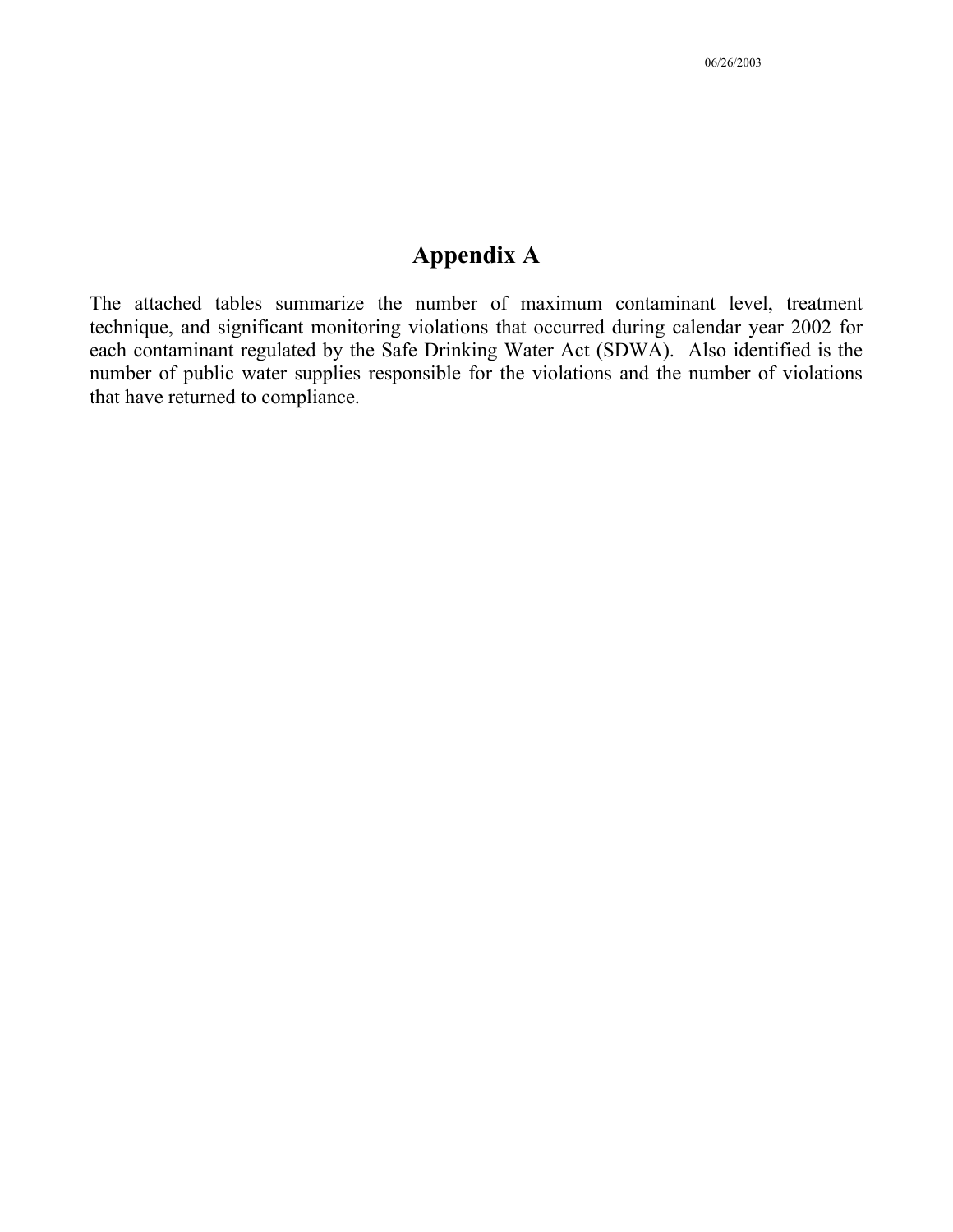#### **Volatile Organic Chemicals (VOCs)**

|                   |                            |                  |                   | $MCLs*$           |                     | Monitoring*       |                   |                     |
|-------------------|----------------------------|------------------|-------------------|-------------------|---------------------|-------------------|-------------------|---------------------|
| Code              | <b>Name</b>                | <b>MCL</b>       | # of              | # of RTC          | # of PWSs           | # of              | # of RTC          | # of PWSs           |
|                   |                            | (mg/l)           | <b>Violations</b> | <b>Violations</b> | <b>In Violation</b> | <b>Violations</b> | <b>Violations</b> | <b>In Violation</b> |
| 2977              | 1,1-Dichloroethylene       | 0.007            | 0/0               | 0/0               | 0/0                 | 19/0              | 9/0               | 12/0                |
| 2981              | 1,1,1-Trichloroethane      | 0.2              | 0/0               | 0/0               | 0/0                 | 19/0              | 9/0               | 12/0                |
| 2985              | 1,1,2-Trichloroethane      | 0.005            | 0/0               | 0/0               | 0/0                 | 19/0              | 9/0               | 12/0                |
| 2980              | 1,2-Dichloroethane         | 0.005            | 0/0               | 0/0               | 0/0                 | 19/0              | 9/0               | 12/0                |
| 2983              | 1,2-Dichloropropane        | 0.005            | 0/0               | 0/0               | 0/0                 | 19/0              | 9/0               | 12/0                |
| 2378              | 1,2,4-Trichlorobenzene     | 0.07             | 0/0               | 0/0               | 0/0                 | 19/0              | 9/0               | 12/0                |
| 2990              | Benzene                    | 0.005            | 0/0               | 0/0               | 0/0                 | 19/0              | 9/0               | 12/0                |
| 2982              | Carbon Tetrachloride       | 0.005            | 0/0               | 0/0               | 0/0                 | 19/0              | 9/0               | 12/0                |
| 2380              | Cis-1,2-Dichloroethylene   | 0.07             | 0/0               | 0/0               | 0/0                 | 19/0              | 9/0               | 12/0                |
| 2964              | Dichloromethane (Methylene | 0.005            | 0/0               | 0/0               | 0/0                 | 19/0              | 9/0               | 12/0                |
|                   | Chloride)                  |                  |                   |                   |                     |                   |                   |                     |
| 2992              | Ethylbenzene               | 0.7              | $0\mathbin{/}0$   | 0/0               | 0/0                 | 19/0              | 9/0               | 12/0                |
| 2989              | Monochlorobenzene          | 0.1              | 0/0               | 0/0               | 0/0                 | 19/0              | 9/0               | 12/0                |
|                   | (Chlorobenzene)            |                  |                   |                   |                     |                   |                   |                     |
| 2968              | o-Dichlorobenzene          | 0.6              | 0/0               | 0/0               | 0/0                 | 19/0              | 9/0               | 12/0                |
| 2969              | p-Dichlorobenzene          | 0.075            | 0/0               | $0/0$             | 0/0                 | 19/0              | 9/0               | 12/0                |
| 2996              | Styrene                    | 0.1              | 0/0               | $\overline{0/0}$  | $\overline{0/0}$    | 19/0              | 9/0               | 12/0                |
| 2987              | Tetrachloroethylene        | 0.005            | 0/0               | 0/0               | 0/0                 | 19/0              | 9/0               | 12/0                |
| 2991              | Toluene                    |                  | 0/0               | 0/0               | 0/0                 | 19/0              | 9/0               | 12/0                |
| 2979              | Trans-1,2-Dichloroethylene | $\overline{0.1}$ | $\overline{0/0}$  | $\overline{0/0}$  | $\overline{0/0}$    | 19/0              | $\overline{9/0}$  | 12/0                |
| 2984              | Trichloroethylene          | 0.005            | 0/0               | 0/0               | 0/0                 | 19/0              | 9/0               | 12/0                |
| 2955              | Xylenes, Total             | 10               | 0/0               | 0/0               | 0/0                 | 19/0              | 9/0               | 12/0                |
| 2976              | Vinyl Chloride             | 0.002            | 0/0               | 0/0               | 0/0                 | 0/0               | 0/0               | 0/0                 |
|                   |                            |                  |                   |                   |                     |                   |                   |                     |
| <b>VOC Totals</b> |                            |                  | 0/0               | 0/0               | 0/0                 | 380/0             | 180/0             | 12/0                |

#### **\* First Number Represents Community Water Supplies / Second Number Represents Non-Community Water Supplies**

Note: Although a PWS may be out of compliance with more than one contaminant or violation type, when calculating totals, it's counted no more than once within the population being totaled. So, the sum of NUMBER OF PWSs IN VIOLATION, over the various violation types or contaminants, may not add up to the total.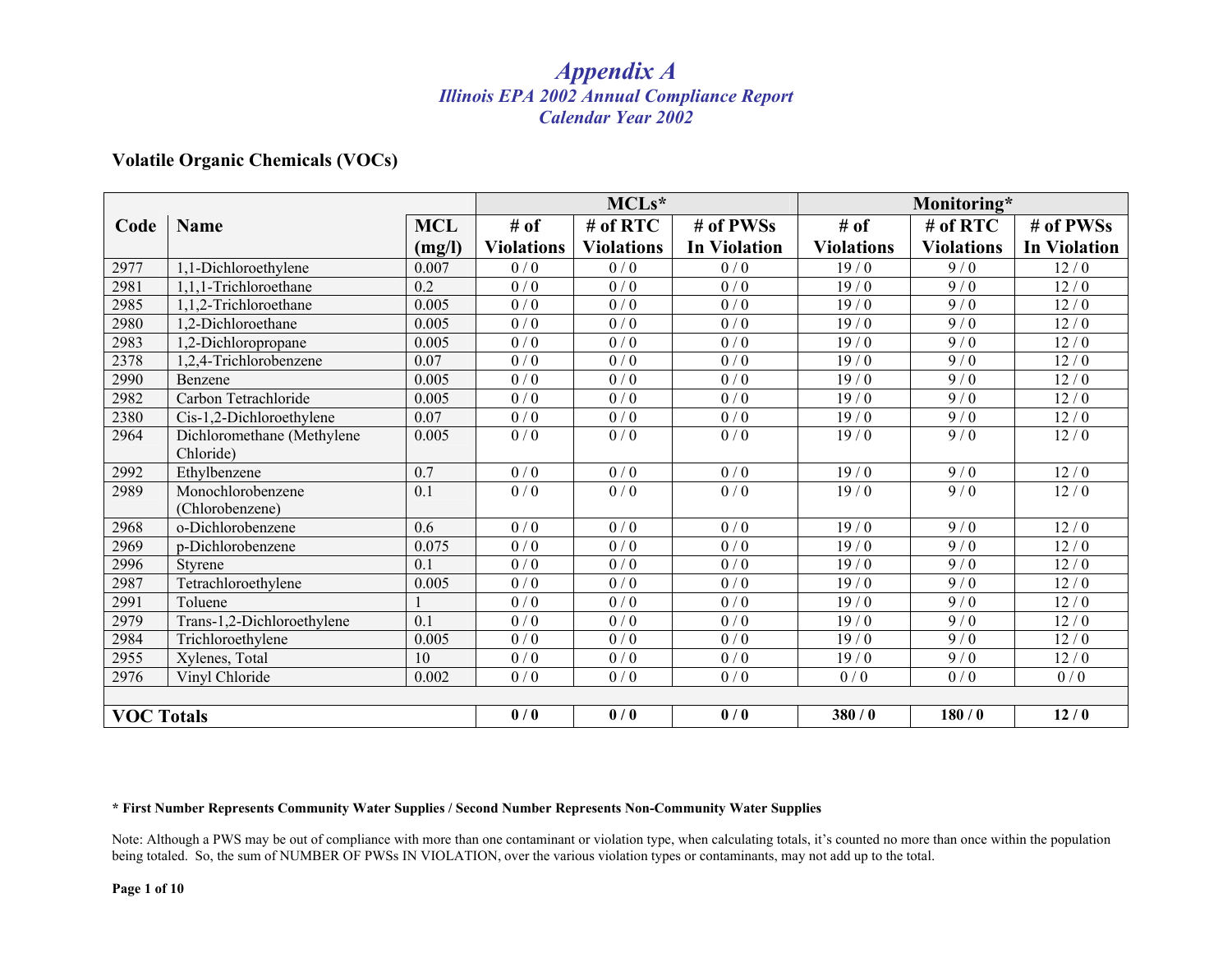#### **Synthetic Organic Chemicals (SOCs)**

|      |                             |                  |                   | MCLs*             |                     |                   | Monitoring*       |                     |  |
|------|-----------------------------|------------------|-------------------|-------------------|---------------------|-------------------|-------------------|---------------------|--|
| Code | <b>Name</b>                 | <b>MCL</b>       | # of              | $#$ of RTC        | # of PWSs           | # of              | # of RTC          | # of PWSs           |  |
|      |                             | (mg/l)           | <b>Violations</b> | <b>Violations</b> | <b>In Violation</b> | <b>Violations</b> | <b>Violations</b> | <b>In Violation</b> |  |
| 2931 | 1,2 Dibromo-3-Chloropropane | 0.0002           | 0/0               | 0/0               | 0/0                 | 14/0              | 5/0               | 7/0                 |  |
|      | (DBCP)                      |                  |                   |                   |                     |                   |                   |                     |  |
| 2105 | $2,4-D$                     | 0.07             | 0/0               | 0/0               | 0/0                 | 13/0              | 4/0               | 6/0                 |  |
| 2063 | 2,3,7,8-TCDD (Dioxin)       | $3x10-8$         | 0/0               | $\overline{0/0}$  | 0/0                 | 0/0               | 0/0               | 0/0                 |  |
| 2110 | $2,4,5$ -TP (Silvex)        | 0.05             | $\overline{0/0}$  | $\overline{0/0}$  | $\overline{0/0}$    | 13/0              | 4/0               | $\overline{6/0}$    |  |
| 2051 | Alachlor (Lasso)            | 0.002            | 0/0               | 0/0               | 0/0                 | 15/0              | 6/0               | 7/0                 |  |
| 2050 | Atrazine                    | 0.003            | 0/0               | $\overline{0/0}$  | $\overline{0/0}$    | 15/0              | 6/0               | 8/0                 |  |
| 2306 | Benzo (A) Pyrene            | 0.0002           | 0/0               | 0/0               | 0/0                 | 13/0              | 4/0               | 6/0                 |  |
| 2010 | BHC-gamma (Lindane)         | 0.0002           | $\overline{0/0}$  | $\overline{0/0}$  | $\overline{0/0}$    | 13/0              | 4/0               | $\overline{6/0}$    |  |
| 2046 | Carbofuran                  | 0.04             | 0/0               | 0/0               | 0/0                 | 13/0              | 4/0               | 6/0                 |  |
| 2959 | Chlordane                   | 0.002            | 0/0               | 0/0               | $\overline{0/0}$    | $\overline{13/0}$ | 4/0               | 6/0                 |  |
| 2031 | Dalapon                     | 0.2              | 0/0               | 0/0               | 0/0                 | 13/0              | 4/0               | 6/0                 |  |
| 2035 | Di(2-Ethylhexyl) Adipate    | $\overline{0.4}$ | $\overline{0/0}$  | $\overline{0/0}$  | $\overline{0/0}$    | 13/0              | 4/0               | $\overline{6/0}$    |  |
| 2039 | Di(2-Ethylhexyl) Phthalate  | 0.006            | 0/0               | 0/0               | 0/0                 | 13/0              | 4/0               | 6/0                 |  |
| 2041 | Dinoseb                     | 0.007            | 0/0               | 0/0               | 0/0                 | 13/0              | 4/0               | $6/0$               |  |
| 2032 | Diquat                      | 0.02             | 0/0               | 0/0               | 0/0                 | 13/0              | 4/0               | 6/0                 |  |
| 2033 | Endothall                   | 0.1              | 0/0               | $\overline{0/0}$  | 0/0                 | 13/0              | 4/0               | 6/0                 |  |
| 2005 | Endrin                      | 0.002            | 0/0               | 0/0               | 0/0                 | 13/0              | 4/0               | 6/0                 |  |
| 2946 | Ethylene Dibromide (EDB)    | 0.00005          | 0/0               | 0/0               | 0/0                 | 13/0              | 4/0               | 6/0                 |  |
| 2034 | Glyphosate                  | 0.7              | 0/0               | 0/0               | 0/0                 | 0/0               | 0/0               | 0/0                 |  |
| 2065 | Heptachlor                  | 0.0004           | $\overline{0/0}$  | $\overline{0/0}$  | 0/0                 | 13/0              | 4/0               | 6/0                 |  |
| 2067 | Heptachlor Epoxide          | 0.0002           | 0/0               | 0/0               | 0/0                 | 13/0              | 4/0               | 6/0                 |  |
| 2274 | Hexachlorobenzene (HCB)     | 0.001            | 0/0               | 0/0               | 0/0                 | 13/0              | 4/0               | 6/0                 |  |
| 2042 | Hexachlorocyclopentadiene   | 0.05             | 0/0               | 0/0               | 0/0                 | 13/0              | 4/0               | 6/0                 |  |
| 2015 | Methoxychlor                | 0.04             | 0/0               | 0/0               | 0/0                 | 13/0              | 4/0               | 6/0                 |  |
| 2036 | Oxamyl (Vydate)             | 0.2              | 0/0               | 0/0               | 0/0                 | 13/0              | 4/0               | 6/0                 |  |
| 2326 | Pentachlorophenol           | 0.001            | 0/0               | 0/0               | 0/0                 | 13/0              | 4/0               | 6/0                 |  |
| 2040 | Picloram                    | 0.5              | 0/0               | 0/0               | 0/0                 | 13/0              | 4/0               | 6/0                 |  |

#### **\* First Number Represents Community Water Supplies / Second Number Represents Non-Community Water Supplies**

Note: Although a PWS may be out of compliance with more than one contaminant or violation type, when calculating totals, it's counted no more than once within the population being totaled. So, the sum of NUMBER OF PWSs IN VIOLATION, over the various violation types or contaminants, may not add up to the total.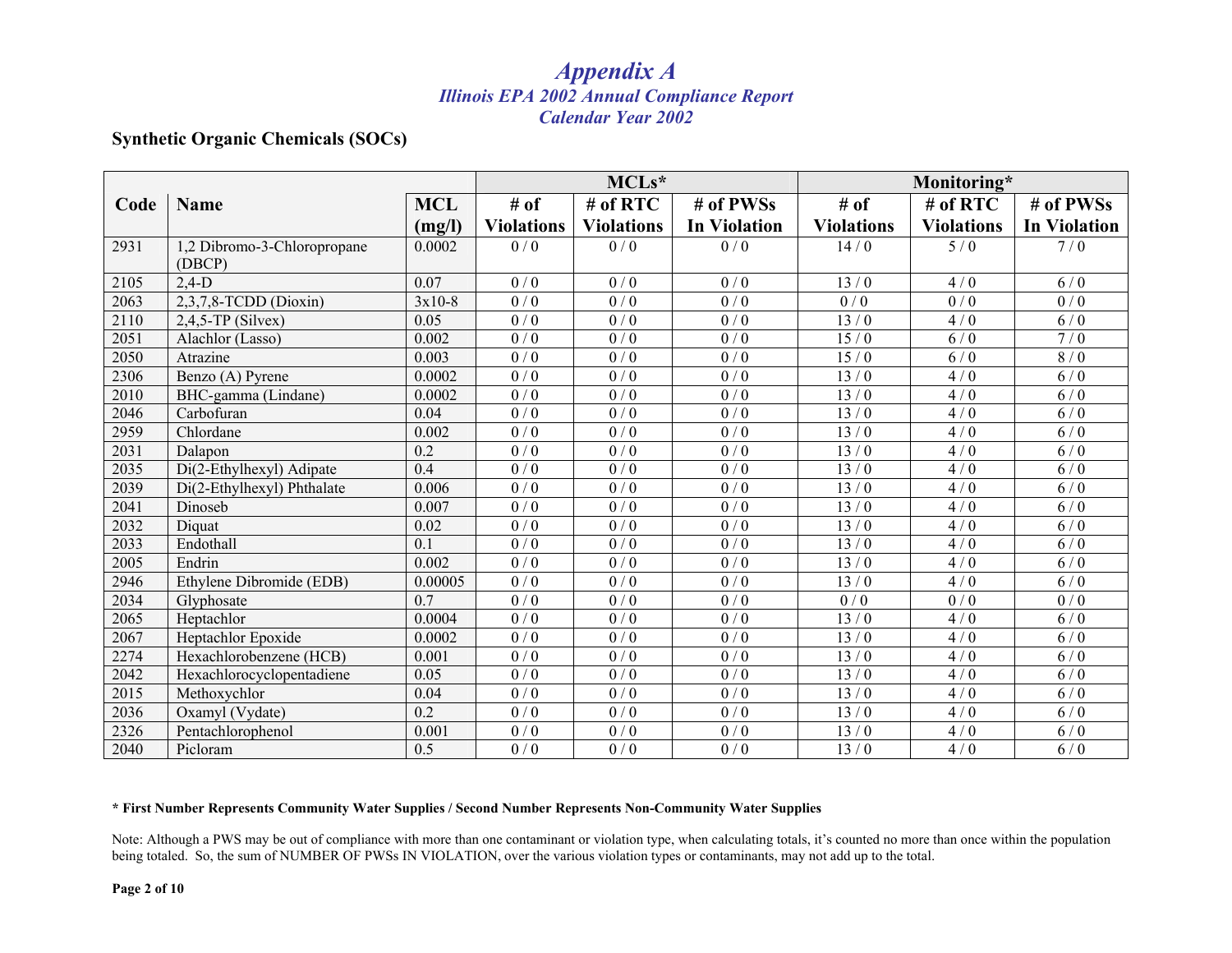#### **SOCs continued**

|                   |                                        |            |                   | $MCLs*$           |                     | Monitoring*       |                   |                     |
|-------------------|----------------------------------------|------------|-------------------|-------------------|---------------------|-------------------|-------------------|---------------------|
| Code              | <b>Name</b>                            | <b>MCL</b> | # of              | # of $RTC$        | # of PWSs           | # of              | $#$ of RTC        | # of PWSs           |
|                   |                                        | (mg/l)     | <b>Violations</b> | <b>Violations</b> | <b>In Violation</b> | <b>Violations</b> | <b>Violations</b> | <b>In Violation</b> |
| 2037              | Simazine                               | 0.004      | 0/0               | 0/0               | 0/0                 | 13/0              | 4/0               | 6/0                 |
| 2383              | <b>Total Polychlorinated Biphenyls</b> | 0.0005     | 0/0               | 0/0               | 0/0                 | 13/0              | 4/0               | 6/0                 |
|                   | (PCB)                                  |            |                   |                   |                     |                   |                   |                     |
| 2020              | Toxaphene                              | 0.003      | 0/0               | 0/0               | 0/0                 | 13/0              | 4/0               | 6/0                 |
|                   |                                        |            |                   |                   |                     |                   |                   |                     |
| <b>SOC Totals</b> |                                        | 0/0        | 0/0               | 0/0               | 369/0               | 117/0             | 9/0               |                     |

|        |                 | <b>Treatment Technique*</b> |                   |                   | Monitoring*         |                   |                   |                     |
|--------|-----------------|-----------------------------|-------------------|-------------------|---------------------|-------------------|-------------------|---------------------|
| Code   | <b>Name</b>     | <b>MCL</b>                  | # of              | $#$ of RTC        | # of PWSs           | # of              | # of $RTC$        | # of PWSs           |
|        |                 | (mg/l)                      | <b>Violations</b> | <b>Violations</b> | <b>In Violation</b> | <b>Violations</b> | <b>Violations</b> | <b>In Violation</b> |
| 2257   | Epichlorohydrin | <b>TT</b>                   | 0/0               | 0/0               | 0/0                 | 0/0               | 0/0               | 0/0                 |
| 2265   | Acrylamide      | <b>TT</b>                   | 0/0               | 0/0               | 0/0                 | 0/0               | 0/0               | 0/0                 |
|        |                 |                             |                   |                   |                     |                   |                   |                     |
| Totals |                 |                             | 0/0               | 0/0               | 0/0                 | 0/0               | 0/0               | 0/0                 |

**\* First Number Represents Community Water Supplies / Second Number Represents Non-Community Water Supplies** 

Note: Although a PWS may be out of compliance with more than one contaminant or violation type, when calculating totals, it's counted no more than once within the population being totaled. So, the sum of NUMBER OF PWSs IN VIOLATION, over the various violation types or contaminants, may not add up to the total.

**Page 3 of 10**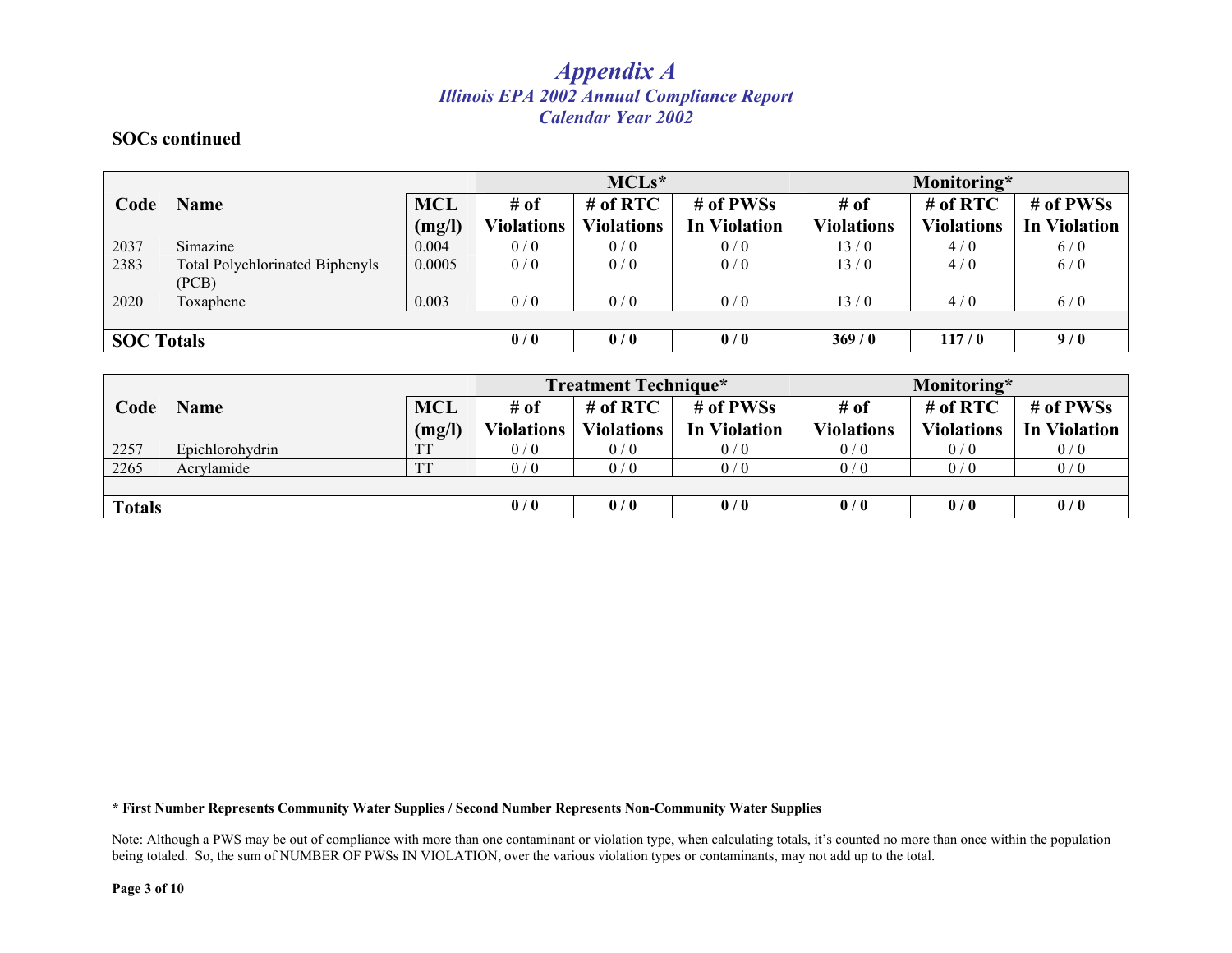#### **Stage 1 Disinfectants and Disinfection Byproducts (DDBPs)**

| <b>Violation</b><br>$\mathbf{r}$ | <b>Violation Name</b>      | # of Violations* | Violations*<br># of $RTC$ | # of PWSs In<br>Violation* |
|----------------------------------|----------------------------|------------------|---------------------------|----------------------------|
| I vpe                            |                            |                  |                           |                            |
| 12, 37, and 46                   | <b>Treatment Technique</b> | -                |                           | $\sqrt{ }$<br>. U<br>،  ے  |

|                                | <b>Treatment Technique*</b> |                   |              |  |  |
|--------------------------------|-----------------------------|-------------------|--------------|--|--|
|                                | # of                        | # of $RTC$        | # of PWSs    |  |  |
|                                | <b>Violations</b>           | <b>Violations</b> | In Violation |  |  |
| <b>Stage 1 DDBPs TT Totals</b> | 2/0                         | 0/0               | 2/0          |  |  |

|      |                             |            | $MCLs*$           |                   |                     | Monitoring*       |                   |                     |
|------|-----------------------------|------------|-------------------|-------------------|---------------------|-------------------|-------------------|---------------------|
| Code | <b>Name</b>                 | <b>MCL</b> | # of              | $#$ of RTC        | # of PWSs           | # of              | $#$ of RTC        | # of PWSs           |
|      |                             | (mg/l)     | <b>Violations</b> | <b>Violations</b> | <b>In Violation</b> | <b>Violations</b> | <b>Violations</b> | <b>In Violation</b> |
| 2950 | <b>TTHM MCL</b>             | 0.080      | 0/0               | 0/0               | 0/0                 | 0/0               | 0/0               | 0/0                 |
| 2456 | <b>HAAs MCL</b>             | 0.060      | 0/0               | 0/0               | 0/0                 | 0/0               | 0/0               | 0/0                 |
| 1009 | Chlorite                    | 1.0        | 0/0               | 0/0               | 0/0                 | 0/0               | 0/0               | 0/0                 |
| 1011 | <b>Bromate</b>              | 0.010      | 0/0               | 0/0               | 0/0                 | 0/0               | 0/0               | 0/0                 |
| 1006 | Chloramine Residual (MRDL)  | 4.0        | 0/0               | 0/0               | 0/0                 | 0/0               | 0/0               | 0/0                 |
| 1008 | Chlorine Dioxide Residual   | 0.8        | 0/0               | 0/0               | 0/0                 | 0/0               | 0/0               | 0/0                 |
|      | (MRDL)                      |            |                   |                   |                     |                   |                   |                     |
| 0999 | Chlorine (MRDL)             | 4.0        | 0/0               | 0/0               | 0/0                 | 0/0               | 0/0               | 0/0                 |
| 0400 | Disinfection ByProduct Rule | N/A        |                   |                   |                     | 0/0               | 0/0               | 0/0                 |
| 2920 | <b>Total Organic Carbon</b> | N/A        |                   |                   |                     | 0/0               | 0/0               | 0/0                 |
|      |                             |            |                   |                   |                     |                   |                   |                     |
|      | <b>DDBPs Totals</b>         |            | 0/0               | 0/0               | 0/0                 | 0/0               | 0/0               | 0/0                 |

**\* First Number Represents Community Water Supplies / Second Number Represents Non-Community Water Supplies** 

Note: Although a PWS may be out of compliance with more than one contaminant or violation type, when calculating totals, it's counted no more than once within the population being totaled. So, the sum of NUMBER OF PWSs IN VIOLATION, over the various violation types or contaminants, may not add up to the total.

**Page 4 of 10**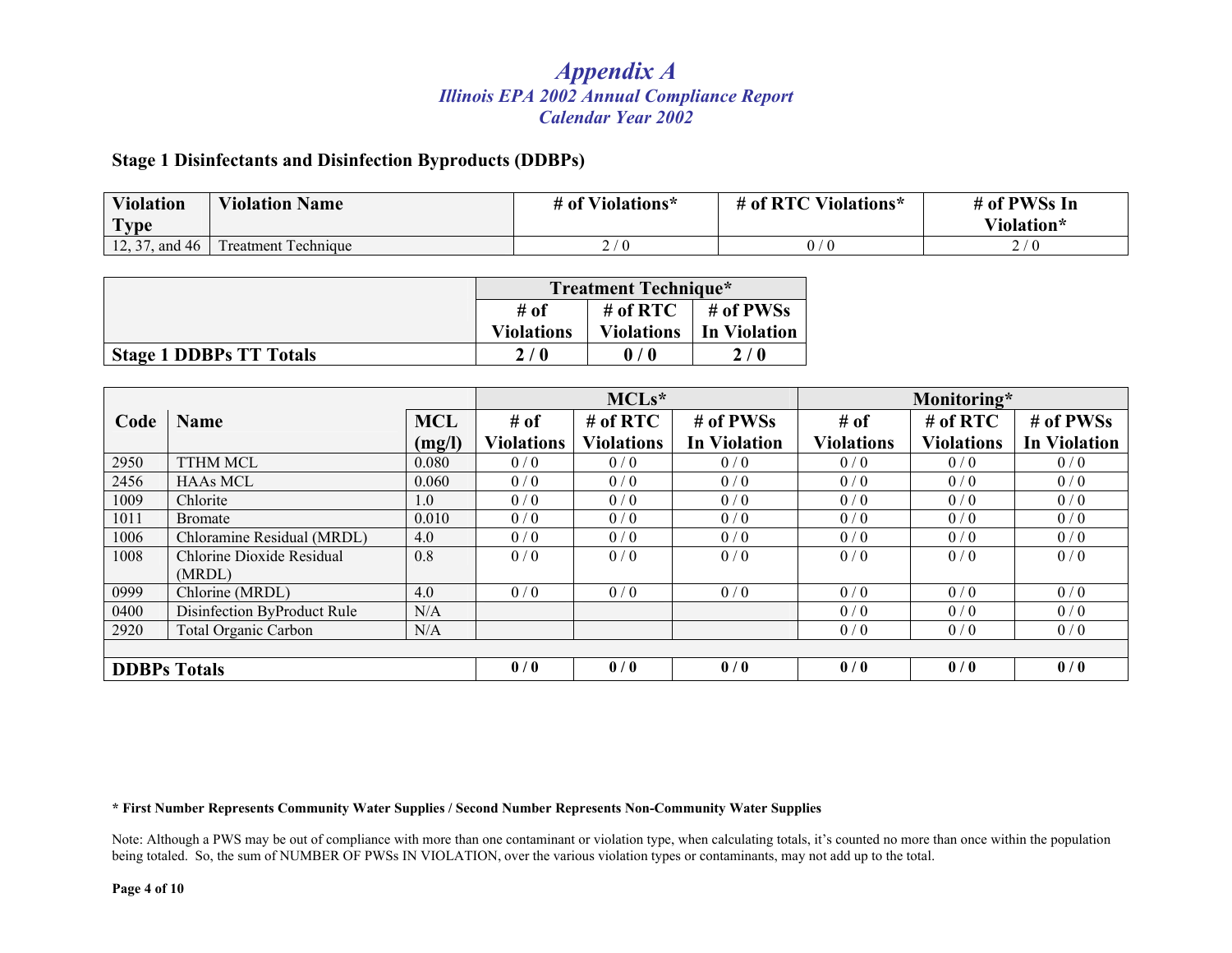#### **Inorganic Chemicals (IOCs)**

|                   |                         |                | MCLs*             |                   |                     | Monitoring*       |                   |                     |
|-------------------|-------------------------|----------------|-------------------|-------------------|---------------------|-------------------|-------------------|---------------------|
| Code              | <b>Name</b>             | <b>MCL</b>     | # of              | # of $RTC$        | # of PWSs           | # of              | $#$ of RTC        | # of PWSs           |
|                   |                         | (mg/l)         | <b>Violations</b> | <b>Violations</b> | <b>In Violation</b> | <b>Violations</b> | <b>Violations</b> | <b>In Violation</b> |
| 1074              | Antimony, Total         | 0.006          | 0/0               | 0/0               | 0/0                 | 8/0               | 3/0               | 5/0                 |
| 1005              | Arsenic                 | 0.05           | 0/0               | 0/0               | 0/0                 | 8/0               | 3/0               | 5/0                 |
| 1010              | <b>Barium</b>           | $\overline{2}$ | 4/0               | 1/0               | 2/0                 | 7/0               | 2/0               | 4/0                 |
| 1075              | Beryllium, Total        | 0.004          | 0/0               | 0/0               | 0/0                 | 7/0               | 2/0               | 4/0                 |
| 1015              | Cadmium                 | 0.005          | 0/0               | 0/0               | 0/0                 | 7/0               | 2/0               | 4/0                 |
| 1020              | Chromium                | 0.1            | 0/0               | 0/0               | 0/0                 | 7/0               | 2/0               | 4/0                 |
| 1024              | Cyanide                 | 0.2            | 0/0               | 0/0               | 0/0                 | 7/0               | 2/0               | 4/0                 |
| 1025              | Fluoride                | 4              | 0/0               | 0/0               | 0/0                 | 8/0               | 3/0               | 5/0                 |
| 1035              | Mercury                 | 0.002          | 0/0               | 0/0               | 0/0                 | 7/0               | 2/0               | 4/0                 |
| 1040              | Nitrate                 | 10             | 6/5               | 6/0               | 4/5                 | 10/71             | 0/71              | 10/67               |
| 1038              | Total Nitrite & Nitrate | 10             | 6/0               | 6/0               | 2/0                 | 3/0               | 0/0               | 1/0                 |
| 1041              | Nitrite                 |                | 0/0               | 0/0               | 0/0                 | 1/0               | 0/0               | 1/0                 |
| 1045              | Selenium                | 0.05           | 0/0               | 0/0               | 0/0                 | 7/0               | 2/0               | 4/0                 |
| 1085              | Thallium, Total         | 0.002          | 0/0               | 0/0               | 0/0                 | 8/0               | 3/0               | 5/0                 |
| 1094              | Asbestos                | 7 MFL          | 0/0               | 0/0               | 0/0                 | 0/0               | 0/0               | 0/0                 |
|                   |                         |                |                   |                   |                     |                   |                   |                     |
| <b>IOC</b> Totals |                         |                | 16/5              | 13/0              | 8/5                 | 95/71             | 26/71             | 15/67               |

#### **\* First Number Represents Community Water Supplies / Second Number Represents Non-Community Water Supplies**

Note: Although a PWS may be out of compliance with more than one contaminant or violation type, when calculating totals, it's counted no more than once within the population being totaled. So, the sum of NUMBER OF PWSs IN VIOLATION, over the various violation types or contaminants, may not add up to the total.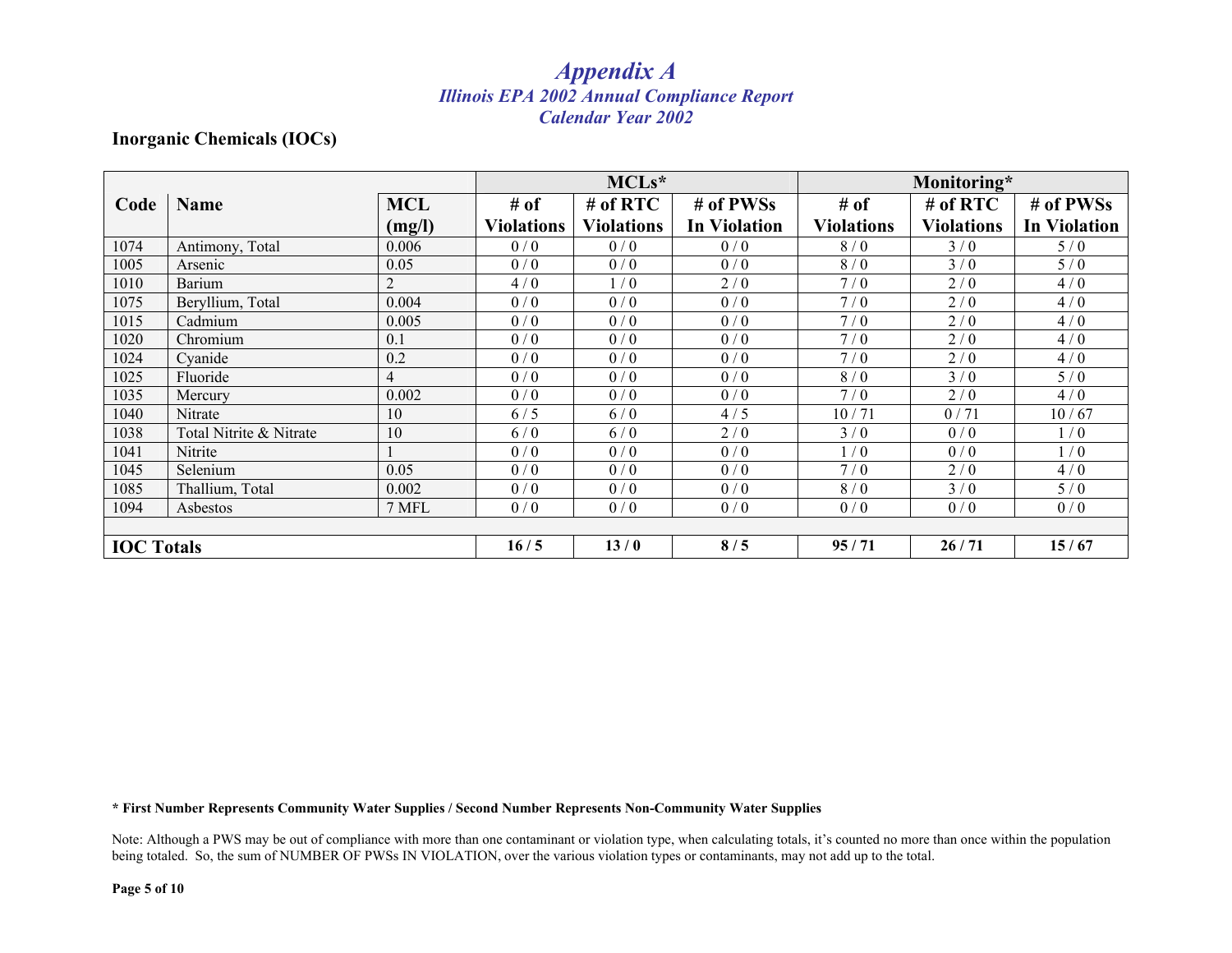#### **Radionuclide Contaminants (RAD)**

|                   |                         |            | $MCLs*$           |                   |                     | Monitoring*       |                   |                     |
|-------------------|-------------------------|------------|-------------------|-------------------|---------------------|-------------------|-------------------|---------------------|
| Code              | <b>Name</b>             | <b>MCL</b> | $#$ of            | $#$ of RTC        | # of PWSs           | # of              | # of $RTC$        | # of PWSs           |
|                   |                         |            | <b>Violations</b> | <b>Violations</b> | <b>In Violation</b> | <b>Violations</b> | <b>Violations</b> | <b>In Violation</b> |
| 4000              | Gross Alpha             | 15 pCi/L   | 132/0             | 11/0              | 67/0                | 17/0              | 7/0               | 11/0                |
| 4010              | Radium-226 & Radium-228 | $5$ pCi/L  | 207/0             | 18/0              | 101/0               | 17/0              | 7/0               | 11/0                |
| 4100              | Gross Beta              | 4/mrem/yr  | 0/0               | 0/0               | 0/0                 | 0/0               | 0/0               | 0/0                 |
|                   |                         |            |                   |                   |                     |                   |                   |                     |
| <b>RAD</b> Totals |                         |            | 339/0             | 29/0              | 113/0               | 34/0              | 14/0              | 11/0                |

**\* First Number Represents Community Water Supplies / Second Number Represents Non-Community Water Supplies** 

Note: Although a PWS may be out of compliance with more than one contaminant or violation type, when calculating totals, it's counted no more than once within the population being totaled. So, the sum of NUMBER OF PWSs IN VIOLATION, over the various violation types or contaminants, may not add up to the total.

**Page 6 of 10**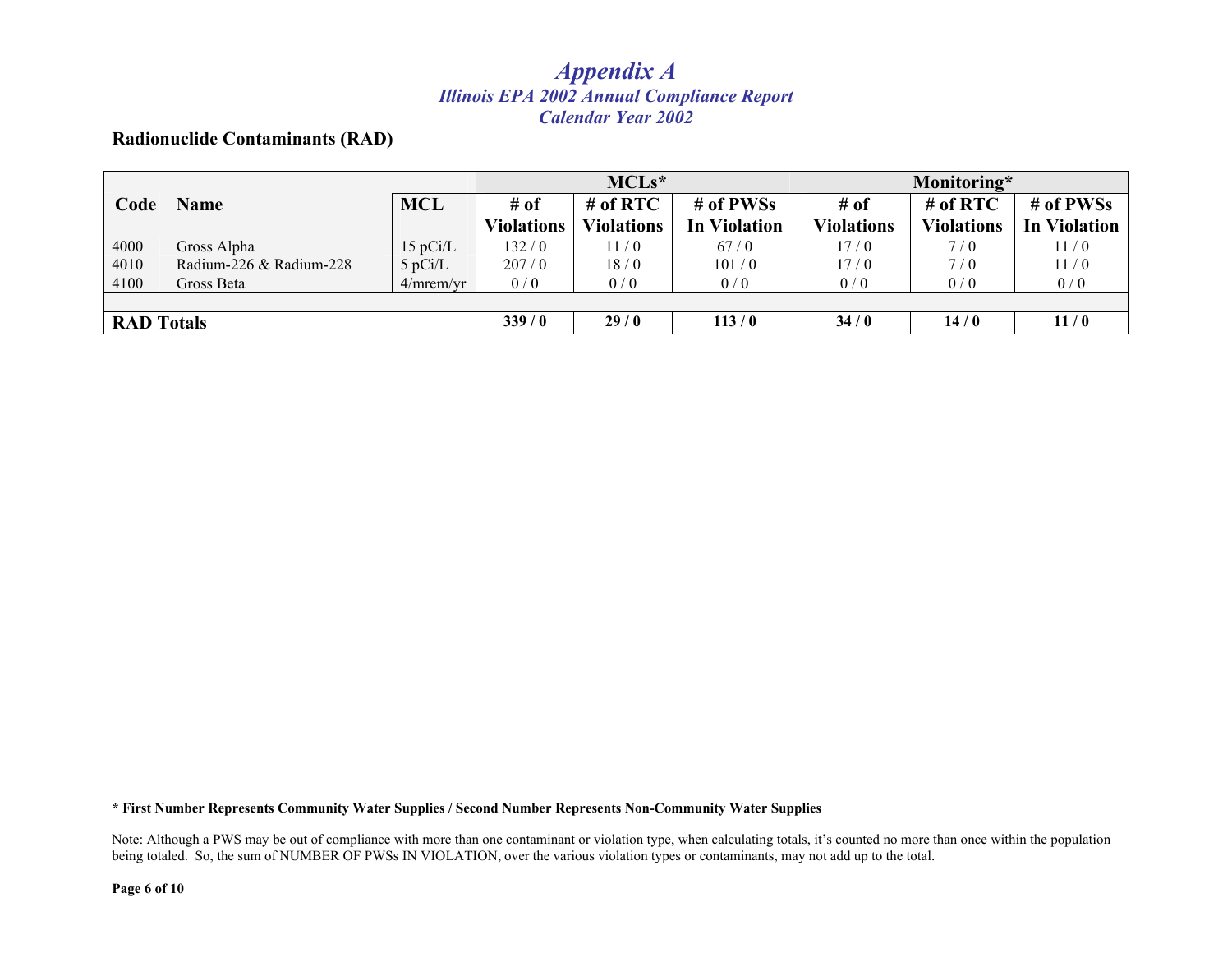#### **Coliform (TCR)**

| <b>Violation</b><br><b>Type</b> | <b>Violation Name</b>             | # of Violations* | # of RTC Violations* | # of PWSs In<br>Violation* |
|---------------------------------|-----------------------------------|------------------|----------------------|----------------------------|
|                                 | MCL. Acute                        |                  |                      | $\theta$                   |
| 22                              | MCL. Monthly                      | 45/51            | 45/51                | 41/43                      |
| 23, 25                          | Monitoring Routine & Repeat Major | 98/119           | 86/119               | 68/112                     |

|                   | $MCLs*$           |                   |                     | Monitoring*       |                   |                     |
|-------------------|-------------------|-------------------|---------------------|-------------------|-------------------|---------------------|
|                   | # of              | # of $RTC$        | # of PWSs           | # of              | # of $RTC$        | # of PWSs           |
|                   | <b>Violations</b> | <b>Violations</b> | <b>In Violation</b> | <b>Violations</b> | <b>Violations</b> | <b>In Violation</b> |
| <b>TCR Totals</b> | 48/51             | 48/51             | 41/43               | 98/119            | 86/119            | 68/112              |

**\* First Number Represents Community Water Supplies / Second Number Represents Non-Community Water Supplies** 

Note: Although a PWS may be out of compliance with more than one contaminant or violation type, when calculating totals, it's counted no more than once within the population being totaled. So, the sum of NUMBER OF PWSs IN VIOLATION, over the various violation types or contaminants, may not add up to the total.

**Page 7 of 10**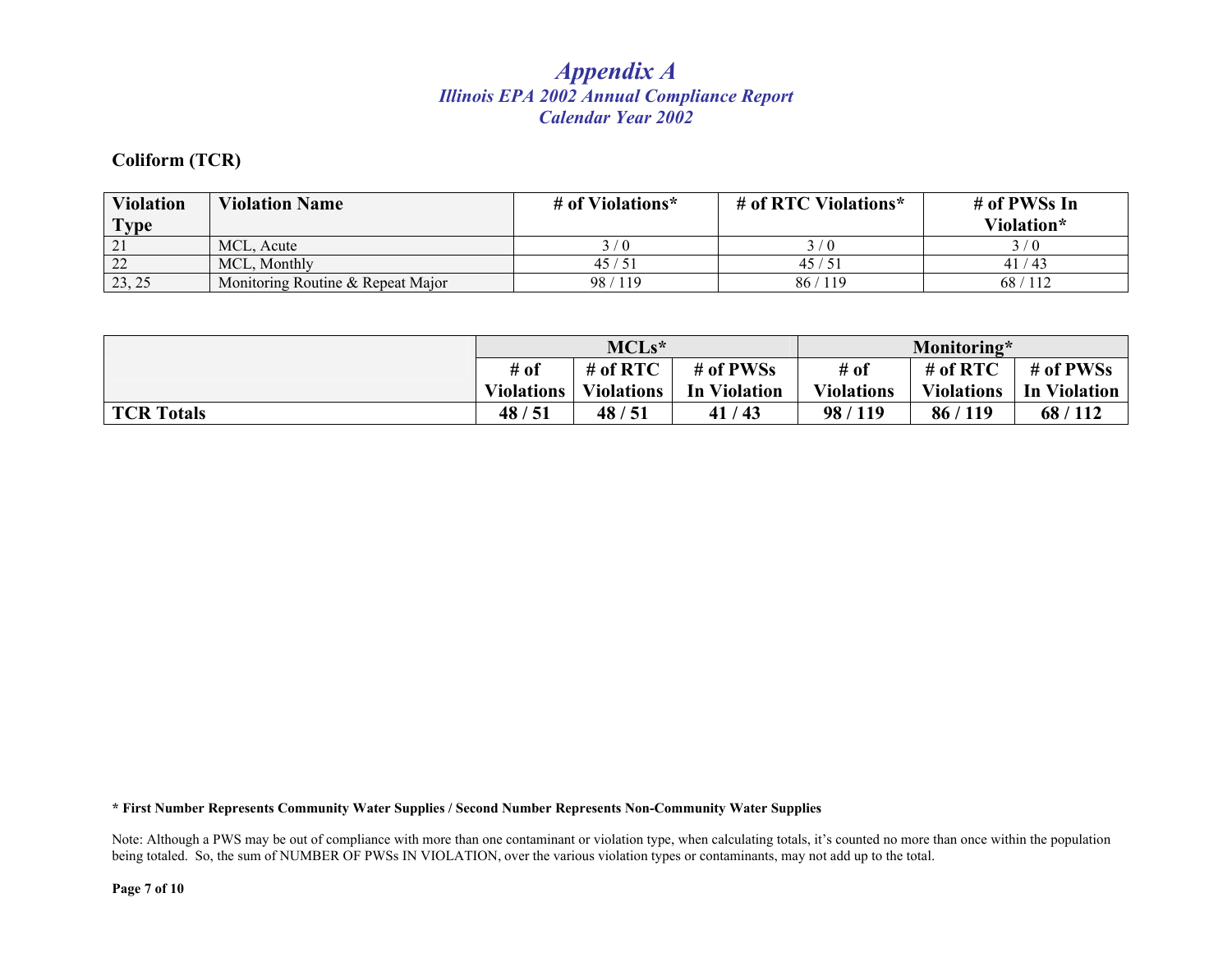#### **Surface Water Treatment Rule (SWTR) / Interim Enhance SWTR (IESWTR)**

| <b>Violation</b><br><b>Type</b> | <b>Violation Name</b>                                                 | # of Violations* | # of RTC Violations* | # of PWSs In<br>Violation* |
|---------------------------------|-----------------------------------------------------------------------|------------------|----------------------|----------------------------|
| 41                              | SWTR Treatment Technique, Filtered                                    | 4/0              | 4/0                  | 2/0                        |
| 31, 36                          | SWTR Major Monitoring, (M/R)                                          | 5/0              | 5/0                  | $\sqrt{0}$                 |
| 37, 43, 44,<br>and 47           | <b>IESWTR Treatment Technique</b>                                     | 4/0              | 4/0                  | 4/0                        |
| 29 and 38                       | <b>IESWTR Major Monitoring (M/R)</b>                                  | 0/0              | 0/0                  | 0/0                        |
| 09                              | Fail to maintain individual filter monitoring<br>records (IESWTR M/R) | 0/0              | 0/0                  | 0/0                        |

|                             | Monitoring*       |                   |              | <b>Treatment Technique*</b> |                   |              |
|-----------------------------|-------------------|-------------------|--------------|-----------------------------|-------------------|--------------|
|                             | # of              | # of $RTC$        | # of PWSs    | # of                        | # of $RTC$        | # of PWSs    |
|                             | <b>Violations</b> | <b>Violations</b> | In Violation | <b>Violations</b>           | <b>Violations</b> | In Violation |
| <b>SWTR / IESWTR Totals</b> | 5/0               | 5/0               | / 0          | 8/0                         | 8/0               | 6/0          |

**\* First Number Represents Community Water Supplies / Second Number Represents Non-Community Water Supplies** 

Note: Although a PWS may be out of compliance with more than one contaminant or violation type, when calculating totals, it's counted no more than once within the population being totaled. So, the sum of NUMBER OF PWSs IN VIOLATION, over the various violation types or contaminants, may not add up to the total.

**Page 8 of 10**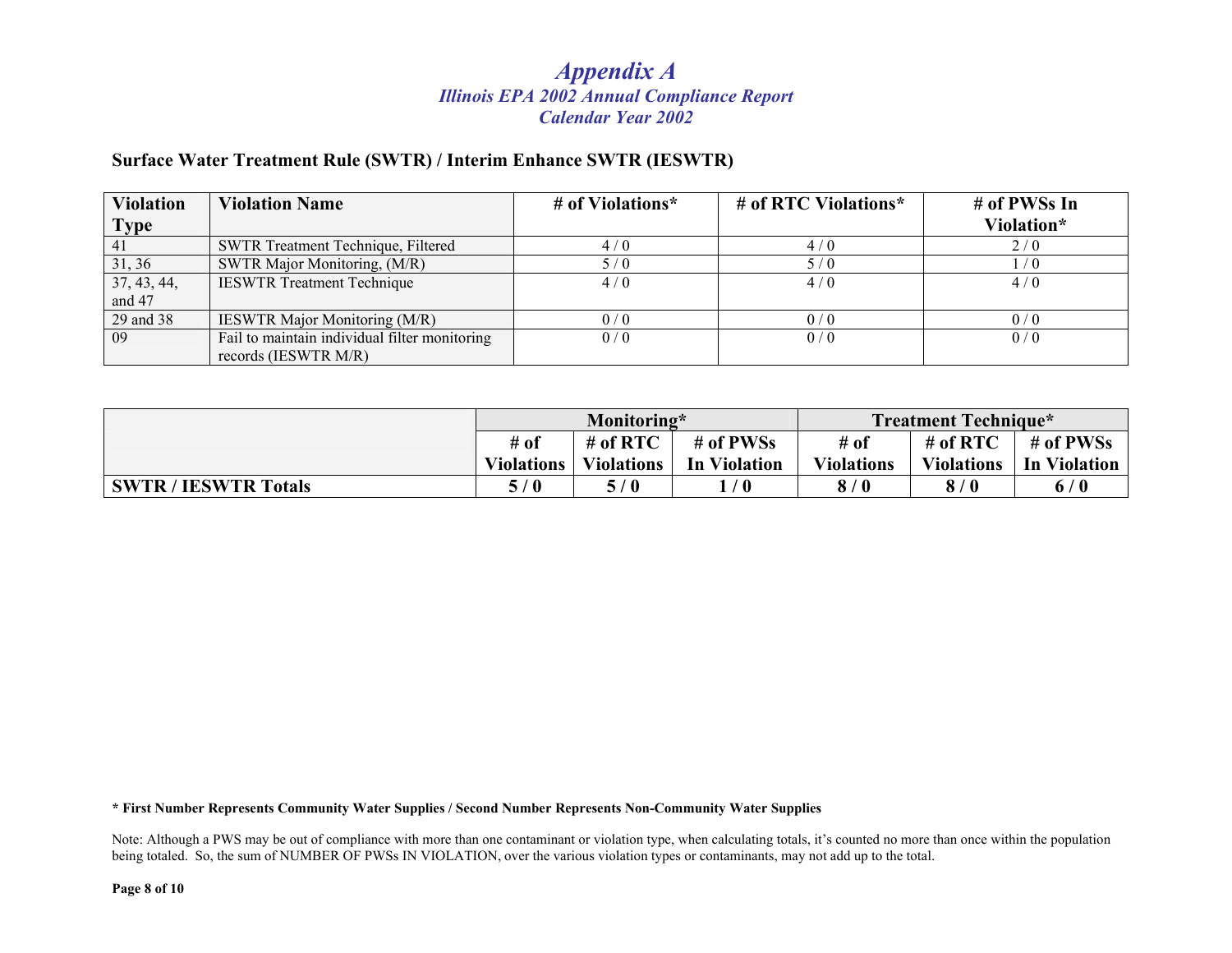#### **Lead and Copper Rule (LCR)**

| <b>Violation</b><br>Type | <b>Violation Name</b>                                     | # of Violations* | # of RTC Violations* | # of PWSs In<br>Violation* |
|--------------------------|-----------------------------------------------------------|------------------|----------------------|----------------------------|
|                          | Monitoring, Initial Tap Sampling for Pb/Cu                | , / ()           | 2/0                  | 4/0                        |
|                          | Monitoring, Follow-up & Routine Tap<br>Sampling for Pb/Cu | 20/0             | 10/0                 | 18/0                       |
| 58                       | <b>Treatment Installation</b>                             | / O              | 0/0                  |                            |
| 65                       | Public Education                                          | 6 / 0            | 2/0                  |                            |

|                   | Monitoring*       |                   |                     | <b>Treatment Technique*</b> |                   |              |
|-------------------|-------------------|-------------------|---------------------|-----------------------------|-------------------|--------------|
|                   | $#$ of            | # of $RTC$        | # of PWSs           | # of                        | # of $RTC$        | # of PWSs    |
|                   | <b>Violations</b> | <b>Violations</b> | <b>In Violation</b> | <b>Violations</b>           | <b>Violations</b> | In Violation |
| <b>LCR</b> Totals | 25/0              | 12 / 0            | 22/0                | 7/0                         | 2/0               | 7/0          |

#### **Consumer Notification**

| <b>Violation</b> | <b>Violation Name</b>      | # of Violations* | # of RTC Violations* | # of PWSs In |
|------------------|----------------------------|------------------|----------------------|--------------|
| <b>Type</b>      |                            |                  |                      | Violation*   |
| 71               | CCR, Significant Reporting | 23/0             | 18<br>$\sqrt{0}$     | 19/0         |

**\* First Number Represents Community Water Supplies / Second Number Represents Non-Community Water Supplies** 

Note: Although a PWS may be out of compliance with more than one contaminant or violation type, when calculating totals, it's counted no more than once within the population being totaled. So, the sum of NUMBER OF PWSs IN VIOLATION, over the various violation types or contaminants, may not add up to the total.

**Page 9 of 10**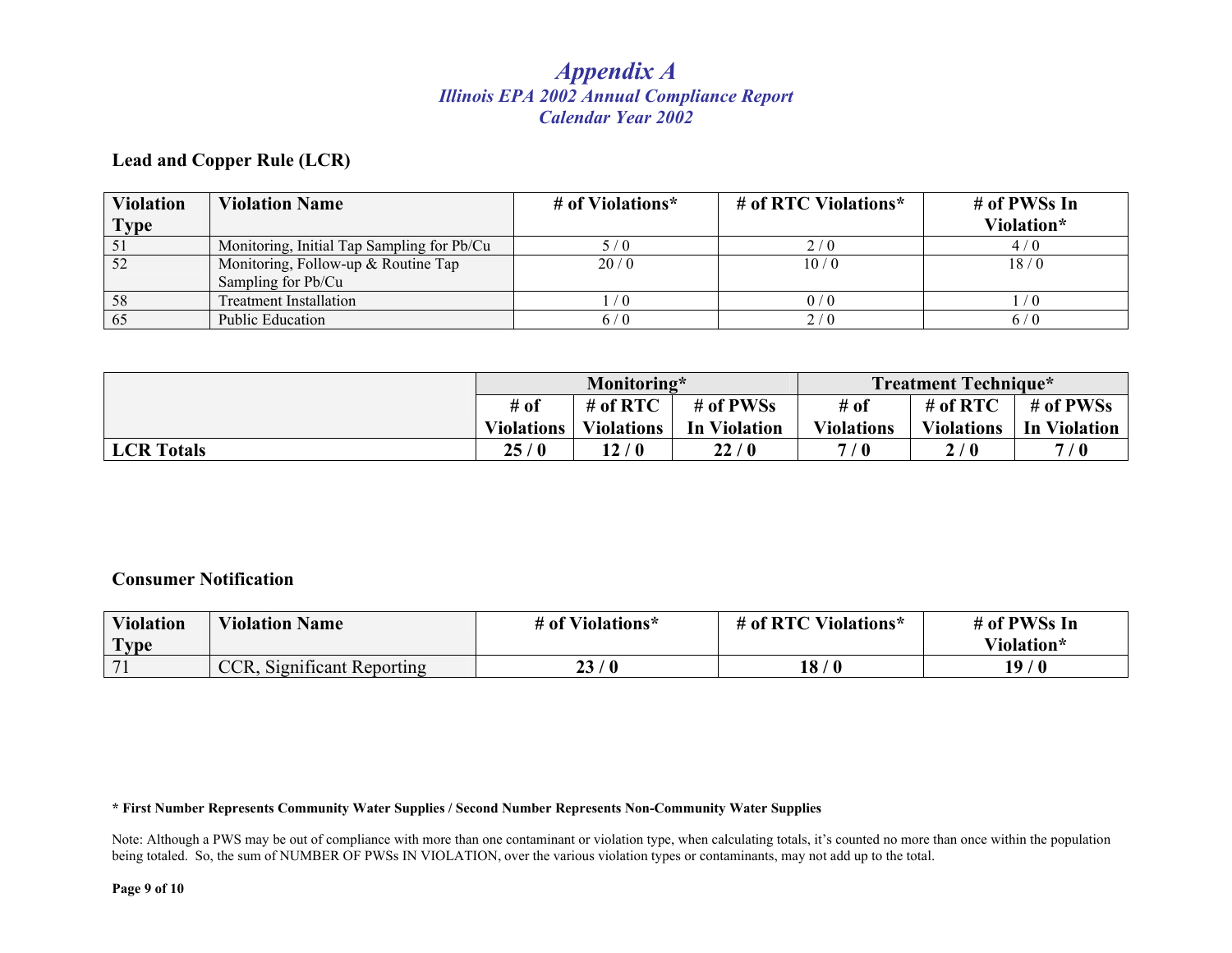### **State Summary**

|                              |                              |                           | $MCLs*$                         |                                            |                           | Monitoring/Notification*      |                                            |                           | <b>Treatment Technique*</b>     |                                            |
|------------------------------|------------------------------|---------------------------|---------------------------------|--------------------------------------------|---------------------------|-------------------------------|--------------------------------------------|---------------------------|---------------------------------|--------------------------------------------|
| Rule<br>Group                | <b>Chemical</b><br>Sub-Group | # of<br><b>Violations</b> | $#$ of RTC<br><b>Violations</b> | # of<br><b>PWSs In</b><br><b>Violation</b> | # of<br><b>Violations</b> | # of RTC<br><b>Violations</b> | # of<br><b>PWSs In</b><br><b>Violation</b> | # of<br><b>Violations</b> | # of $RTC$<br><b>Violations</b> | # of<br><b>PWSs In</b><br><b>Violation</b> |
| <b>CHEM</b>                  | <b>VOC</b>                   | 0/0                       | 0/0                             | 0/0                                        | 380/0                     | 180/0                         | 12/0                                       |                           |                                 |                                            |
|                              | SOC                          | 0/0                       | 0/0                             | 0/0                                        | 369/0                     | 117/0                         | 9/0                                        |                           |                                 |                                            |
|                              | IOC                          | 16/5                      | 13/0                            | 8/5                                        | 95/71                     | 26/71                         | 15/67                                      |                           |                                 |                                            |
|                              | <b>RAD</b>                   | 339/0                     | 29/0                            | 113/0                                      | 34/0                      | 14/0                          | 11/0                                       |                           |                                 |                                            |
| <b>STAGE 1</b>               | <b>DDBPs</b>                 | 0/0                       | 0/0                             | 0/0                                        | 0/0                       | 0/0                           | 0/0                                        | 2/0                       | 0/0                             | 2/0                                        |
|                              |                              |                           |                                 |                                            |                           |                               |                                            |                           |                                 |                                            |
| <b>CHEM Subtotal</b>         |                              | 355/5                     | 42/0                            | 120/5                                      | 878/71                    | 337/0                         | 39/67                                      |                           |                                 |                                            |
| <b>TCR Subtotal</b>          |                              | 48/51                     | 48/51                           | 41/43                                      | 98/119                    | 86/119                        | 68/112                                     |                           |                                 |                                            |
| <b>SWTR/IESWTR Subtotal</b>  |                              |                           |                                 |                                            | 5/0                       | 5/0                           | 1/0                                        | 8/0                       | 8/0                             | 6/0                                        |
| <b>LCR</b> Subtotal          |                              |                           |                                 |                                            | 25/0                      | 12/0                          | 22/0                                       | 7/0                       | 2/0                             | 7/0                                        |
| <b>Consumer Notification</b> |                              |                           |                                 |                                            | 23/0                      | 18/0                          | 19/0                                       |                           |                                 |                                            |
| Subtotal                     |                              |                           |                                 |                                            |                           |                               |                                            |                           |                                 |                                            |
|                              |                              |                           |                                 |                                            |                           |                               |                                            |                           |                                 |                                            |
| <b>Total</b>                 |                              | 403/56                    | 90/51                           | 159/48                                     | 1,029/190                 | 458 / 190                     | 130 / 134                                  | 17/0                      | 10/0                            | 14/0                                       |

| <b>Total Number of PWSs</b>                                                           | 5,693 |
|---------------------------------------------------------------------------------------|-------|
| <b>Grand Total # Violations</b><br>(MCL, Monitoring, and Treatment Technique)         | 1,695 |
| <b>Grand Total of PWSs in Violation</b><br>(MCL, Monitoring, and Treatment Technique) | 458   |

#### **\* First Number Represents Community Water Supplies / Second Number Represents Non-Community Water Supplies**

Note: Although a PWS may be out of compliance with more than one contaminant or violation type, when calculating totals, it's counted no more than once within the population being totaled. So, the sum of NUMBER OF PWSs IN VIOLATION, over the various violation types or contaminants, may not add up to the total.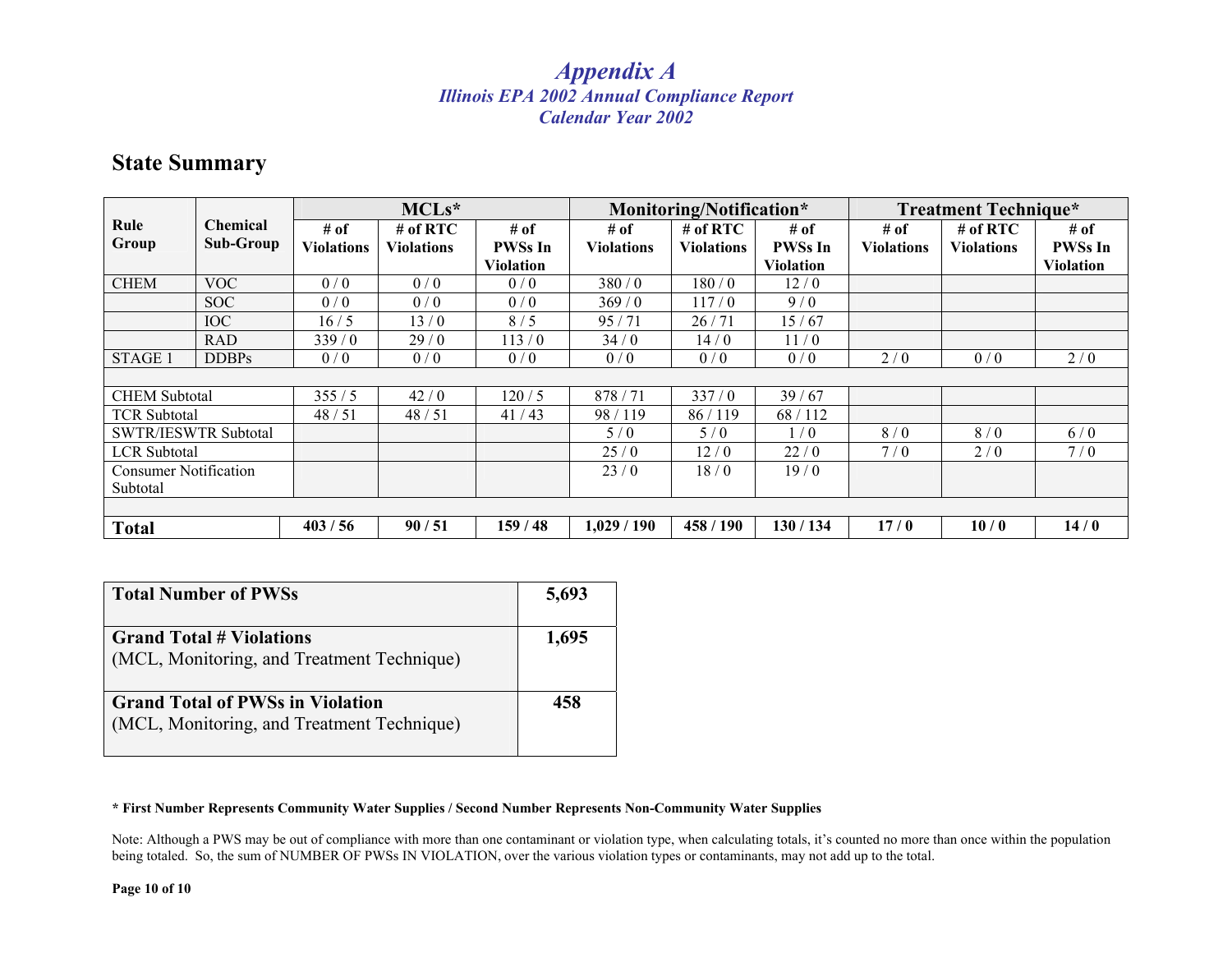The attached report identifies all public water supplies with maximum contaminant level and treatment technique violations in contaminant order.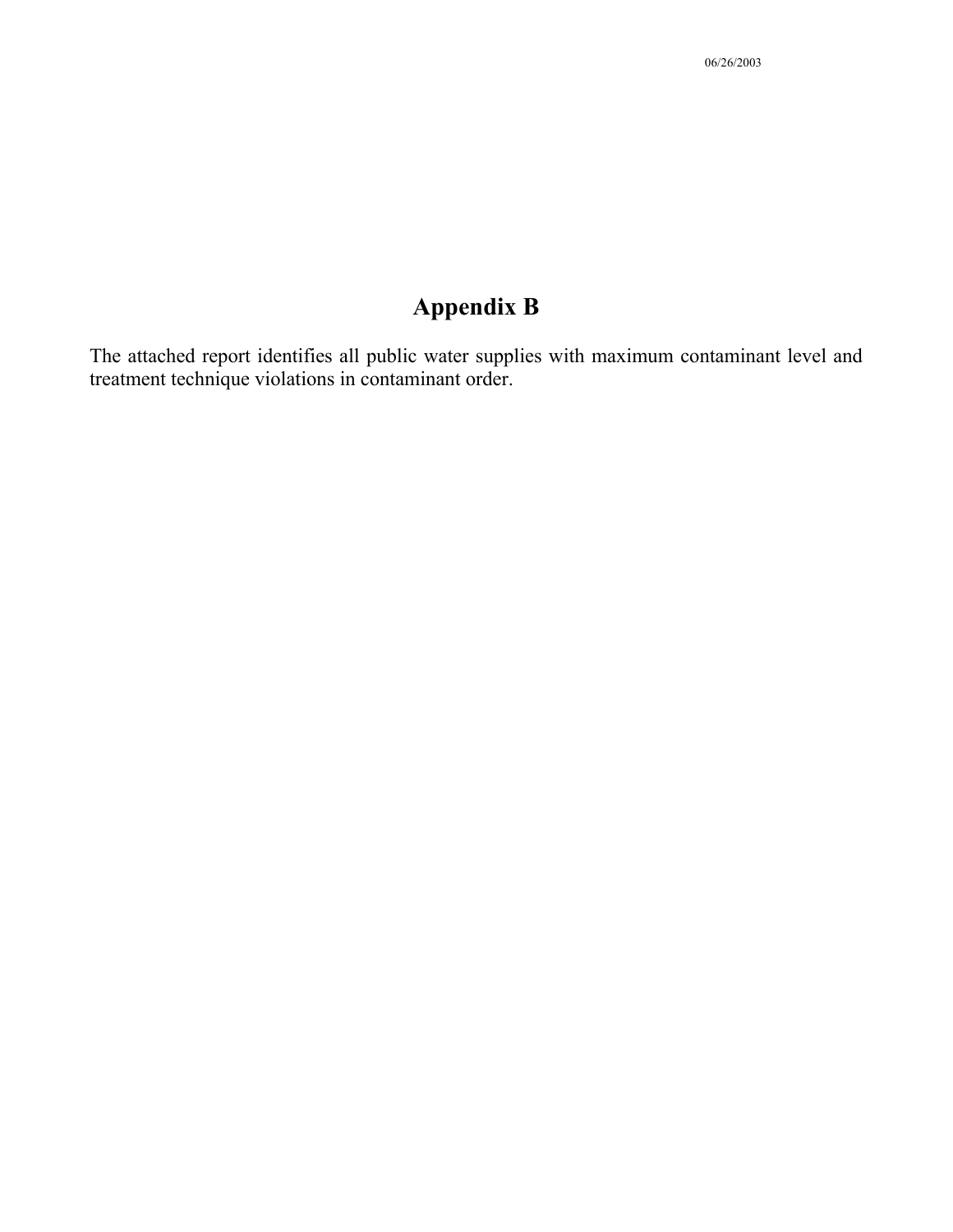### *Illinois EPA 2002 Annual Compliance Report Maximum Contaminant Level and Treatment Technique Violations*

### *Listing by Contaminant*

|           | <b>Facility Number and Name</b>                                   | Contaminant            | <b>Comments</b>                                                                                          |
|-----------|-------------------------------------------------------------------|------------------------|----------------------------------------------------------------------------------------------------------|
| IL1770250 | <b>GERMAN VALLEY</b>                                              | <b>Barium</b>          | Returned to Compliance                                                                                   |
| IL0970080 | <b>WYNSTONE WATER</b><br><b>COMPANY</b>                           | <b>Barium</b>          | Pursuing a formal compliance schedule                                                                    |
| IL0310220 | ARLINGTON PARK RACE<br><b>TRACK</b>                               | <b>Combined Radium</b> | Returned to Compliance                                                                                   |
| IL0894130 | <b>BATAVIA</b>                                                    | <b>Combined Radium</b> | Currently investigating treatment options and<br>provided commitment to achieve compliance<br>by 12/8/03 |
| IL0710050 | <b>BIGGSVILLE</b>                                                 | <b>Combined Radium</b> | Compliance treatment option approved and<br>compliance expected by 12/08/03                              |
| IL1750050 | <b>BRADFORD</b>                                                   | <b>Combined Radium</b> | Currently installing treatment and compliance<br>is expected by 12/8/03                                  |
| IL0895125 | <b>BREAZEALE MHP</b>                                              | <b>Combined Radium</b> | Compliance treatment option approved and<br>compliance expected by 12/08/03                              |
| IL0971060 | <b>BRIARCREST SBDV</b><br><b>HOMEOWNERS</b><br><b>ASSOCIATION</b> | <b>Combined Radium</b> | Compliance treatment option approved and<br>compliance expected by 12/08/03                              |
| IL0895149 | <b>BROADVIEW ACADEMY</b>                                          | <b>Combined Radium</b> | Currently investigating treatment options and<br>provided commitment to achieve compliance<br>by 12/8/03 |
| IL0570200 | <b>BRYANT</b>                                                     | <b>Combined Radium</b> | Pursuing a formal compliance schedule under<br>a Consent Decree                                          |
| IL0110150 | <b>BUREAU JUNCTION</b>                                            | <b>Combined Radium</b> | Compliance treatment option approved and<br>compliance expected by 12/08/03                              |
| IL0630100 | <b>CARBON HILL</b>                                                | <b>Combined Radium</b> | Compliance treatment option approved and<br>compliance expected by 12/08/03                              |
| IL1970200 | <b>CHANNAHON</b>                                                  | <b>Combined Radium</b> | Compliance treatment option approved and<br>compliance expected by 12/08/03                              |
| IL1970070 | <b>CHANNAHON EAST</b>                                             | <b>Combined Radium</b> | <b>Purchase Water</b>                                                                                    |
| IL1970110 | CHANNAHON-<br><b>WEST(HIGHLANDS</b><br>SUBDIVISION)               | <b>Combined Radium</b> | Inactive                                                                                                 |
| IL0370051 | <b>CORTLAND</b>                                                   | <b>Combined Radium</b> | Currently investigating treatment options and<br>provided commitment to achieve compliance<br>by 12/8/03 |
| IL0375125 | <b>CORTLAND CORNERS MHP</b>                                       | <b>Combined Radium</b> | Compliance treatment option approved and<br>compliance expected by 12/08/03                              |

*\* Treatment Technique Violation*

*Tuesday, June 03, 2003 Page 1 of 15*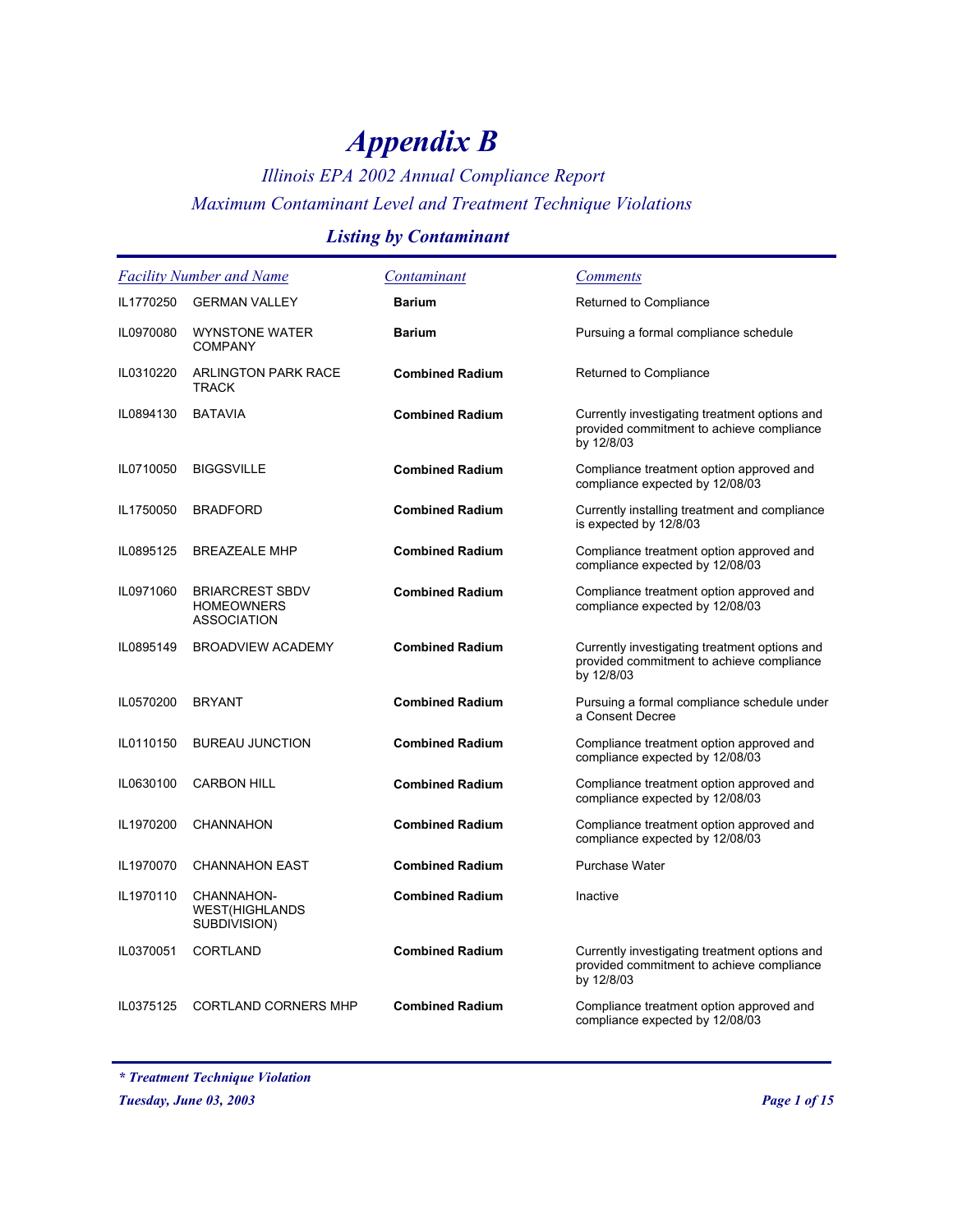### *Illinois EPA 2002 Annual Compliance Report Maximum Contaminant Level and Treatment Technique Violations*

### *Listing by Contaminant*

| <b>Facility Number and Name</b> |                                                           | Contaminant            | <b>Comments</b>                                                                                          |
|---------------------------------|-----------------------------------------------------------|------------------------|----------------------------------------------------------------------------------------------------------|
| IL0995365                       | <b>COUNTRY ACRES MHP</b>                                  | <b>Combined Radium</b> | Currently installing treatment and compliance<br>is expected by 12/8/03                                  |
| IL0370100                       | DE KALB                                                   | <b>Combined Radium</b> | Returned to Compliance                                                                                   |
| IL0110300                       | DE PUE                                                    | <b>Combined Radium</b> | Compliance treatment option approved and<br>compliance expected by 12/08/03                              |
| IL0317775                       | <b>DES PLAINES MHP</b>                                    | <b>Combined Radium</b> | Currently installing treatment and compliance<br>is expected by 12/8/03                                  |
| IL0630250                       | <b>DIAMOND</b>                                            | <b>Combined Radium</b> | Currently installing treatment and compliance<br>is expected by 12/8/03                                  |
| IL1030200                       | <b>DIXON</b>                                              | <b>Combined Radium</b> | Currently investigating treatment options and<br>provided commitment to achieve compliance<br>by 12/8/03 |
| IL1035500                       | <b>DIXON CORRECTIONAL</b><br><b>CENTER</b>                | <b>Combined Radium</b> | Compliance treatment option approved and<br>compliance expected by 12/08/03                              |
| IL1435150                       | EDELSTEIN WATER COOP                                      | <b>Combined Radium</b> | Pursuing a formal compliance schedule under<br>a Consent Decree                                          |
| IL0890300                       | <b>ELBURN</b>                                             | <b>Combined Radium</b> | Pursuing a formal compliance schedule under<br>a Consent Decree                                          |
| IL0975736                       | ELM OAK MUTUAL WATER<br><b>SYSTEM</b>                     | <b>Combined Radium</b> | Pursuing a formal compliance schedule                                                                    |
| IL0995150                       | FIELDS HILL IMPROVEMENT<br><b>ASSOCIATION</b>             | <b>Combined Radium</b> | <b>Purchase Water</b>                                                                                    |
| IL0995110                       | <b>FOUR LAKES SUBDIVISION</b>                             | <b>Combined Radium</b> | Proposed Point of Entry Device                                                                           |
| IL0310110                       | <b>FRANCISCAN SISTERS OF</b><br><b>CHICGO</b>             | <b>Combined Radium</b> | Compliance treatment option approved and<br>compliance expected by 12/08/03                              |
| IL1950250                       | <b>FULTON</b>                                             | <b>Combined Radium</b> | Returned to Compliance                                                                                   |
| IL0730450                       | <b>GALVA</b>                                              | <b>Combined Radium</b> | Compliance treatment option approved and<br>compliance expected by 12/08/03                              |
| IL0630400                       | <b>GARDNER</b>                                            | <b>Combined Radium</b> | Compliance treatment option approved and<br>compliance expected by 12/08/03                              |
| IL1430350                       | <b>GLASFORD</b>                                           | <b>Combined Radium</b> | Pursuing a formal compliance schedule under<br>a Consent Decree                                          |
| IL1550050                       | <b>GRANVILLE</b>                                          | <b>Combined Radium</b> | Compliance treatment option approved and<br>compliance expected by 12/08/03                              |
| IL2015488                       | <b>GREAT OAKS &amp; BEACON</b><br><b>HILLS APARTMENTS</b> | <b>Combined Radium</b> | Returned to Compliance                                                                                   |

*\* Treatment Technique Violation*

*Tuesday, June 03, 2003 Page 2 of 15*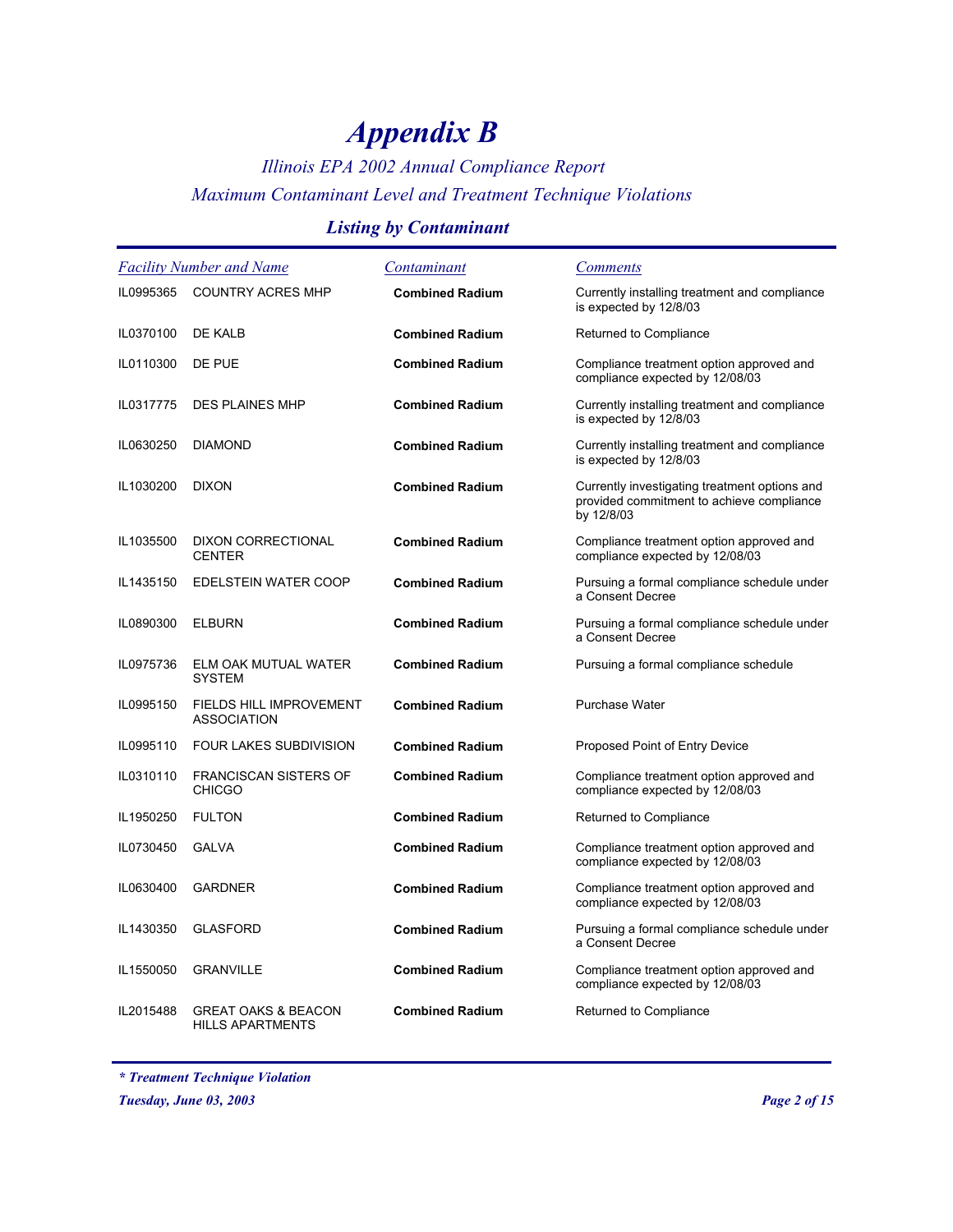### *Illinois EPA 2002 Annual Compliance Report Maximum Contaminant Level and Treatment Technique Violations*

### *Listing by Contaminant*

| <b>Facility Number and Name</b> |                                                             | Contaminant            | <b>Comments</b>                                                                                          |
|---------------------------------|-------------------------------------------------------------|------------------------|----------------------------------------------------------------------------------------------------------|
| IL1030300                       | <b>HARMON</b>                                               | <b>Combined Radium</b> | Compliance treatment option approved and<br>compliance expected by 12/08/03                              |
| IL0995300                       | IL PRAIRIE ESTATES<br><b>SUBDIVISION</b>                    | <b>Combined Radium</b> | Currently investigating treatment options and<br>provided commitment to achieve compliance<br>by 12/8/03 |
| IL0730110                       | IL YOUTH CENTER<br><b>KEWANEE</b>                           | <b>Combined Radium</b> | Returned to Compliance                                                                                   |
| IL0895930                       | IL YOUTH CENTER ST<br><b>CHARLES</b>                        | <b>Combined Radium</b> | Returned to Compliance                                                                                   |
| IL1970450                       | <b>JOLIET</b>                                               | <b>Combined Radium</b> | Pursuing a formal compliance schedule under<br>a Consent Decree                                          |
| IL1977930                       | <b>JOLIET CORRECTIONAL</b><br><b>CENTER</b>                 | <b>Combined Radium</b> | Currently installing treatment and compliance<br>is expected by 12/8/03                                  |
| IL0730650                       | <b>KEWANEE</b>                                              | <b>Combined Radium</b> | Compliance treatment option approved and<br>compliance expected by 12/08/03                              |
| IL1430450                       | <b>KINGSTON MINES</b>                                       | <b>Combined Radium</b> | Compliance treatment option approved                                                                     |
| IL0630450                       | <b>KINSMAN</b>                                              | <b>Combined Radium</b> | Compliance treatment option approved and<br>compliance expected by 12/08/03                              |
| IL1870050                       | <b>KIRKWOOD</b>                                             | <b>Combined Radium</b> | Currently installing treatment and compliance<br>is expected by 12/8/03                                  |
| IL0950300                       | <b>KNOXVILLE</b>                                            | <b>Combined Radium</b> | Compliance treatment option approved and<br>compliance expected by 12/08/03                              |
| IL0995329                       | LA SALLE COUNTY<br><b>NURSING HOME</b>                      | <b>Combined Radium</b> | Compliance treatment option approved and<br>compliance expected by 12/08/03                              |
| IL0110450                       | LADD                                                        | <b>Combined Radium</b> | Compliance treatment option approved and<br>compliance expected by 12/08/03                              |
| IL0970850                       | <b>LAKE ZURICH</b>                                          | <b>Combined Radium</b> | Compliance treatment option approved and<br>compliance expected by 12/08/03                              |
| IL1975930                       | LAKEWOOD SHORES<br><b>IMPROVEMENT</b><br><b>ASSOCIATION</b> | <b>Combined Radium</b> | Compliance treatment option approved and<br>compliance expected by 12/08/03                              |
| IL1870100                       | <b>LITTLE YORK</b>                                          | <b>Combined Radium</b> | Currently installing treatment and compliance<br>is expected by 12/8/03                                  |
| IL1970500                       | <b>LOCKPORT</b>                                             | <b>Combined Radium</b> | Returned to Compliance                                                                                   |
| IL0990450                       | LOSTANT                                                     | <b>Combined Radium</b> | Compliance treatment option approved and<br>compliance expected by 12/08/03                              |

*\* Treatment Technique Violation*

*Tuesday, June 03, 2003 Page 3 of 15*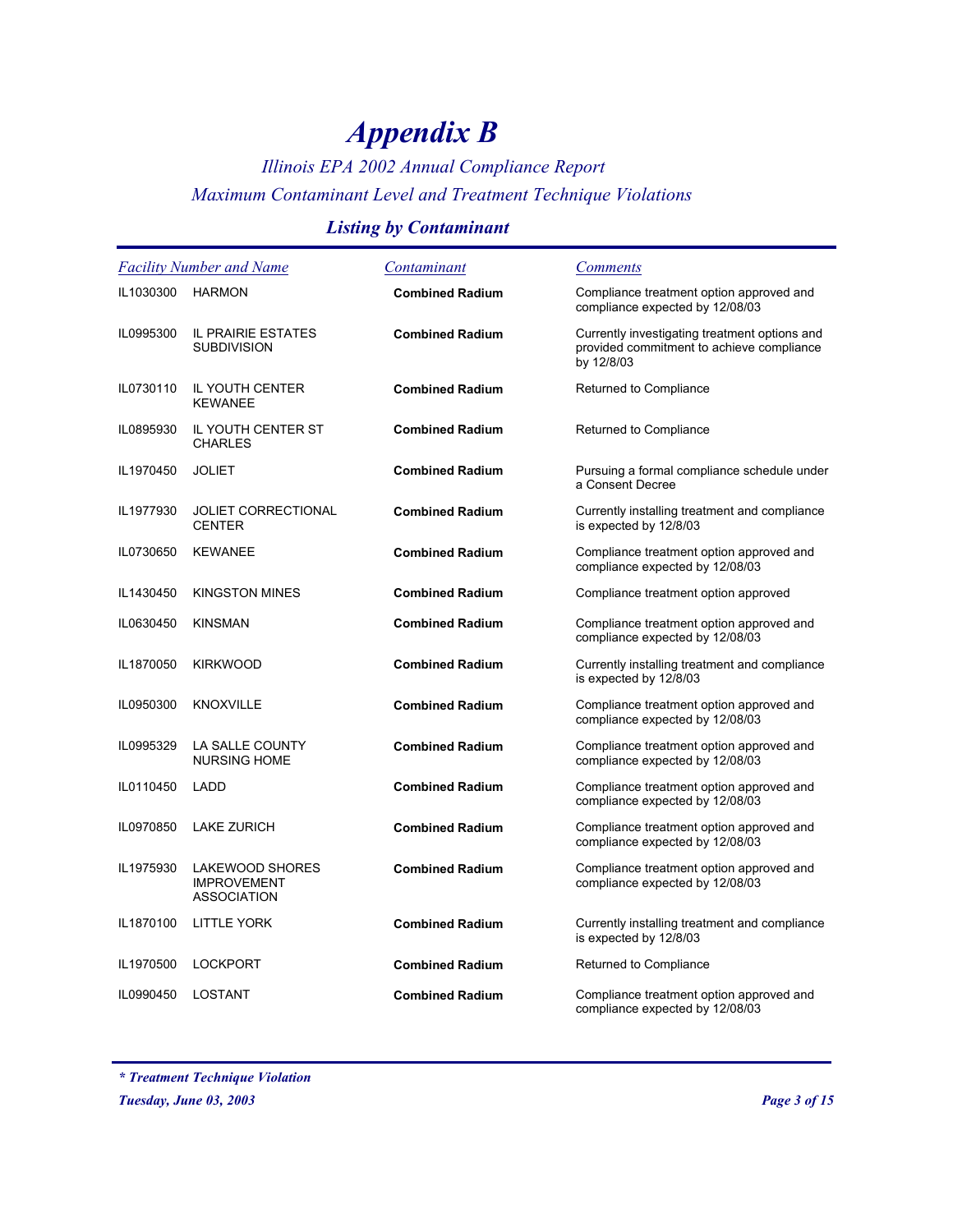### *Illinois EPA 2002 Annual Compliance Report Maximum Contaminant Level and Treatment Technique Violations*

### *Listing by Contaminant*

|           | <b>Facility Number and Name</b>                       | Contaminant            | <i>Comments</i>                                                                                          |
|-----------|-------------------------------------------------------|------------------------|----------------------------------------------------------------------------------------------------------|
| IL2010150 | <b>LOVES PARK</b>                                     | <b>Combined Radium</b> | Pursuing a formal compliance schedule under<br>a Consent Decree                                          |
| IL0995336 | LYNNWOOD WATER<br><b>CORPORATION</b>                  | <b>Combined Radium</b> | Proposed Point of Entry Device                                                                           |
| IL0890500 | <b>MAPLE PARK</b>                                     | <b>Combined Radium</b> | Compliance treatment option approved and<br>compliance expected by 12/08/03                              |
| IL1430500 | <b>MAPLETON</b>                                       | <b>Combined Radium</b> | Compliance treatment option approved                                                                     |
| IL1550250 | <b>MARK</b>                                           | <b>Combined Radium</b> | Purchase Water                                                                                           |
| IL0990500 | <b>MARSEILLES</b>                                     | <b>Combined Radium</b> | Returned to Compliance                                                                                   |
| IL0990550 | <b>MENDOTA</b>                                        | <b>Combined Radium</b> | Compliance treatment option approved and<br>compliance expected by 12/08/03                              |
| IL0890120 | MILL CREEK WATER<br><b>RECLAIMATION DISTRICT</b>      | <b>Combined Radium</b> | Currently installing treatment and compliance<br>is expected by 12/8/03                                  |
| IL1870150 | <b>MONMOUTH</b>                                       | <b>Combined Radium</b> | Pursuing a formal compliance schedule under<br>a Consent Decree                                          |
| IL0895319 | <b>MOOSEHEART</b>                                     | <b>Combined Radium</b> | Currently installing treatment and compliance<br>is expected by 12/8/03                                  |
| IL0935140 | <b>MORGAN CREEK -</b><br>FORMERLY FARM COLONY         | <b>Combined Radium</b> | Currently investigating treatment options and<br>provided commitment to achieve compliance<br>by 12/8/03 |
| IL0890600 | NORTH AURORA                                          | <b>Combined Radium</b> | Returned to Compliance                                                                                   |
| IL1550010 | <b>OAK PARK ESTATES</b>                               | <b>Combined Radium</b> | <b>Purchase Water</b>                                                                                    |
| IL0930150 | <b>OSWEGO</b>                                         | <b>Combined Radium</b> | Compliance treatment option approved and<br>compliance expected by 12/08/03                              |
| IL0990800 | <b>OTTAWA</b>                                         | <b>Combined Radium</b> | Currently installing treatment and compliance<br>is expected by 12/8/03                                  |
| IL1570350 | <b>PERCY</b>                                          | <b>Combined Radium</b> | Returned to Compliance                                                                                   |
| IL1970800 | <b>PLAINFIELD</b>                                     | <b>Combined Radium</b> | Pursuing a formal compliance schedule under<br>a Consent Decree                                          |
| IL0630060 | <b>PRAIRIE OAKS ESTS</b><br><b>HOMEOWNERS ASSN</b>    | <b>Combined Radium</b> | Compliance treatment option approved and<br>compliance expected by 12/08/03                              |
| IL0970320 | PROMONTORY POINTE<br><b>HOMEOWNERS</b><br>ASSOCIATION | <b>Combined Radium</b> | Proposed Point of Entry Device                                                                           |

*\* Treatment Technique Violation*

*Tuesday, June 03, 2003 Page 4 of 15*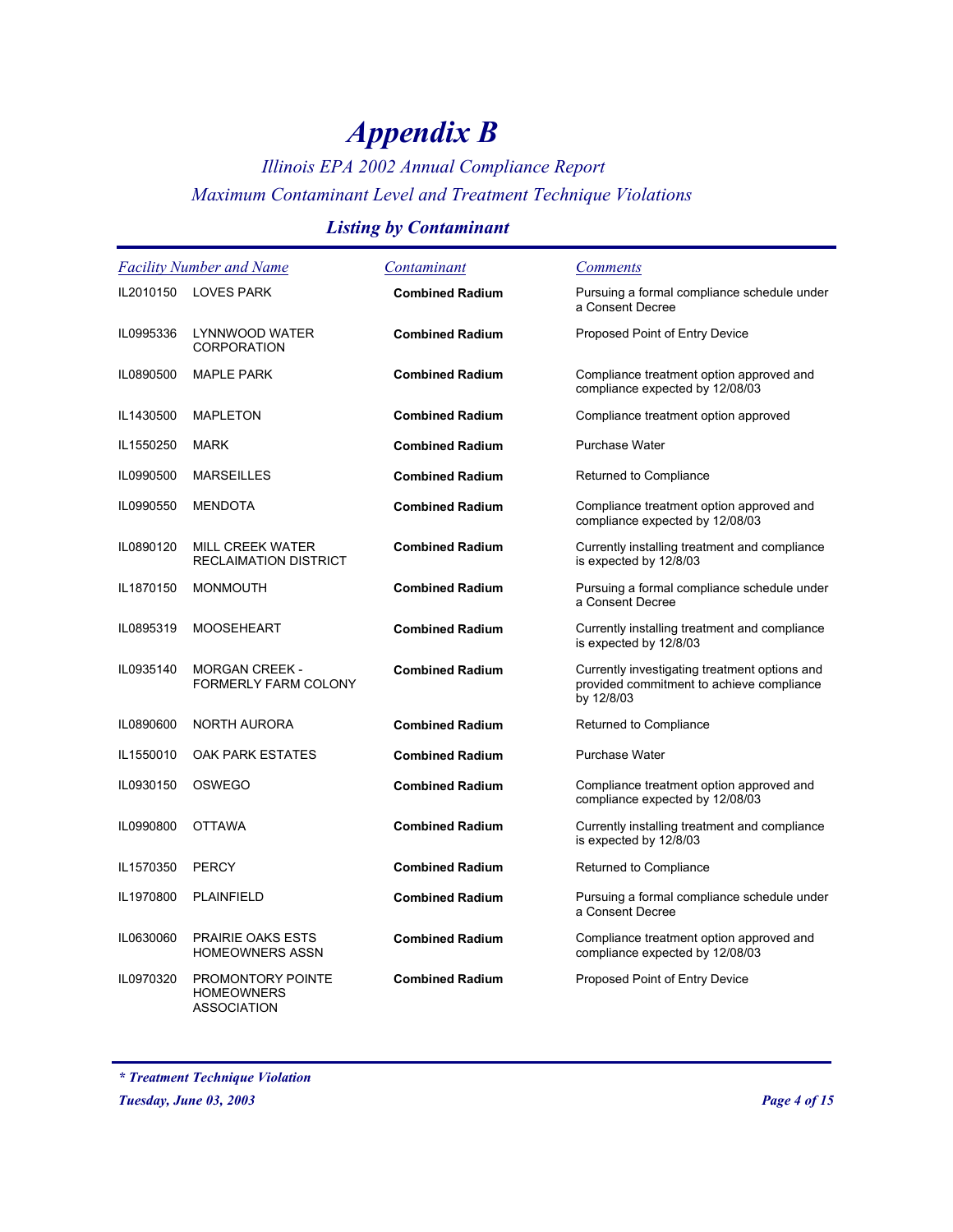### *Illinois EPA 2002 Annual Compliance Report Maximum Contaminant Level and Treatment Technique Violations*

### *Listing by Contaminant*

| <b>Facility Number and Name</b> |                                                    | Contaminant            | <i>Comments</i>                                                                                          |
|---------------------------------|----------------------------------------------------|------------------------|----------------------------------------------------------------------------------------------------------|
| IL0312530                       | <b>PROSPECT HEIGHTS</b>                            | <b>Combined Radium</b> | Compliance treatment option approved and<br>compliance expected by 12/08/03                              |
| IL0990900                       | <b>RANSOM</b>                                      | <b>Combined Radium</b> | Compliance treatment option approved and<br>compliance expected by 12/08/03                              |
| IL0710350                       | <b>RARITAN</b>                                     | <b>Combined Radium</b> | Returned to Compliance                                                                                   |
| IL0914780                       | <b>REDDICK</b>                                     | <b>Combined Radium</b> | Compliance treatment option approved and<br>compliance expected by 12/08/03                              |
| IL0995400                       | <b>RETZ ADDN IMPROVEMENT</b><br><b>ASSOCIATION</b> | <b>Combined Radium</b> | <b>Purchase Water</b>                                                                                    |
| IL1970850                       | <b>ROCKDALE</b>                                    | <b>Combined Radium</b> | Currently installing treatment and compliance<br>is expected by 12/8/03                                  |
| IL1970900                       | <b>ROMEOVILLE</b>                                  | <b>Combined Radium</b> | Compliance treatment option approved and<br>compliance expected by 12/08/03                              |
| IL0970170                       | ROYAL MELBOURNE<br><b>HOMEOWNERS ASN</b>           | <b>Combined Radium</b> | Proposed Point of Entry Device                                                                           |
| IL0991050                       | <b>SENECA</b>                                      | <b>Combined Radium</b> | Returned to Compliance                                                                                   |
| IL0890040                       | <b>SILVER GLEN ESTS</b>                            | <b>Combined Radium</b> | Compliance treatment option approved and<br>compliance expected by 12/08/03                              |
| IL0630650                       | <b>SOUTH WILMINGTON</b>                            | <b>Combined Radium</b> | Compliance treatment option approved and<br>compliance expected by 12/08/03                              |
| IL0111000                       | <b>SPRING VALLEY</b>                               | <b>Combined Radium</b> | Compliance treatment option approved and<br>compliance expected by 12/08/03                              |
| IL1550300                       | <b>STANDARD</b>                                    | <b>Combined Radium</b> | Currently installing treatment and compliance<br>is expected by 12/8/03                                  |
| IL1977910                       | <b>STATEVILLE</b><br><b>CORRECTIONAL CENTER</b>    | <b>Combined Radium</b> | Compliance schedule under a Consent<br>Decree                                                            |
| IL1570650                       | <b>STEELEVILLE</b>                                 | <b>Combined Radium</b> | Compliance treatment option approved and<br>compliance expected by 12/08/03                              |
| IL0890850                       | <b>SUGAR GROVE</b>                                 | <b>Combined Radium</b> | Compliance treatment option approved and<br>compliance expected by 12/08/03                              |
| IL0310080                       | <b>SUNSET MHP</b>                                  | <b>Combined Radium</b> | Currently investigating treatment options and<br>provided commitment to achieve compliance<br>by 12/8/03 |
| IL0370550                       | <b>SYCAMORE</b>                                    | <b>Combined Radium</b> | Currently investigating treatment options and<br>provided commitment to achieve compliance<br>by 12/8/03 |

*<sup>\*</sup> Treatment Technique Violation*

*Tuesday, June 03, 2003 Page 5 of 15*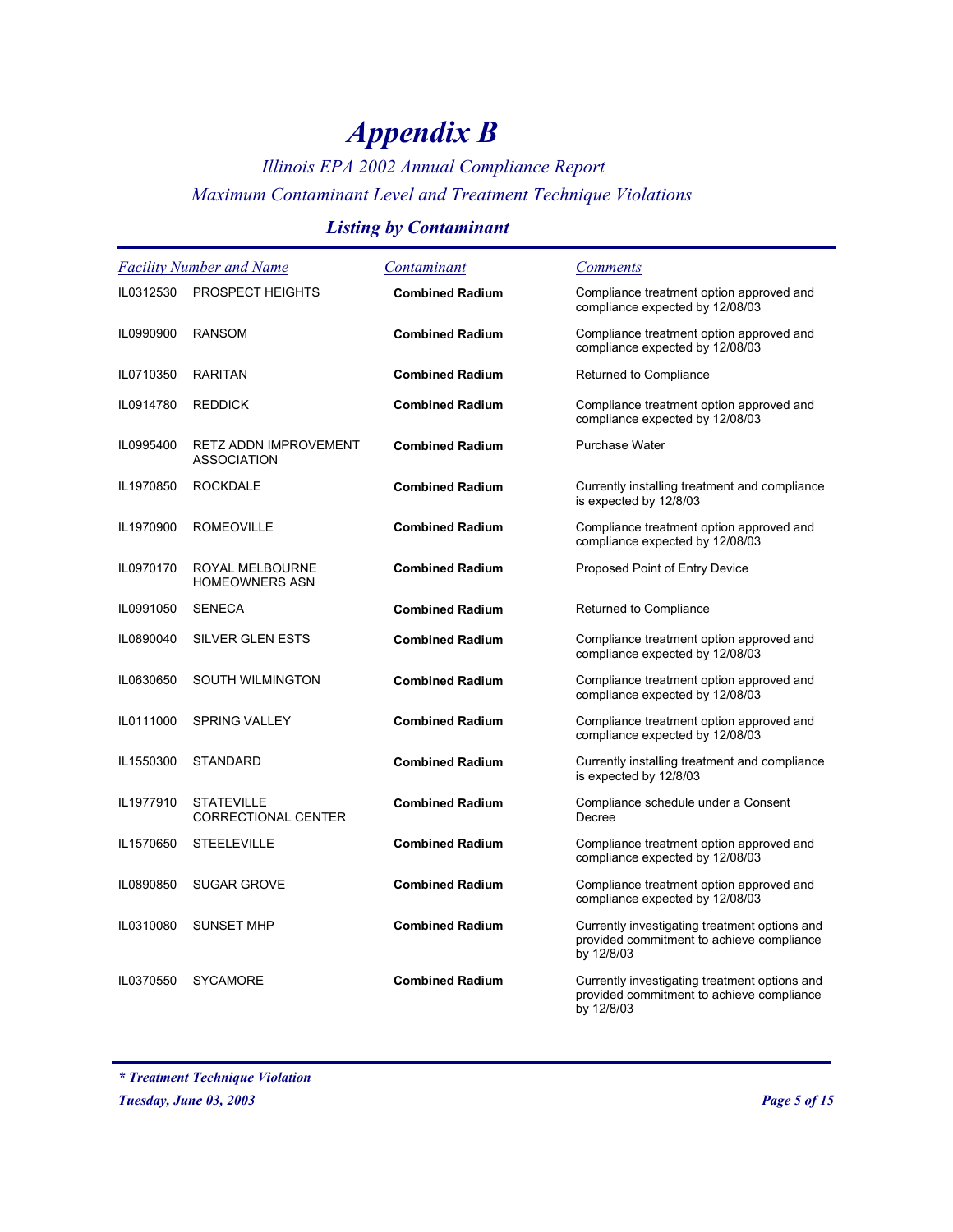### *Illinois EPA 2002 Annual Compliance Report Maximum Contaminant Level and Treatment Technique Violations*

### *Listing by Contaminant*

| <b>Facility Number and Name</b> |                                               | Contaminant                                        | <i>Comments</i>                                                                                          |
|---------------------------------|-----------------------------------------------|----------------------------------------------------|----------------------------------------------------------------------------------------------------------|
| IL0970310                       | THE PRESERVE AT LONG<br><b>GROVE</b>          | <b>Combined Radium</b>                             | Proposed Point of Entry Device                                                                           |
| IL1310450                       | <b>VIOLA</b>                                  | <b>Combined Radium</b>                             | Compliance treatment option approved and<br>compliance expected by 12/08/03                              |
| IL0890110                       | WASCO SD                                      | <b>Combined Radium</b>                             | Compliance treatment option approved and<br>compliance expected by 12/08/03                              |
| IL0430900                       | <b>WEST CHICAGO</b>                           | <b>Combined Radium</b>                             | Pursuing a formal compliance schedule under<br>a Consent Decree                                          |
| IL0977370                       | <b>WEST SHORE PARK</b><br><b>SUBDIVISION</b>  | <b>Combined Radium</b>                             | Compliance treatment option approved and<br>compliance expected by 12/08/03                              |
| IL0970220                       | <b>WHISPERING LAKES</b><br>WATER SYSTEM, INC. | <b>Combined Radium</b>                             | Currently installing treatment and compliance<br>is expected by 12/8/03                                  |
| IL0990060                       | <b>WHISPERING PINES MHP</b>                   | <b>Combined Radium</b>                             | Compliance treatment option approved and<br>compliance expected by 12/08/03                              |
| IL0995425                       | <b>WILDLIFE MHP</b>                           | <b>Combined Radium</b>                             | Currently investigating treatment options and<br>provided commitment to achieve compliance<br>by 12/8/03 |
| IL0730750                       | <b>WOODHULL</b>                               | <b>Combined Radium</b>                             | Returned to Compliance                                                                                   |
| IL0990030                       | <b>WOODSMOKE RANCH</b><br><b>ASSOCIATION</b>  | <b>Combined Radium</b>                             | Compliance treatment option approved and<br>compliance expected by 12/08/03                              |
| IL0970080                       | <b>WYNSTONE WATER</b><br><b>COMPANY</b>       | <b>Combined Radium</b>                             | Proposed Point of Entry Device                                                                           |
| IL0930250                       | <b>YORKVILLE</b>                              | <b>Combined Radium</b>                             | Pursuing a formal compliance schedule under<br>a Consent Decree                                          |
| IL1190700                       | <b>MARINE</b>                                 | Corrosion Control Treatment Returned to Compliance |                                                                                                          |
| IL1310050                       | <b>ALEDO</b>                                  | Gross Alpha                                        | Currently installing treatment and compliance<br>is expected by 12/8/03                                  |
| IL1874000                       | <b>ALEXIS</b>                                 | Gross Alpha                                        | Compliance treatment option approved and<br>compliance expected by 12/08/03                              |
| IL0730050                       | <b>ALPHA</b>                                  | Gross Alpha                                        | Returned to Compliance                                                                                   |
| IL0894130                       | <b>BATAVIA</b>                                | Gross Alpha                                        | Currently investigating treatment options and<br>provided commitment to achieve compliance<br>by 12/8/03 |
| IL0710050                       | <b>BIGGSVILLE</b>                             | Gross Alpha                                        | Compliance treatment option approved and<br>compliance expected by 12/08/03                              |
| IL1750050                       | <b>BRADFORD</b>                               | <b>Gross Alpha</b>                                 | Currently installing treatment and compliance<br>is expected by 12/8/03                                  |

*\* Treatment Technique Violation*

*Tuesday, June 03, 2003 Page 6 of 15*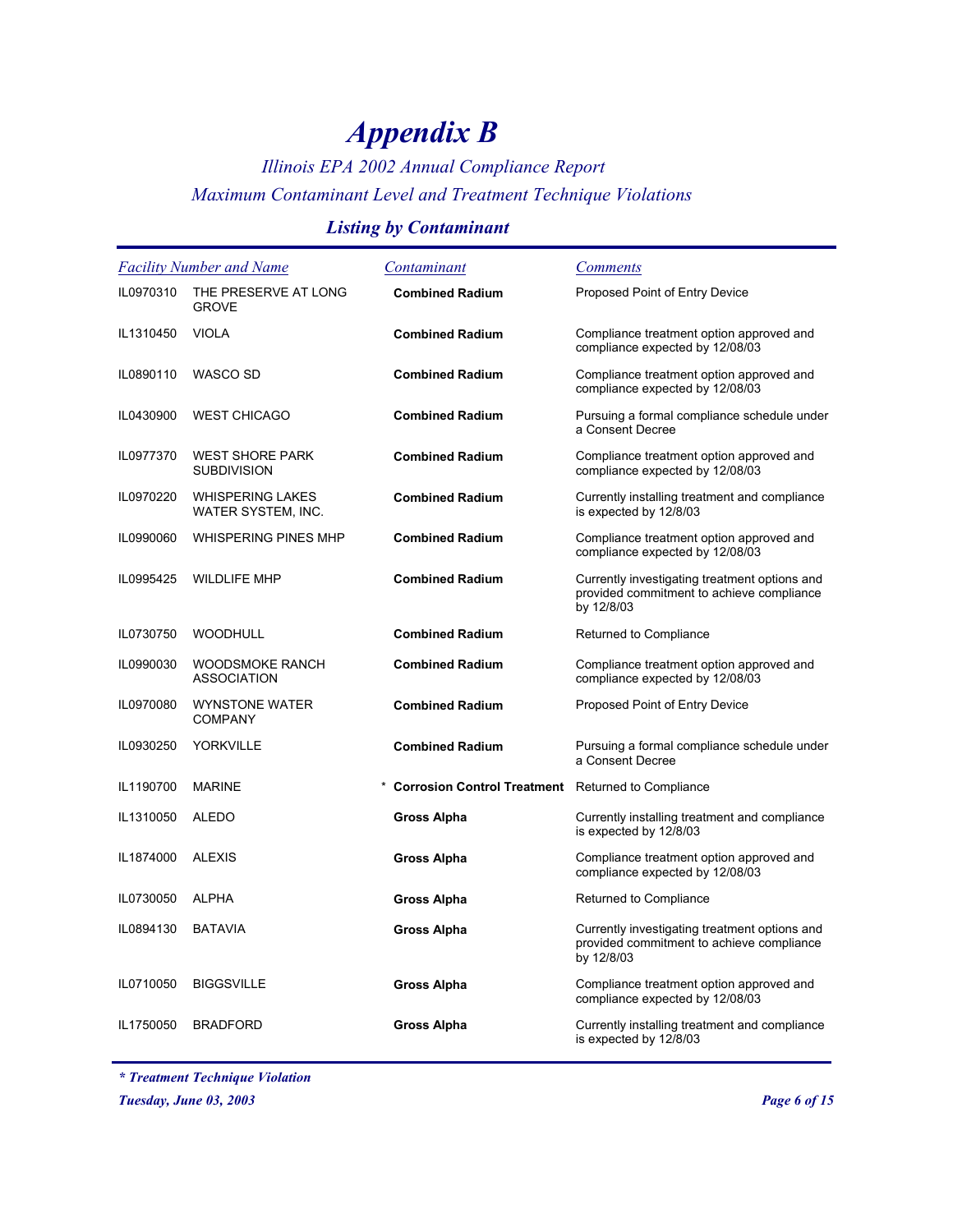### *Illinois EPA 2002 Annual Compliance Report Maximum Contaminant Level and Treatment Technique Violations*

### *Listing by Contaminant*

|           | <b>Facility Number and Name</b>                                   | Contaminant        | <b>Comments</b>                                                                                          |
|-----------|-------------------------------------------------------------------|--------------------|----------------------------------------------------------------------------------------------------------|
| IL0895125 | <b>BREAZEALE MHP</b>                                              | Gross Alpha        | Returned to Compliance                                                                                   |
| IL0971060 | <b>BRIARCREST SBDV</b><br><b>HOMEOWNERS</b><br><b>ASSOCIATION</b> | <b>Gross Alpha</b> | Compliance treatment option approved and<br>compliance expected by 12/08/03                              |
| IL1430150 | <b>BRIMFIELD</b>                                                  | Gross Alpha        | Currently installing treatment and compliance<br>is expected by 12/8/03                                  |
| IL0570200 | <b>BRYANT</b>                                                     | Gross Alpha        | Pursuing a formal compliance schedule under<br>a Consent Decree                                          |
| IL0110150 | <b>BUREAU JUNCTION</b>                                            | Gross Alpha        | Compliance treatment option approved and<br>compliance expected by 12/08/03                              |
| IL1090150 | <b>BUSHNELL</b>                                                   | Gross Alpha        | Compliance treatment option approved and<br>compliance expected by 12/08/03                              |
| IL0630100 | <b>CARBON HILL</b>                                                | Gross Alpha        | Compliance treatment option approved and<br>compliance expected by 12/08/03                              |
| IL1970070 | <b>CHANNAHON EAST</b>                                             | Gross Alpha        | Purchase Water                                                                                           |
| IL0370051 | <b>CORTLAND</b>                                                   | Gross Alpha        | Currently investigating treatment options and<br>provided commitment to achieve compliance<br>by 12/8/03 |
| IL0995365 | COUNTRY ACRES MHP                                                 | Gross Alpha        | Returned to Compliance                                                                                   |
| IL0110300 | DE PUE                                                            | Gross Alpha        | Compliance treatment option approved and<br>compliance expected by 12/08/03                              |
| IL1435150 | <b>EDELSTEIN WATER COOP</b>                                       | Gross Alpha        | Pursuing a formal compliance schedule under<br>a Consent Decree                                          |
| IL0890300 | <b>ELBURN</b>                                                     | Gross Alpha        | Pursuing a formal compliance schedule under<br>a Consent Decree                                          |
| IL0975736 | ELM OAK MUTUAL WATER<br><b>SYSTEM</b>                             | Gross Alpha        | Pursuing a formal compliance schedule                                                                    |
| IL0570500 | <b>FARMINGTON</b>                                                 | Gross Alpha        | Compliance treatment option approved and<br>compliance expected by 12/08/03                              |
| IL0995150 | FIELDS HILL IMPROVEMENT<br><b>ASSOCIATION</b>                     | Gross Alpha        | Purchase Water                                                                                           |
| IL0971050 | FIELDS OF LONG GROVE                                              | Gross Alpha        | Pursuing a formal compliance schedule                                                                    |
| IL0310110 | <b>FRANCISCAN SISTERS OF</b><br><b>CHICGO</b>                     | Gross Alpha        | Compliance treatment option approved and<br>compliance expected by 12/08/03                              |
| IL0730450 | <b>GALVA</b>                                                      | Gross Alpha        | Compliance treatment option approved and<br>compliance expected by 12/08/03                              |

*\* Treatment Technique Violation*

*Tuesday, June 03, 2003 Page 7 of 15*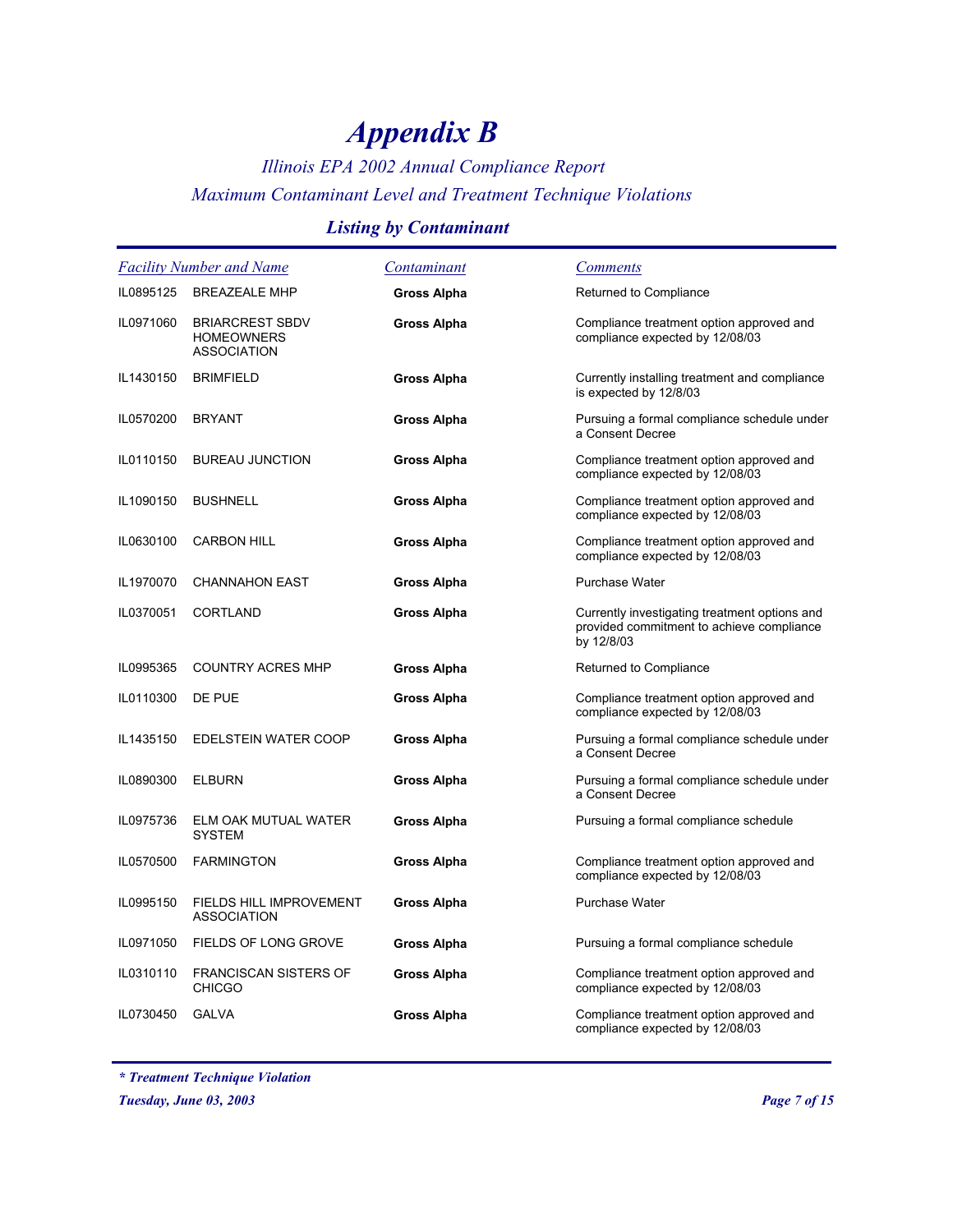### *Illinois EPA 2002 Annual Compliance Report Maximum Contaminant Level and Treatment Technique Violations*

### *Listing by Contaminant*

| <b>Facility Number and Name</b> |                                                             | Contaminant | <i>Comments</i>                                                             |
|---------------------------------|-------------------------------------------------------------|-------------|-----------------------------------------------------------------------------|
| IL0630400                       | <b>GARDNER</b>                                              | Gross Alpha | Compliance treatment option approved and<br>compliance expected by 12/08/03 |
| IL1430350                       | <b>GLASFORD</b>                                             | Gross Alpha | Pursuing a formal compliance schedule under<br>a Consent Decree             |
| IL1550050                       | <b>GRANVILLE</b>                                            | Gross Alpha | Compliance treatment option approved and<br>compliance expected by 12/08/03 |
| IL1235150                       | <b>HOPEWELL</b>                                             | Gross Alpha | Compliance treatment option approved and<br>compliance expected by 12/08/03 |
| IL0730110                       | IL YOUTH CENTER<br><b>KEWANEE</b>                           | Gross Alpha | Returned to Compliance                                                      |
| IL1970450                       | <b>JOLIET</b>                                               | Gross Alpha | Pursuing a formal compliance schedule under<br>a Consent Decree             |
| IL1977930                       | <b>JOLIET CORRECTIONAL</b><br><b>CENTER</b>                 | Gross Alpha | Currently installing treatment and compliance<br>is expected by 12/8/03     |
| IL0730650                       | <b>KEWANEE</b>                                              | Gross Alpha | Compliance treatment option approved and<br>compliance expected by 12/08/03 |
| IL1430450                       | <b>KINGSTON MINES</b>                                       | Gross Alpha | Compliance treatment option approved                                        |
| IL1870050                       | <b>KIRKWOOD</b>                                             | Gross Alpha | Returned to Compliance                                                      |
| IL0950300                       | <b>KNOXVILLE</b>                                            | Gross Alpha | Compliance treatment option approved and<br>compliance expected by 12/08/03 |
| IL0110450                       | LADD                                                        | Gross Alpha | Returned to Compliance                                                      |
| IL1975930                       | LAKEWOOD SHORES<br><b>IMPROVEMENT</b><br><b>ASSOCIATION</b> | Gross Alpha | Compliance treatment option approved and<br>compliance expected by 12/08/03 |
| IL1870100                       | <b>LITTLE YORK</b>                                          | Gross Alpha | Currently installing treatment and compliance<br>is expected by 12/8/03     |
| IL1970500                       | <b>LOCKPORT</b>                                             | Gross Alpha | Returned to Compliance                                                      |
| IL0990450                       | <b>LOSTANT</b>                                              | Gross Alpha | Compliance treatment option approved and<br>compliance expected by 12/08/03 |
| IL1430500                       | <b>MAPLETON</b>                                             | Gross Alpha | Compliance treatment option approved                                        |
| IL1550250                       | <b>MARK</b>                                                 | Gross Alpha | <b>Purchase Water</b>                                                       |
| IL0890120                       | <b>MILL CREEK WATER</b><br><b>RECLAIMATION DISTRICT</b>     | Gross Alpha | Returned to Compliance                                                      |
| IL1870150                       | <b>MONMOUTH</b>                                             | Gross Alpha | Pursuing a formal compliance schedule under<br>a Consent Decree             |

*\* Treatment Technique Violation*

*Tuesday, June 03, 2003 Page 8 of 15*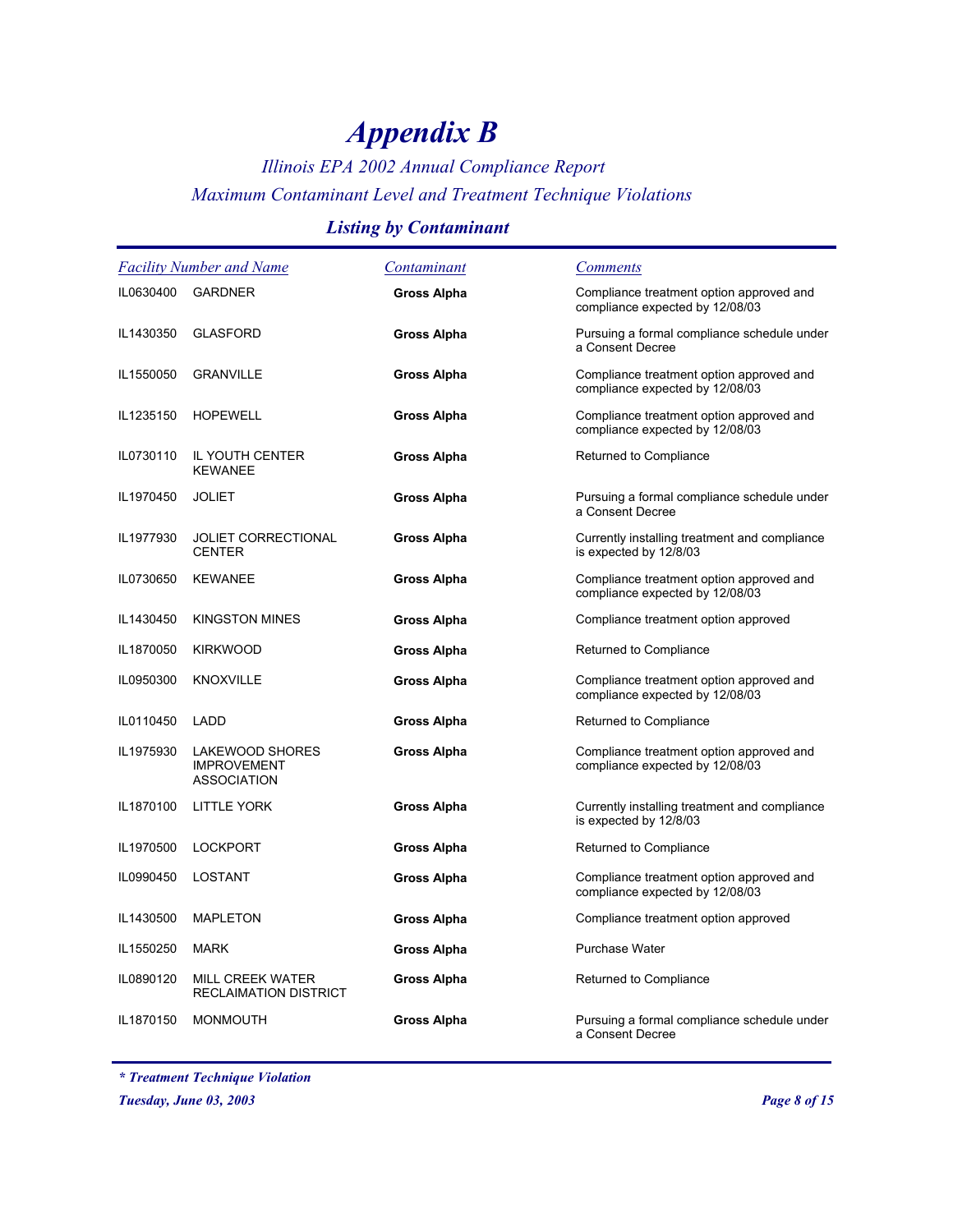### *Illinois EPA 2002 Annual Compliance Report Maximum Contaminant Level and Treatment Technique Violations*

### *Listing by Contaminant*

| <b>Facility Number and Name</b> |                                                     | Contaminant | <b>Comments</b>                                                             |
|---------------------------------|-----------------------------------------------------|-------------|-----------------------------------------------------------------------------|
| IL0110700                       | <b>NEPONSET</b>                                     | Gross Alpha | Pursuing a formal compliance schedule under<br>a Consent Decree             |
| IL1550010                       | OAK PARK ESTATES                                    | Gross Alpha | <b>Purchase Water</b>                                                       |
| IL0930150                       | <b>OSWEGO</b>                                       | Gross Alpha | Compliance treatment option approved and<br>compliance expected by 12/08/03 |
| IL0990800                       | <b>OTTAWA</b>                                       | Gross Alpha | Currently installing treatment and compliance<br>is expected by 12/8/03     |
| IL0630060                       | <b>PRAIRIE OAKS ESTS</b><br><b>HOMEOWNERS ASSN</b>  | Gross Alpha | Compliance treatment option approved and<br>compliance expected by 12/08/03 |
| IL0710350                       | <b>RARITAN</b>                                      | Gross Alpha | Currently installing treatment and compliance<br>is expected by 12/8/03     |
| IL0914780                       | <b>REDDICK</b>                                      | Gross Alpha | Compliance treatment option approved and<br>compliance expected by 12/08/03 |
| IL0995400                       | <b>RETZ ADDN IMPROVEMENT</b><br><b>ASSOCIATION</b>  | Gross Alpha | <b>Purchase Water</b>                                                       |
| IL1970900                       | <b>ROMEOVILLE</b>                                   | Gross Alpha | Returned to Compliance                                                      |
| IL1435490                       | <b>SANTA FE ESTATES</b><br><b>WATER ASSOCIATION</b> | Gross Alpha | Pursuing a formal compliance schedule                                       |
| IL0630650                       | SOUTH WILMINGTON                                    | Gross Alpha | Compliance treatment option approved and<br>compliance expected by 12/08/03 |
| IL1550300                       | <b>STANDARD</b>                                     | Gross Alpha | Currently installing treatment and compliance<br>is expected by 12/8/03     |
| IL1750150                       | <b>TOULON</b>                                       | Gross Alpha | Returned to Compliance                                                      |
| IL1310450                       | <b>VIOLA</b>                                        | Gross Alpha | Compliance treatment option approved and<br>compliance expected by 12/08/03 |
| IL0890110                       | WASCO SD                                            | Gross Alpha | Compliance treatment option approved and<br>compliance expected by 12/08/03 |
| IL0430900                       | <b>WEST CHICAGO</b>                                 | Gross Alpha | Pursuing a formal compliance schedule under<br>a Consent Decree             |
| IL0970220                       | <b>WHISPERING LAKES</b><br>WATER SYSTEM, INC.       | Gross Alpha | Currently installing treatment and compliance<br>is expected by 12/8/03     |
| IL0990060                       | <b>WHISPERING PINES MHP</b>                         | Gross Alpha | Compliance treatment option approved and<br>compliance expected by 12/08/03 |
| IL0990030                       | <b>WOODSMOKE RANCH</b><br><b>ASSOCIATION</b>        | Gross Alpha | Compliance treatment option approved and<br>compliance expected by 12/08/03 |

*\* Treatment Technique Violation*

*Tuesday, June 03, 2003 Page 9 of 15*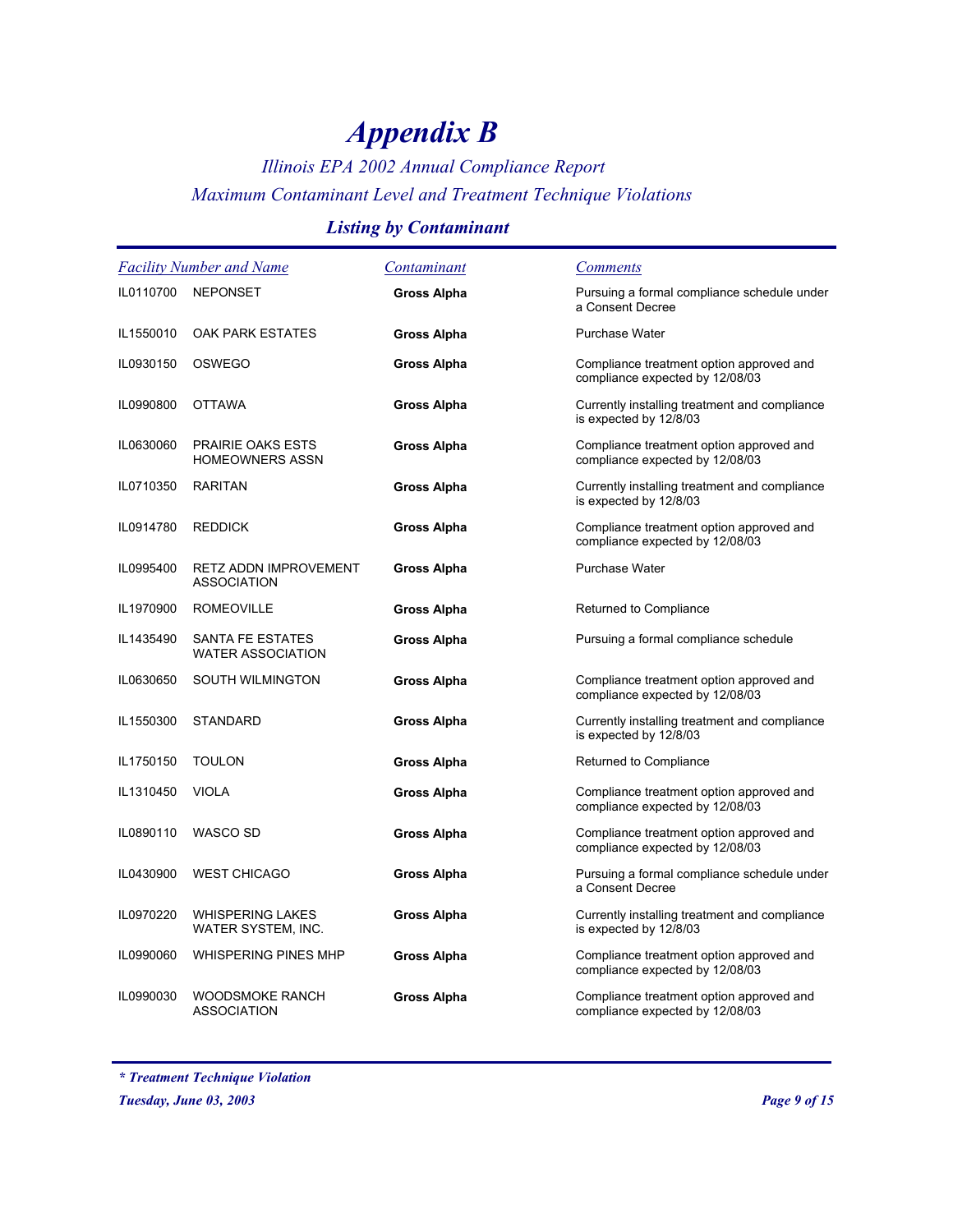### *Illinois EPA 2002 Annual Compliance Report Maximum Contaminant Level and Treatment Technique Violations*

### *Listing by Contaminant*

| <b>Facility Number and Name</b> |                                                   | Contaminant                                       | <b>Comments</b>                                                 |
|---------------------------------|---------------------------------------------------|---------------------------------------------------|-----------------------------------------------------------------|
| IL0970080                       | <b>WYNSTONE WATER</b><br><b>COMPANY</b>           | Gross Alpha                                       | Proposed Point of Entry Device                                  |
| IL0950700                       | YATES CITY                                        | Gross Alpha                                       | Returned to Compliance                                          |
| IL0930250                       | <b>YORKVILLE</b>                                  | Gross Alpha                                       | Pursuing a formal compliance schedule under<br>a Consent Decree |
| IL0775100                       | KINKAID REEDS CREEK<br>INTER-CITY WATER SYS       | <b>Inadequate DBP Precursor</b><br>Removal        | Pursuing a formal compliance schedule                           |
| IL1995200                       | LAKE OF EGYPT PWD                                 | <b>Inadequate DBP Precursor</b><br>Removal        | Pursuing a formal compliance schedule                           |
| IL1610250                       | <b>EAST MOLINE</b>                                | <b>Monthly Combined Filter</b><br><b>Effluent</b> | Returned to Compliance                                          |
| IL1995200                       | LAKE OF EGYPT PWD                                 | <b>Monthly Combined Filter</b><br><b>Effluent</b> | Returned to Compliance                                          |
| IL1990550                       | <b>MARION</b>                                     | <b>Monthly Combined Filter</b><br><b>Effluent</b> | Returned to Compliance                                          |
| IL1175200                       | OTTER LAKE WATER CMSN<br>(ADGPTV)                 | <b>Monthly Combined Filter</b><br><b>Effluent</b> | Returned to Compliance                                          |
| IL1490050                       | <b>BARRY</b>                                      | <b>Nitrate</b>                                    | Returned to Compliance                                          |
| IL3076216                       | <b>CARTER LUMBER</b>                              | <b>Nitrate</b>                                    | <b>Public Notice Posted</b>                                     |
| IL1150150                       | <b>DECATUR</b>                                    | <b>Nitrate</b>                                    | Returned to Compliance                                          |
| IL3122804                       | <b>FAIRVIEW UNITED</b><br><b>METHODIST CHURCH</b> | <b>Nitrate</b>                                    | <b>Public Notice Posted</b>                                     |
| IL3044057                       | <b>GEORGIA GENERAL</b><br><b>BAPTIST CHURCH</b>   | <b>Nitrate</b>                                    | <b>Public Notice Posted</b>                                     |
| IL0295225                       | LAKEVIEW RANCH MHP                                | <b>Nitrate</b>                                    | Returned to Compliance                                          |
| IL1150350                       | <b>MOUNT ZION</b>                                 | <b>Nitrate</b>                                    | Returned to Compliance                                          |
| IL3085233                       | ROADERERS PIT STOP<br><b>EAST</b>                 | <b>Nitrate</b>                                    | <b>Public Notice Posted</b>                                     |
| IL3036970                       | ST. PATRICKS CHURCH                               | <b>Nitrate</b>                                    | <b>Public Notice Posted</b>                                     |
| IL1830350                       | <b>GEORGETOWN</b>                                 | <b>Nitrate &amp; Nitrite</b>                      | Returned to Compliance                                          |
| IL1835300                       | <b>OLIVET PWD</b>                                 | <b>Nitrate &amp; Nitrite</b>                      | Returned to Compliance                                          |
| IL1170500                       | <b>HETTICK</b>                                    | <b>Public Education (Lead)</b>                    | Pursuing a formal compliance schedule                           |

*\* Treatment Technique Violation*

*Tuesday, June 03, 2003 Page 10 of 15*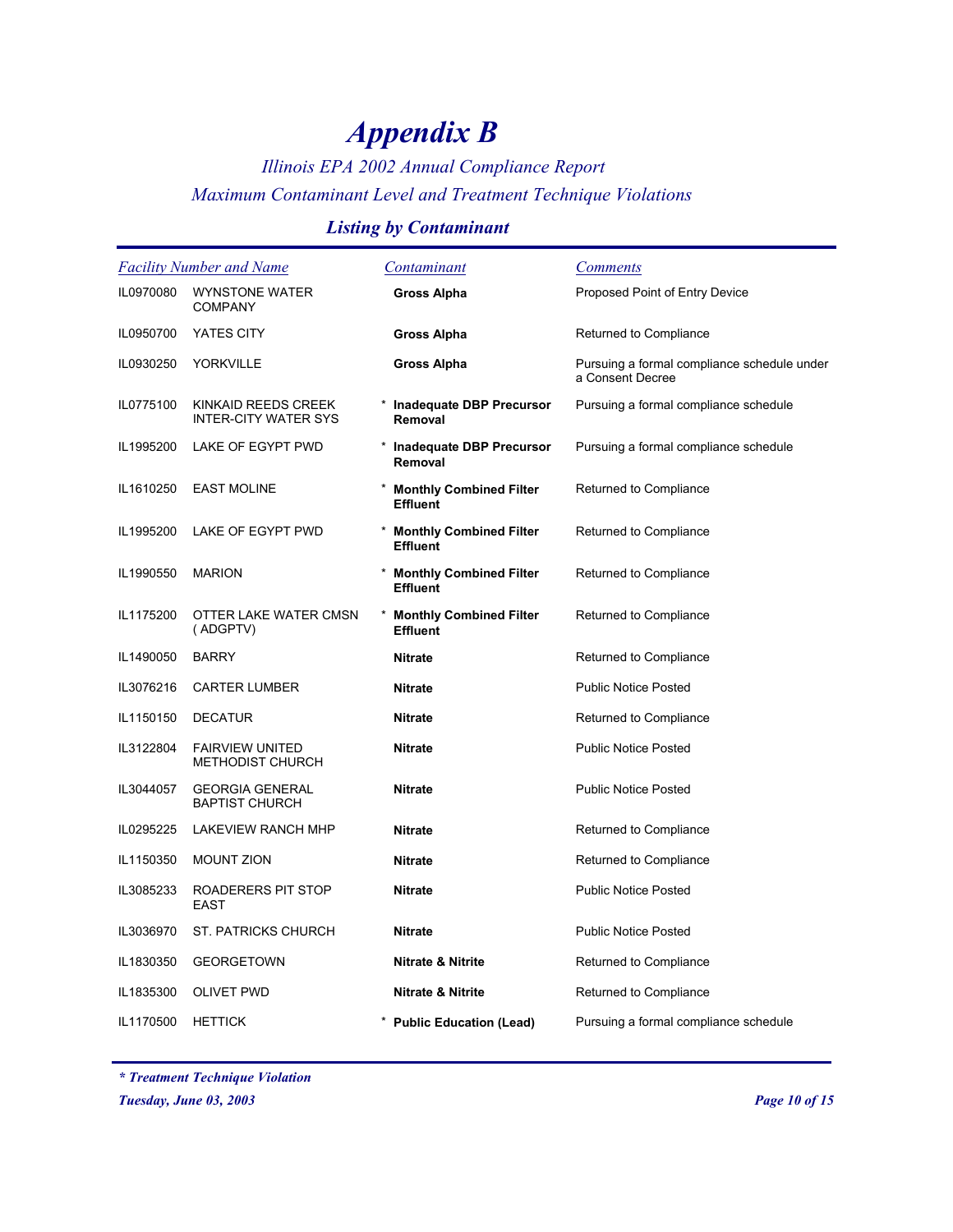## *Illinois EPA 2002 Annual Compliance Report Maximum Contaminant Level and Treatment Technique Violations*

### *Listing by Contaminant*

| <b>Facility Number and Name</b> |                                               | <u>Contaminant</u>                            | <u>Comments</u>                       |
|---------------------------------|-----------------------------------------------|-----------------------------------------------|---------------------------------------|
| IL1130750                       | LE ROY                                        | * Public Education (Lead)                     | Pursuing a formal compliance schedule |
| IL1977210                       | OAKVIEW AVENUE<br>WATERWORKS, INC.            | * Public Education (Lead)                     | Returned to Compliance                |
| IL0975950                       | <b>RAND ESTS SBDV</b>                         | * Public Education (Lead)                     | Pursuing a formal compliance schedule |
| IL1115800                       | UTL INC-WALK-UP WOODS<br><b>WATER COMPANY</b> | * Public Education (Lead)                     | Returned to Compliance                |
| IL0955100                       | <b>WESTPORT WATER</b><br><b>MUTUAL</b>        | * Public Education (Lead)                     | Pursuing a formal compliance schedule |
| IL0670250                       | CARTHAGE                                      | * Residual Disinfectant<br>Concentration      | Returned to Compliance                |
| IL1170750                       | <b>NILWOOD</b>                                | <b>Residual Disinfectant</b><br>Concentration | Returned to Compliance                |
| IL3055616                       | 121 CLUB                                      | <b>Total Coliform</b>                         | Returned to Compliance                |
| IL0971140                       | 2ND STREET WATER<br><b>ASSOCIATION</b>        | <b>Total Coliform</b>                         | Returned to Compliance                |
| IL1815150                       | <b>ALTO PASS WATER</b><br><b>DISTRICT</b>     | <b>Total Coliform</b>                         | Returned to Compliance                |
| IL3002030                       | ANCIENT OAKS YOUTH<br><b>CAMP</b>             | <b>Total Coliform</b>                         | Returned to Compliance                |
| IL3135673                       | APOSTOLIC CHRISTIAN<br><b>CHURCH</b>          | <b>Total Coliform</b>                         | Returned to Compliance                |
| IL3021824                       | ARGYLE LAKE STATE PARK                        | <b>Total Coliform</b>                         | Returned to Compliance                |
| IL1075150                       | <b>BEASON CHESTNUT PWD</b>                    | <b>Total Coliform</b>                         | Returned to Compliance                |
| IL0550050                       | <b>BENTON</b>                                 | <b>Total Coliform</b>                         | Returned to Compliance                |
| IL0470100                       | <b>BONE GAP</b>                               | <b>Total Coliform</b>                         | Returned to Compliance                |
| IL3132472                       | <b>BOXERS AND BRIEFS</b>                      | <b>Total Coliform</b>                         | Returned to Compliance                |
| IL1174160                       | <b>BRIGHTON</b>                               | <b>Total Coliform</b>                         | Returned to Compliance                |
| IL3010371                       | <b>BULL HEADS INN</b>                         | <b>Total Coliform</b>                         | Returned to Compliance                |
| IL3010868                       | <b>CAMP EMMANUEL</b>                          | <b>Total Coliform</b>                         | Returned to Compliance                |
| IL3085811                       | <b>CAMP NEIGHBORHOOD</b><br><b>HOUSE</b>      | <b>Total Coliform</b>                         | Returned to Compliance                |
| IL3002105                       | <b>CAMP TAPAWINGO</b>                         | <b>Total Coliform</b>                         | Returned to Compliance                |

*\* Treatment Technique Violation*

*Tuesday, June 03, 2003 Page 11 of 15*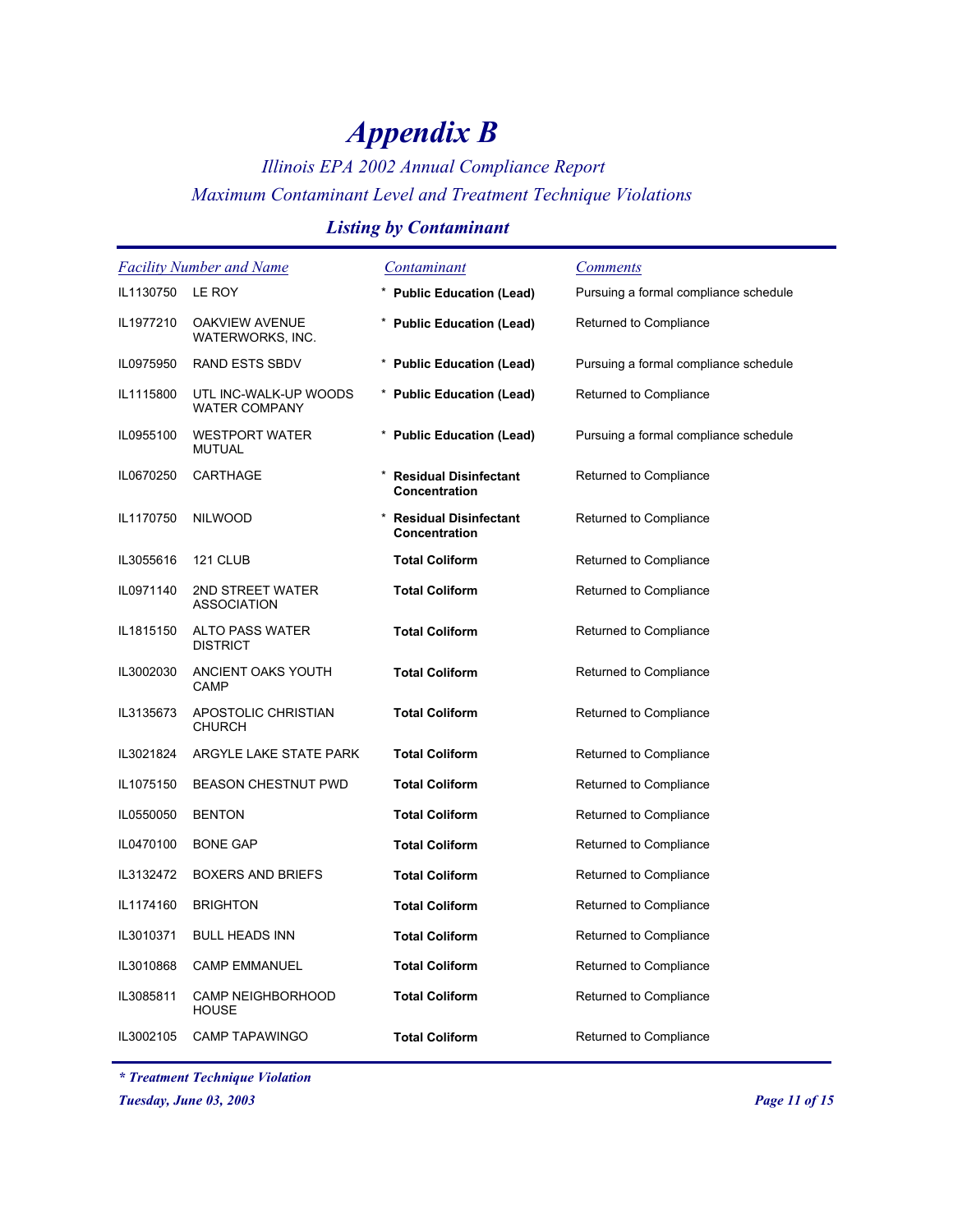*Illinois EPA 2002 Annual Compliance Report Maximum Contaminant Level and Treatment Technique Violations*

### *Listing by Contaminant*

|           | <b>Facility Number and Name</b>                      | Contaminant           | <b>Comments</b>        |
|-----------|------------------------------------------------------|-----------------------|------------------------|
|           | IL3114322 CARPYS COVE                                | <b>Total Coliform</b> | Returned to Compliance |
| IL0670250 | CARTHAGE                                             | <b>Total Coliform</b> | Returned to Compliance |
| IL0915265 | <b>COUNTRYSIDE MOBILE</b><br><b>HOME ESTATES MHP</b> | <b>Total Coliform</b> | Returned to Compliance |
| IL1975105 | <b>CRISWELL COURT MHP</b>                            | <b>Total Coliform</b> | Returned to Compliance |
| IL0770200 | DE SOTO                                              | <b>Total Coliform</b> | Returned to Compliance |
| IL3115048 | <b>DINGER'S TAP</b>                                  | <b>Total Coliform</b> | Returned to Compliance |
| IL3114306 | DUNLAP AMERICAN LEGION                               | <b>Total Coliform</b> | Returned to Compliance |
| IL1790200 | <b>EAST PEORIA</b>                                   | <b>Total Coliform</b> | Returned to Compliance |
| IL1435150 | EDELSTEIN WATER COOP                                 | <b>Total Coliform</b> | Returned to Compliance |
| IL1795345 | EDGEWOOD TRC MHP                                     | <b>Total Coliform</b> | Returned to Compliance |
| IL3020552 | <b>EDWARDS TAP</b>                                   | <b>Total Coliform</b> | Returned to Compliance |
| IL1070150 | <b>ELKHART</b>                                       | <b>Total Coliform</b> | Returned to Compliance |
| IL0375265 | <b>EVERGREEN MHP</b>                                 | <b>Total Coliform</b> | Returned to Compliance |
| IL3127027 | <b>FARMINGTON</b><br>SPORTSMENS CLUB                 | <b>Total Coliform</b> | Returned to Compliance |
| IL1210020 | FMC WATER COMPANY                                    | <b>Total Coliform</b> | Returned to Compliance |
| IL0310720 | <b>FORD HEIGHTS</b>                                  | <b>Total Coliform</b> | Returned to Compliance |
| IL1430060 | <b>FOUR SEASONS MHP</b>                              | <b>Total Coliform</b> | Returned to Compliance |
| IL3055822 | GIL'S COUNTRY INN                                    | <b>Total Coliform</b> | Returned to Compliance |
| IL3083535 | <b>GLORYDALE RESORT</b>                              | <b>Total Coliform</b> | Returned to Compliance |
| IL0910400 | <b>GRANT PARK</b>                                    | <b>Total Coliform</b> | Returned to Compliance |
| IL3103804 | HANK'S                                               | <b>Total Coliform</b> | Returned to Compliance |
| IL3008342 | <b>HARDING GRADE SCHOOL</b>                          | <b>Total Coliform</b> | Returned to Compliance |
| IL0970450 | <b>HAWTHORN WOODS</b>                                | <b>Total Coliform</b> | Returned to Compliance |
| IL3060954 | <b>HICKORY HILLS</b><br>CAMPGROUND                   | <b>Total Coliform</b> | Returned to Compliance |

*<sup>\*</sup> Treatment Technique Violation*

*Tuesday, June 03, 2003 Page 12 of 15*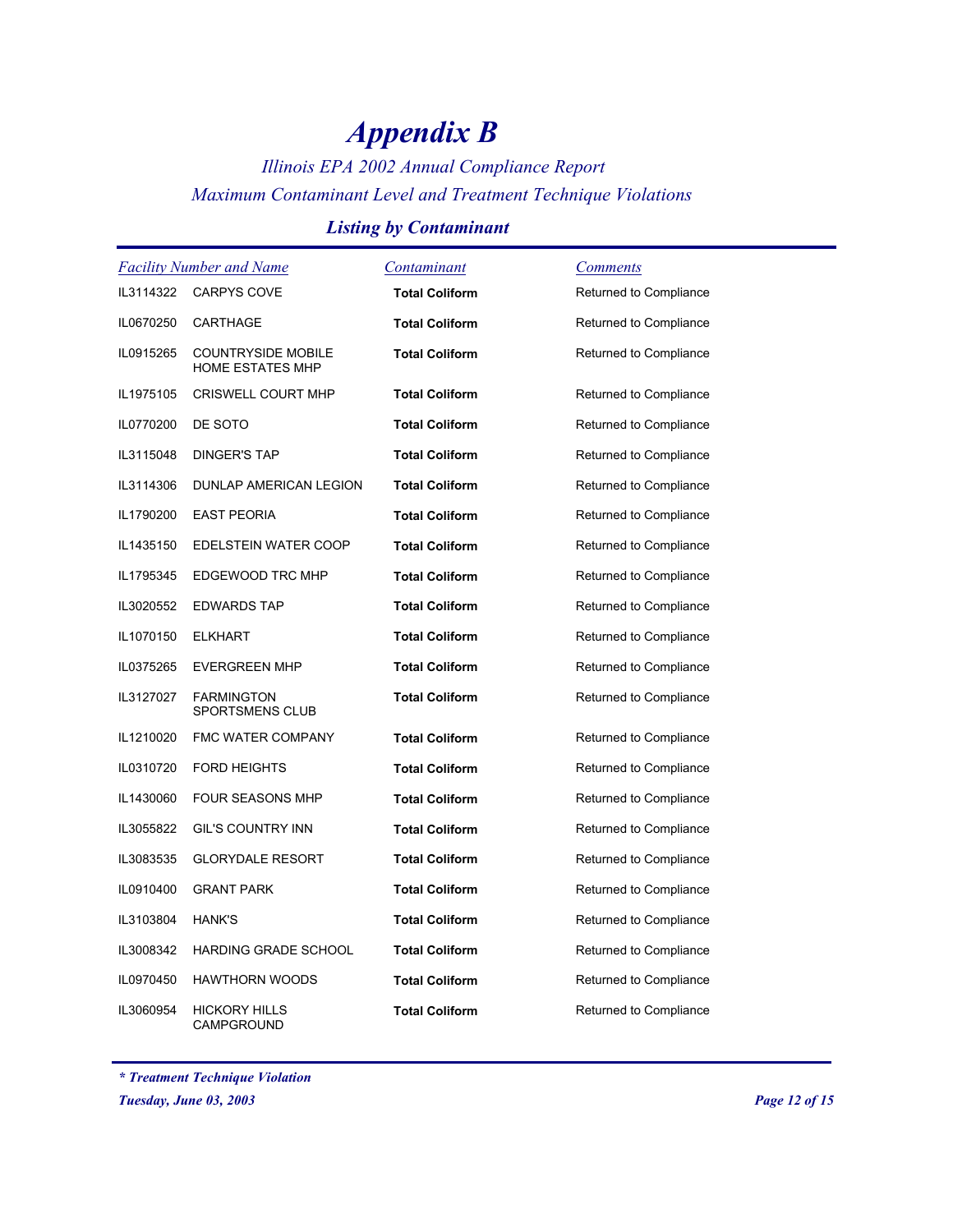*Illinois EPA 2002 Annual Compliance Report Maximum Contaminant Level and Treatment Technique Violations*

### *Listing by Contaminant*

| <b>Facility Number and Name</b> |                                                   | <b>Contaminant</b>    | <b>Comments</b>        |
|---------------------------------|---------------------------------------------------|-----------------------|------------------------|
| IL1795300                       | <b>HOLLANDS GROVE COURT</b><br><b>SUBDIVISION</b> | <b>Total Coliform</b> | Returned to Compliance |
| IL3135442                       | HOPEDALE MENNONITE<br><b>CHURCH</b>               | <b>Total Coliform</b> | Returned to Compliance |
| IL3121194                       | <b>IMMANUEL LUTHERAN</b><br><b>CHURCH</b>         | <b>Total Coliform</b> | Returned to Compliance |
| IL3043075                       | <b>INGALLS PARK PONY</b><br><b>LEAGUE</b>         | <b>Total Coliform</b> | Returned to Compliance |
| IL3049296                       | <b>ISLAND MARINA</b>                              | <b>Total Coliform</b> | Returned to Compliance |
| IL3085902                       | LOUD THUNDER FOREST<br>PRESERVE B                 | <b>Total Coliform</b> | Returned to Compliance |
| IL3123174                       | LOYAL ORDER OF MOOSE                              | <b>Total Coliform</b> | Returned to Compliance |
| IL1430500                       | <b>MAPLETON</b>                                   | <b>Total Coliform</b> | Returned to Compliance |
| IL3135194                       | MARY SEARS PRE-SCHOOL                             | <b>Total Coliform</b> | Returned to Compliance |
| IL3097519                       | MILLER COMM CONSOL<br><b>SCH 210</b>              | <b>Total Coliform</b> | Returned to Compliance |
| IL1075145                       | <b>MORNINGSIDE MOBILE</b><br><b>ESTATES MHP</b>   | <b>Total Coliform</b> | Returned to Compliance |
| IL1530150                       | <b>MOUNDS</b>                                     | <b>Total Coliform</b> | Returned to Compliance |
| IL1970700                       | <b>NEW LENOX</b>                                  | <b>Total Coliform</b> | Returned to Compliance |
| IL0314710                       | <b>NORTH LAKE</b>                                 | <b>Total Coliform</b> | Returned to Compliance |
| IL0315350                       | NORTH MAINE UTILITIES                             | <b>Total Coliform</b> | Returned to Compliance |
| IL3105551                       | NSPOA C/O LIONEL BURNS                            | <b>Total Coliform</b> | Returned to Compliance |
| IL0430010                       | <b>OBT SERVICE</b><br><b>CORPORATION</b>          | <b>Total Coliform</b> | Returned to Compliance |
| IL0990700                       | <b>OGLESBY</b>                                    | <b>Total Coliform</b> | Returned to Compliance |
| IL1530250                       | <b>OLMSTED</b>                                    | <b>Total Coliform</b> | Returned to Compliance |
| IL0550350                       | <b>ORIENT</b>                                     | <b>Total Coliform</b> | Returned to Compliance |
| IL0735200                       | <b>OSCO MUTUAL WATER</b><br>SUPPLY COMPANY, INC.  | <b>Total Coliform</b> | Returned to Compliance |
| IL3061168                       | PEORIA SKEET & TRAP<br><b>CLUB</b>                | <b>Total Coliform</b> | Returned to Compliance |

*\* Treatment Technique Violation*

*Tuesday, June 03, 2003 Page 13 of 15*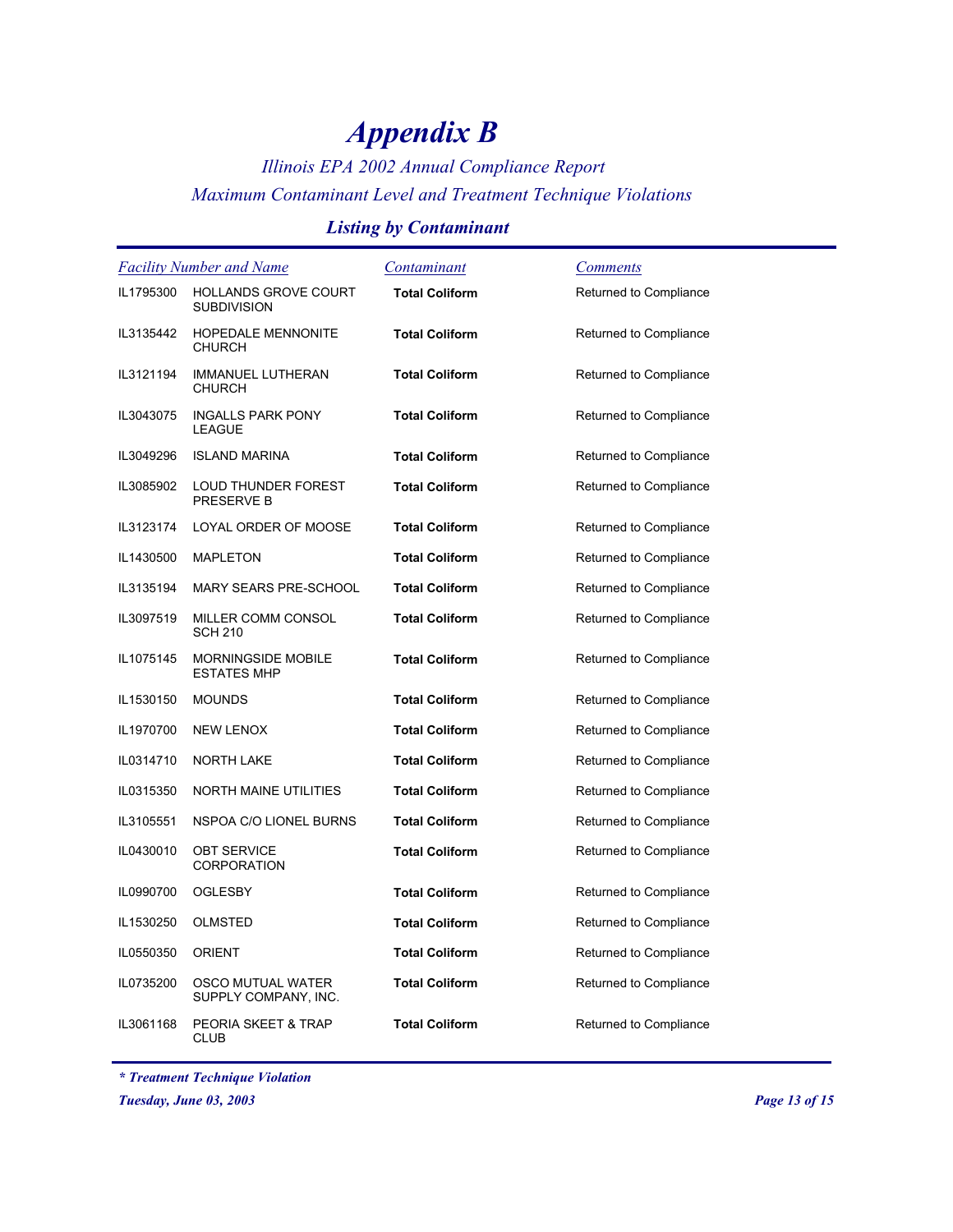*Illinois EPA 2002 Annual Compliance Report Maximum Contaminant Level and Treatment Technique Violations*

### *Listing by Contaminant*

| <b>Facility Number and Name</b> |                                                  | Contaminant           | <b>Comments</b>        |
|---------------------------------|--------------------------------------------------|-----------------------|------------------------|
| IL3124081                       | PHELAN ACRES BIBLE<br><b>CHURCH</b>              | <b>Total Coliform</b> | Returned to Compliance |
| IL3076398                       | PUTNAM COUNTY JR HIGH                            | <b>Total Coliform</b> | Returned to Compliance |
| IL3034470                       | <b>ROCKIN HORSE</b><br><b>CAMPGROUND</b>         | <b>Total Coliform</b> | Returned to Compliance |
| IL2010350                       | <b>ROCKTON</b>                                   | <b>Total Coliform</b> | Returned to Compliance |
| IL1415350                       | ROCKVALE CORPORATION                             | <b>Total Coliform</b> | Returned to Compliance |
| IL1050650                       | <b>SAUNEMIN</b>                                  | <b>Total Coliform</b> | Returned to Compliance |
| IL3139212                       | <b>SGSR INC</b>                                  | <b>Total Coliform</b> | Returned to Compliance |
| IL3095174                       | SHAMROCK GOLF COURSE<br><b>HAND PUMP</b>         | <b>Total Coliform</b> | Returned to Compliance |
| IL1615750                       | <b>SILVIS HEIGHTS WATER</b><br><b>CORP</b>       | <b>Total Coliform</b> | Returned to Compliance |
| IL3123711                       | SIP N SNACK                                      | <b>Total Coliform</b> | Returned to Compliance |
| IL3117226                       | <b>SNOOKERS</b>                                  | <b>Total Coliform</b> | Returned to Compliance |
| IL3060939                       | ST PETER LUTHERAN<br><b>CHURCH</b>               | <b>Total Coliform</b> | Returned to Compliance |
| IL3071878                       | ST TIMOTHYS LUTHERAN<br><b>CHURCH</b>            | <b>Total Coliform</b> | Returned to Compliance |
| IL1654880                       | <b>STONEFORT</b>                                 | <b>Total Coliform</b> | Returned to Compliance |
| IL3133355                       | <b>TESKE'S PET AND GARDEN</b><br><b>CENTER</b>   | <b>Total Coliform</b> | Returned to Compliance |
| IL3138990                       | THE NEW KAPPA KABANA                             | <b>Total Coliform</b> | Returned to Compliance |
| IL2035200                       | TIMBERLAN SUBDIVISION                            | <b>Total Coliform</b> | Returned to Compliance |
| IL1895600                       | <b>WASHINGTON COUNTY</b><br><b>WATER COMPANY</b> | <b>Total Coliform</b> | Returned to Compliance |
| IL3140830                       | <b>WAYNE PRINTING</b><br><b>COMPANY</b>          | <b>Total Coliform</b> | Returned to Compliance |
| IL3042887                       | <b>WEST LINCOLN</b><br><b>BROADWELL DIST 92</b>  | <b>Total Coliform</b> | Returned to Compliance |
| IL3000851                       | WHITE OAKS CAMPGROUND                            | <b>Total Coliform</b> | Returned to Compliance |
| IL1310500                       | <b>WINDSOR</b>                                   | <b>Total Coliform</b> | Returned to Compliance |

*\* Treatment Technique Violation*

*Tuesday, June 03, 2003 Page 14 of 15*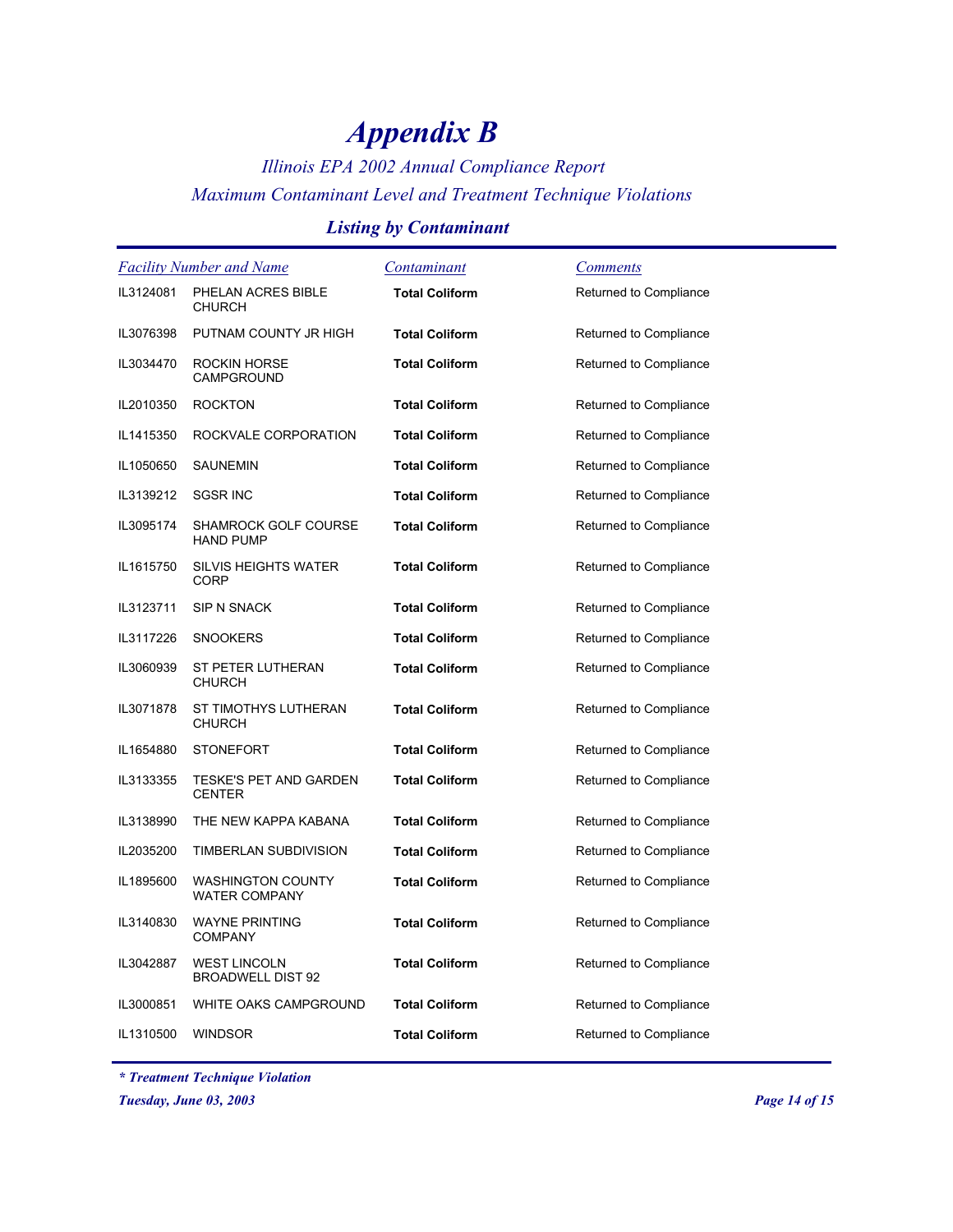## *Illinois EPA 2002 Annual Compliance Report Maximum Contaminant Level and Treatment Technique Violations*

### *Listing by Contaminant*

|           | <b>Facility Number and Name</b>       | Contaminant                   | <i>Comments</i>        |
|-----------|---------------------------------------|-------------------------------|------------------------|
| IL1055520 | WM W FOX DEVELOPMENT<br><b>CENTER</b> | <b>Total Coliform</b>         | Returned to Compliance |
| IL1075150 | <b>BEASON CHESTNUT PWD</b>            | <b>Total Coliform (Acute)</b> | Returned to Compliance |
| IL0315350 | NORTH MAINE UTILITIES                 | <b>Total Coliform (Acute)</b> | Returned to Compliance |
| IL1654880 | <b>STONEFORT</b>                      | <b>Total Coliform (Acute)</b> | Returned to Compliance |

*Tuesday, June 03, 2003 Page 15 of 15 \* Treatment Technique Violation*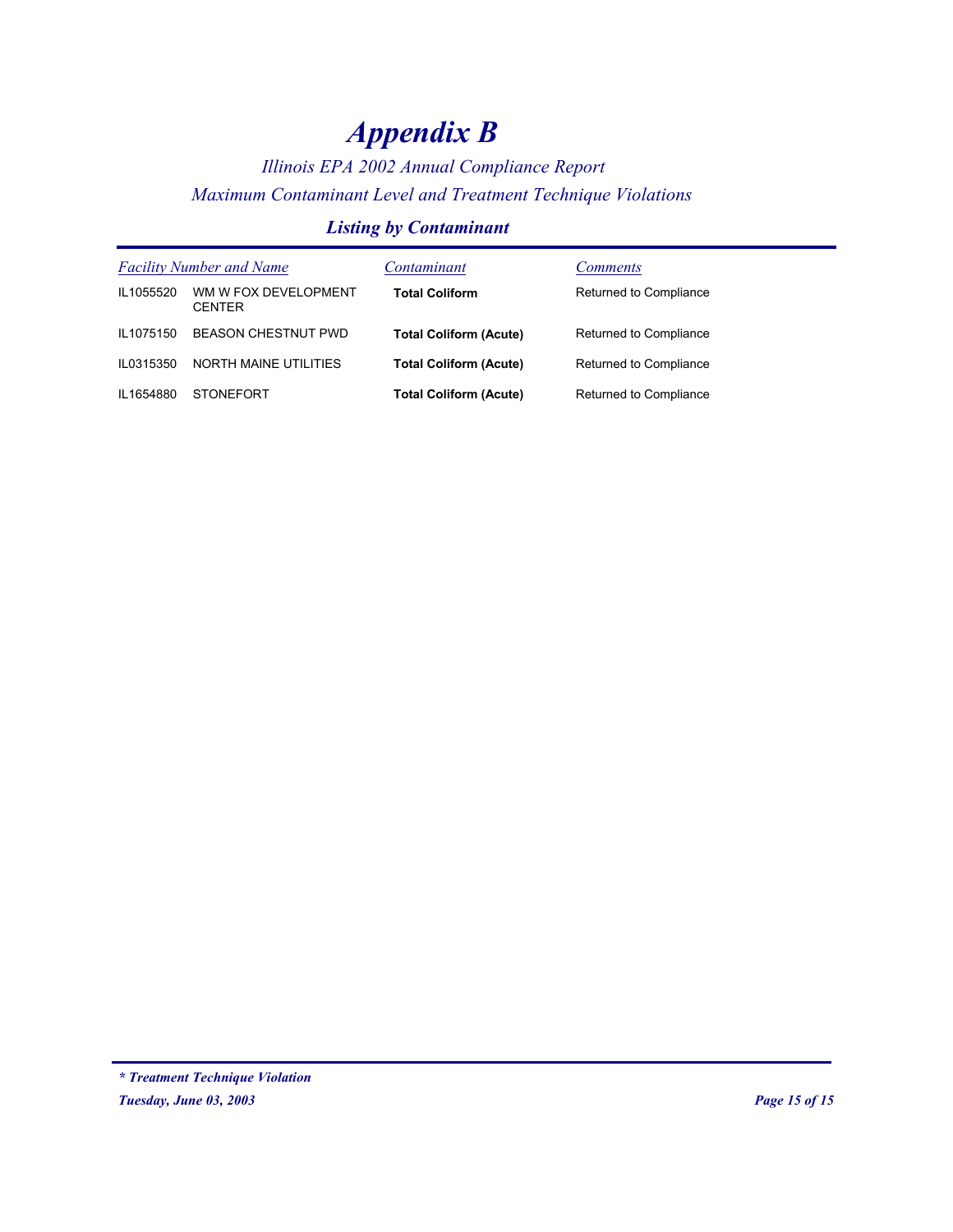The attached report identifies all public water supplies with maximum contaminant level and treatment technique violations in system name alpha order.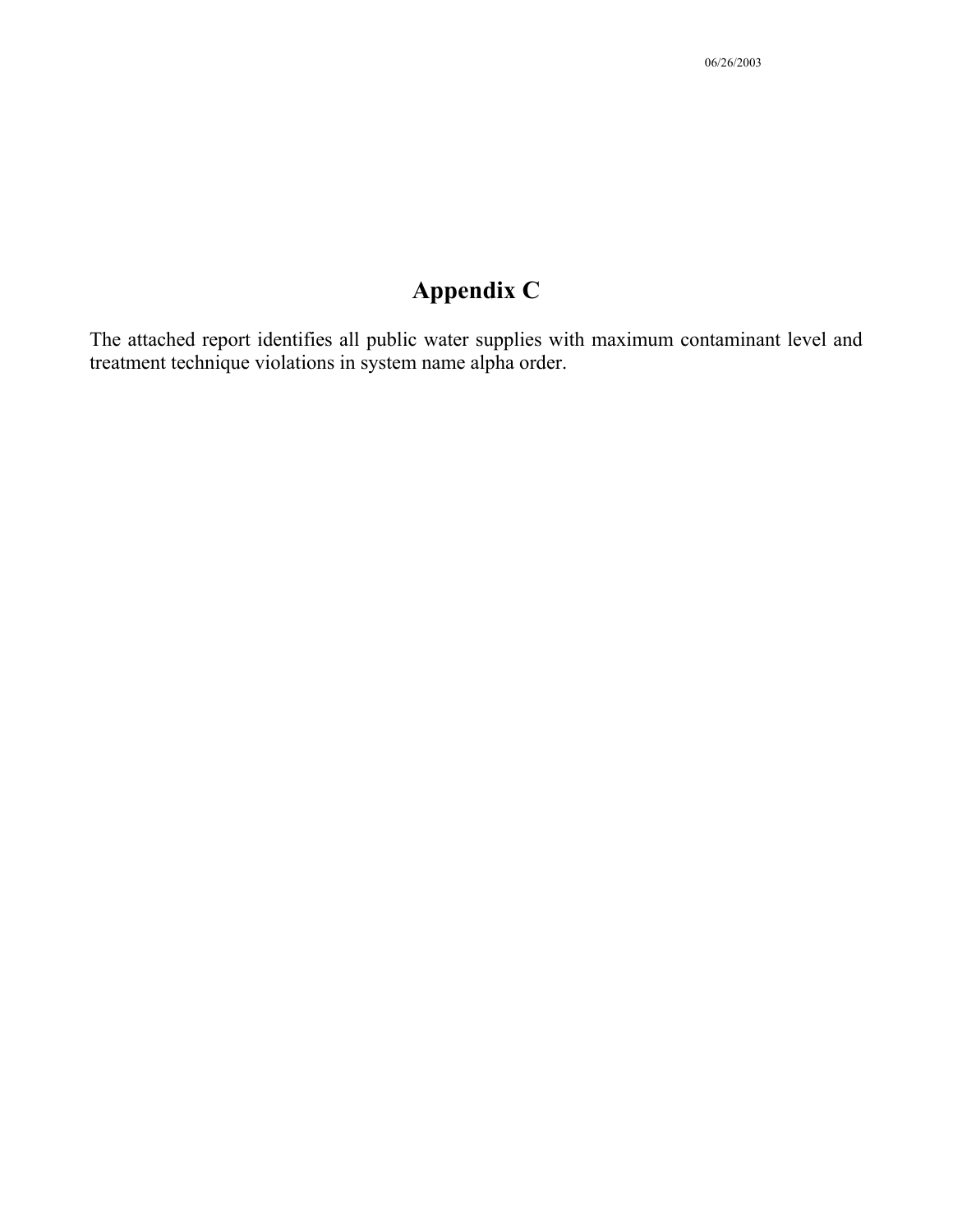### *Illinois EPA 2002 Annual Compliance Report Maximum Contaminant Level and Treatment Technique Violations*

### *Listing by Water System*

|           | <b>Facility Number and Name</b>               | Contaminant            | <b>Comments</b>                                                                                          |
|-----------|-----------------------------------------------|------------------------|----------------------------------------------------------------------------------------------------------|
| IL3055616 | <b>121 CLUB</b>                               | <b>Total Coliform</b>  | Returned to Compliance                                                                                   |
| IL0971140 | <b>2ND STREET WATER</b><br><b>ASSOCIATION</b> | <b>Total Coliform</b>  | Returned to Compliance                                                                                   |
| IL1310050 | <b>ALEDO</b>                                  | Gross Alpha            | Currently installing treatment and<br>compliance is expected by 12/8/03                                  |
| IL1874000 | <b>ALEXIS</b>                                 | Gross Alpha            | Compliance treatment option approved and<br>compliance expected by 12/08/03                              |
| IL0730050 | <b>ALPHA</b>                                  | Gross Alpha            | Returned to Compliance                                                                                   |
| IL1815150 | <b>ALTO PASS WATER DISTRICT</b>               | <b>Total Coliform</b>  | Returned to Compliance                                                                                   |
| IL3002030 | <b>ANCIENT OAKS YOUTH CAMP</b>                | <b>Total Coliform</b>  | Returned to Compliance                                                                                   |
| IL3135673 | <b>APOSTOLIC CHRISTIAN</b><br><b>CHURCH</b>   | <b>Total Coliform</b>  | Returned to Compliance                                                                                   |
| IL3021824 | <b>ARGYLE LAKE STATE PARK</b>                 | <b>Total Coliform</b>  | Returned to Compliance                                                                                   |
| IL0310220 | <b>ARLINGTON PARK RACE</b><br><b>TRACK</b>    | <b>Combined Radium</b> | Returned to Compliance                                                                                   |
| IL1490050 | <b>BARRY</b>                                  | Nitrate                | Returned to Compliance                                                                                   |
| IL0894130 | <b>BATAVIA</b>                                | <b>Combined Radium</b> | Currently investigating treatment options<br>and provided commitment to achieve<br>compliance by 12/8/03 |
| IL0894130 | <b>BATAVIA</b>                                | Gross Alpha            | Currently investigating treatment options<br>and provided commitment to achieve<br>compliance by 12/8/03 |
| IL1075150 | <b>BEASON CHESTNUT PWD</b>                    | <b>Total Coliform</b>  | Returned to Compliance                                                                                   |
| IL1075150 | <b>BEASON CHESTNUT PWD</b>                    | Total Coliform (Acute) | Returned to Compliance                                                                                   |
| IL0550050 | <b>BENTON</b>                                 | <b>Total Coliform</b>  | Returned to Compliance                                                                                   |
| IL0710050 | <b>BIGGSVILLE</b>                             | <b>Combined Radium</b> | Compliance treatment option approved and<br>compliance expected by 12/08/03                              |
| IL0710050 | <b>BIGGSVILLE</b>                             | Gross Alpha            | Compliance treatment option approved and<br>compliance expected by 12/08/03                              |
| IL0470100 | <b>BONE GAP</b>                               | <b>Total Coliform</b>  | Returned to Compliance                                                                                   |
| IL3132472 | <b>BOXERS AND BRIEFS</b>                      | <b>Total Coliform</b>  | Returned to Compliance                                                                                   |

*\* Treatment Technique Violation*

*Tuesday, June 03, 2003 Page 1 of 14*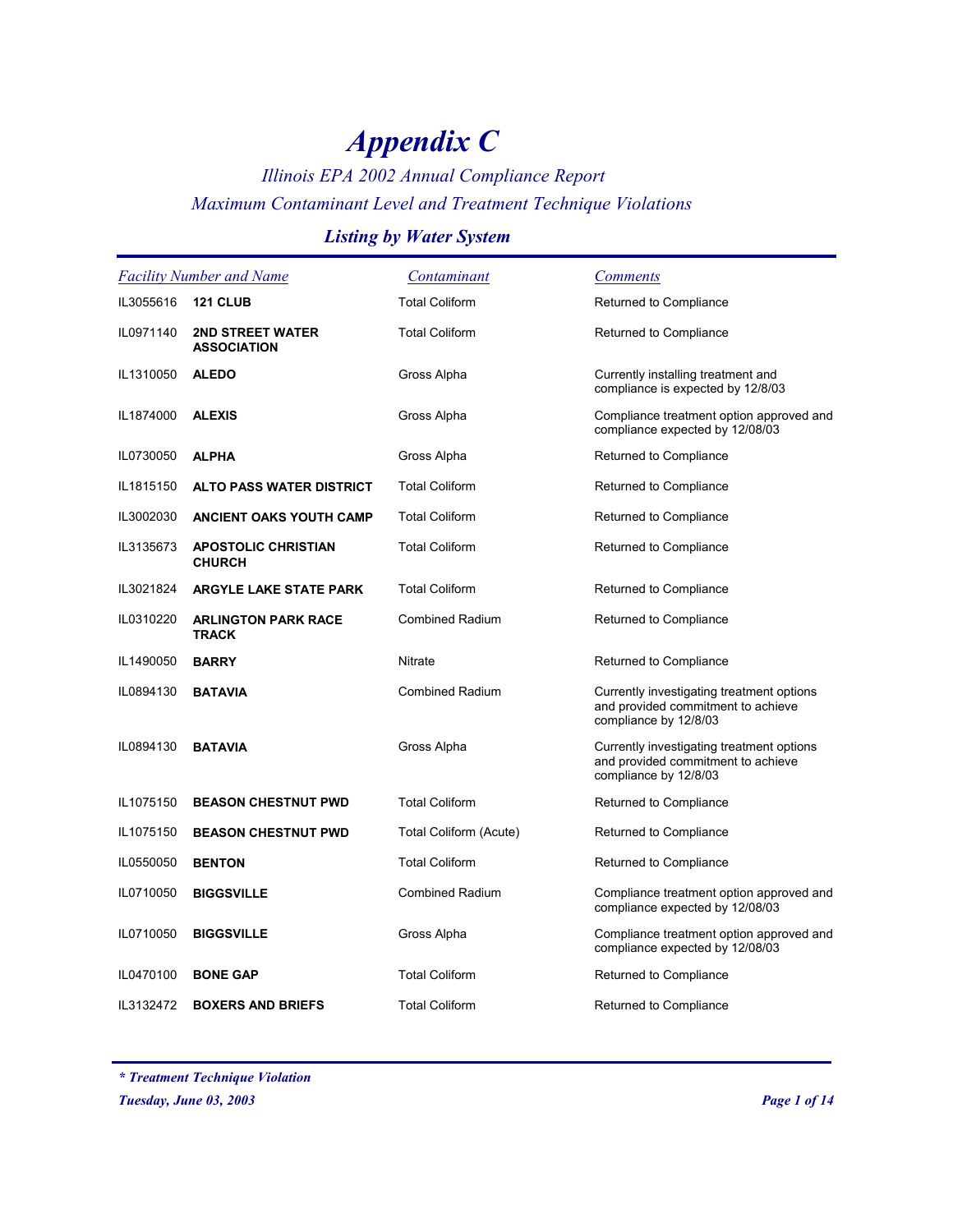## *Illinois EPA 2002 Annual Compliance Report Maximum Contaminant Level and Treatment Technique Violations*

### *Listing by Water System*

|           | <b>Facility Number and Name</b>                         | Contaminant            | <i>Comments</i>                                                                                          |
|-----------|---------------------------------------------------------|------------------------|----------------------------------------------------------------------------------------------------------|
| IL1750050 | <b>BRADFORD</b>                                         | <b>Combined Radium</b> | Currently installing treatment and<br>compliance is expected by 12/8/03                                  |
| IL1750050 | <b>BRADFORD</b>                                         | Gross Alpha            | Currently installing treatment and<br>compliance is expected by 12/8/03                                  |
| IL0895125 | <b>BREAZEALE MHP</b>                                    | <b>Combined Radium</b> | Compliance treatment option approved and<br>compliance expected by 12/08/03                              |
| IL0895125 | <b>BREAZEALE MHP</b>                                    | Gross Alpha            | Returned to Compliance                                                                                   |
| IL0971060 | <b>BRIARCREST SBDV</b><br><b>HOMEOWNERS ASSOCIATION</b> | <b>Combined Radium</b> | Compliance treatment option approved and<br>compliance expected by 12/08/03                              |
| IL0971060 | <b>BRIARCREST SBDV</b><br><b>HOMEOWNERS ASSOCIATION</b> | Gross Alpha            | Compliance treatment option approved and<br>compliance expected by 12/08/03                              |
| IL1174160 | <b>BRIGHTON</b>                                         | <b>Total Coliform</b>  | Returned to Compliance                                                                                   |
| IL1430150 | <b>BRIMFIELD</b>                                        | Gross Alpha            | Currently installing treatment and<br>compliance is expected by 12/8/03                                  |
| IL0895149 | <b>BROADVIEW ACADEMY</b>                                | <b>Combined Radium</b> | Currently investigating treatment options<br>and provided commitment to achieve<br>compliance by 12/8/03 |
| IL0570200 | <b>BRYANT</b>                                           | <b>Combined Radium</b> | Pursuing a formal compliance schedule<br>under a Consent Decree                                          |
| IL0570200 | <b>BRYANT</b>                                           | Gross Alpha            | Pursuing a formal compliance schedule<br>under a Consent Decree                                          |
| IL3010371 | <b>BULL HEADS INN</b>                                   | <b>Total Coliform</b>  | Returned to Compliance                                                                                   |
| IL0110150 | <b>BUREAU JUNCTION</b>                                  | <b>Combined Radium</b> | Compliance treatment option approved and<br>compliance expected by 12/08/03                              |
| IL0110150 | <b>BUREAU JUNCTION</b>                                  | Gross Alpha            | Compliance treatment option approved and<br>compliance expected by 12/08/03                              |
| IL1090150 | <b>BUSHNELL</b>                                         | Gross Alpha            | Compliance treatment option approved and<br>compliance expected by 12/08/03                              |
| IL3010868 | <b>CAMP EMMANUEL</b>                                    | <b>Total Coliform</b>  | Returned to Compliance                                                                                   |
| IL3085811 | <b>CAMP NEIGHBORHOOD</b><br><b>HOUSE</b>                | <b>Total Coliform</b>  | Returned to Compliance                                                                                   |
| IL3002105 | <b>CAMP TAPAWINGO</b>                                   | <b>Total Coliform</b>  | Returned to Compliance                                                                                   |
| IL0630100 | <b>CARBON HILL</b>                                      | <b>Combined Radium</b> | Compliance treatment option approved and<br>compliance expected by 12/08/03                              |

*<sup>\*</sup> Treatment Technique Violation*

*Tuesday, June 03, 2003 Page 2 of 14*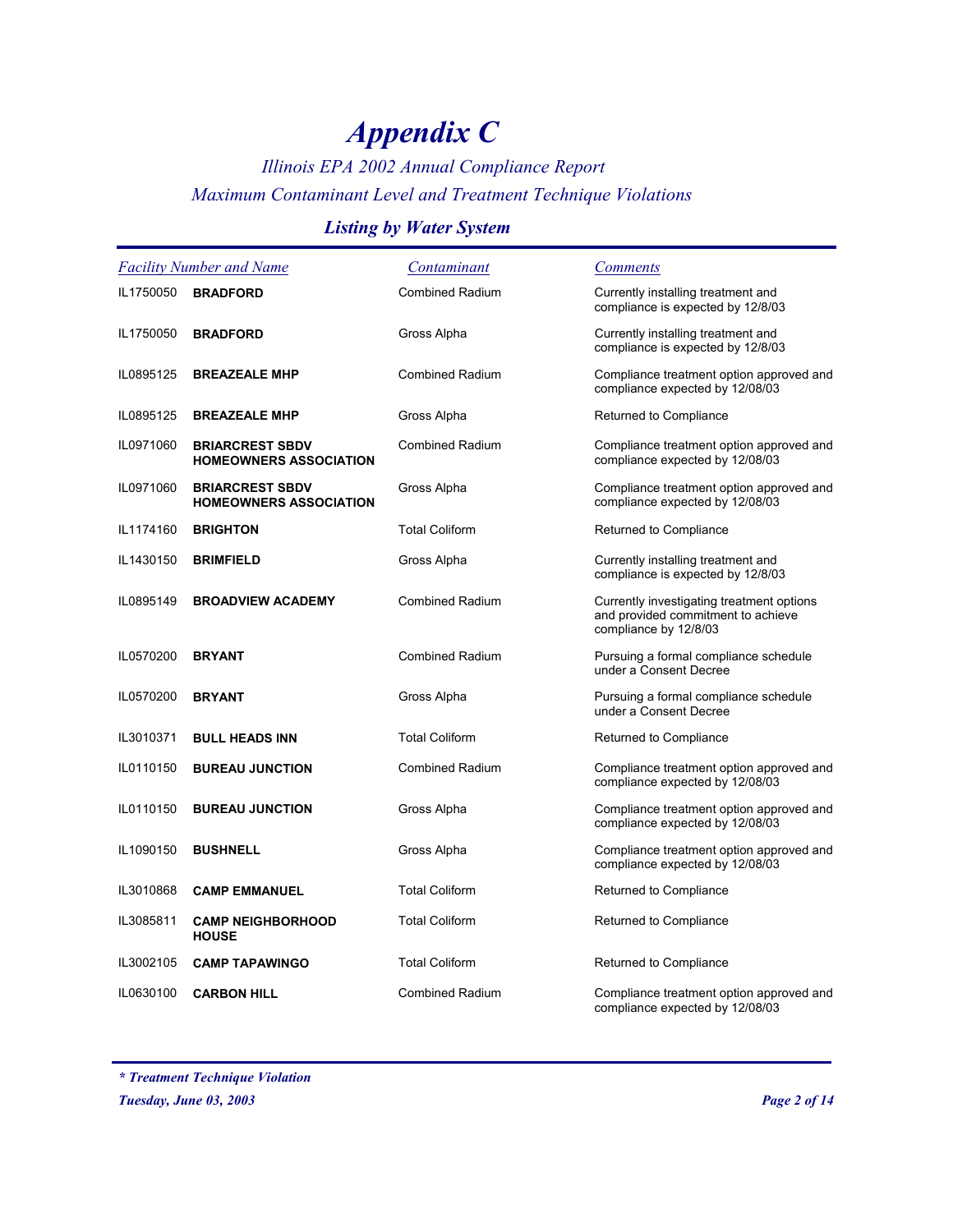## *Illinois EPA 2002 Annual Compliance Report Maximum Contaminant Level and Treatment Technique Violations*

### *Listing by Water System*

|           | <b>Facility Number and Name</b>                                   | <u>Contaminant</u>                       | <b>Comments</b>                                                                                          |
|-----------|-------------------------------------------------------------------|------------------------------------------|----------------------------------------------------------------------------------------------------------|
| IL0630100 | <b>CARBON HILL</b>                                                | Gross Alpha                              | Compliance treatment option approved and<br>compliance expected by 12/08/03                              |
| IL3114322 | <b>CARPYS COVE</b>                                                | <b>Total Coliform</b>                    | Returned to Compliance                                                                                   |
| IL3076216 | <b>CARTER LUMBER</b>                                              | <b>Nitrate</b>                           | <b>Public Notice Posted</b>                                                                              |
| IL0670250 | <b>CARTHAGE</b>                                                   | * Residual Disinfectant<br>Concentration | Returned to Compliance                                                                                   |
| IL0670250 | <b>CARTHAGE</b>                                                   | <b>Total Coliform</b>                    | Returned to Compliance                                                                                   |
| IL1970200 | <b>CHANNAHON</b>                                                  | <b>Combined Radium</b>                   | Compliance treatment option approved and<br>compliance expected by 12/08/03                              |
| IL1970070 | <b>CHANNAHON EAST</b>                                             | <b>Combined Radium</b>                   | <b>Purchase Water</b>                                                                                    |
| IL1970070 | <b>CHANNAHON EAST</b>                                             | Gross Alpha                              | <b>Purchase Water</b>                                                                                    |
| IL1970110 | <b>CHANNAHON-</b><br><b>WEST(HIGHLANDS</b><br><b>SUBDIVISION)</b> | <b>Combined Radium</b>                   | Inactive                                                                                                 |
| IL0370051 | <b>CORTLAND</b>                                                   | <b>Combined Radium</b>                   | Currently investigating treatment options<br>and provided commitment to achieve<br>compliance by 12/8/03 |
| IL0370051 | <b>CORTLAND</b>                                                   | Gross Alpha                              | Currently investigating treatment options<br>and provided commitment to achieve<br>compliance by 12/8/03 |
| IL0375125 | <b>CORTLAND CORNERS MHP</b>                                       | <b>Combined Radium</b>                   | Compliance treatment option approved and<br>compliance expected by 12/08/03                              |
| IL0995365 | <b>COUNTRY ACRES MHP</b>                                          | <b>Combined Radium</b>                   | Currently installing treatment and<br>compliance is expected by 12/8/03                                  |
| IL0995365 | <b>COUNTRY ACRES MHP</b>                                          | Gross Alpha                              | Returned to Compliance                                                                                   |
| IL0915265 | <b>COUNTRYSIDE MOBILE</b><br><b>HOME ESTATES MHP</b>              | <b>Total Coliform</b>                    | Returned to Compliance                                                                                   |
| IL1975105 | <b>CRISWELL COURT MHP</b>                                         | <b>Total Coliform</b>                    | Returned to Compliance                                                                                   |
| IL0370100 | <b>DE KALB</b>                                                    | <b>Combined Radium</b>                   | Returned to Compliance                                                                                   |
| IL0110300 | <b>DE PUE</b>                                                     | <b>Combined Radium</b>                   | Compliance treatment option approved and<br>compliance expected by 12/08/03                              |
| IL0110300 | <b>DE PUE</b>                                                     | Gross Alpha                              | Compliance treatment option approved and<br>compliance expected by 12/08/03                              |
| IL0770200 | DE SOTO                                                           | <b>Total Coliform</b>                    | Returned to Compliance                                                                                   |

*\* Treatment Technique Violation*

*Tuesday, June 03, 2003 Page 3 of 14*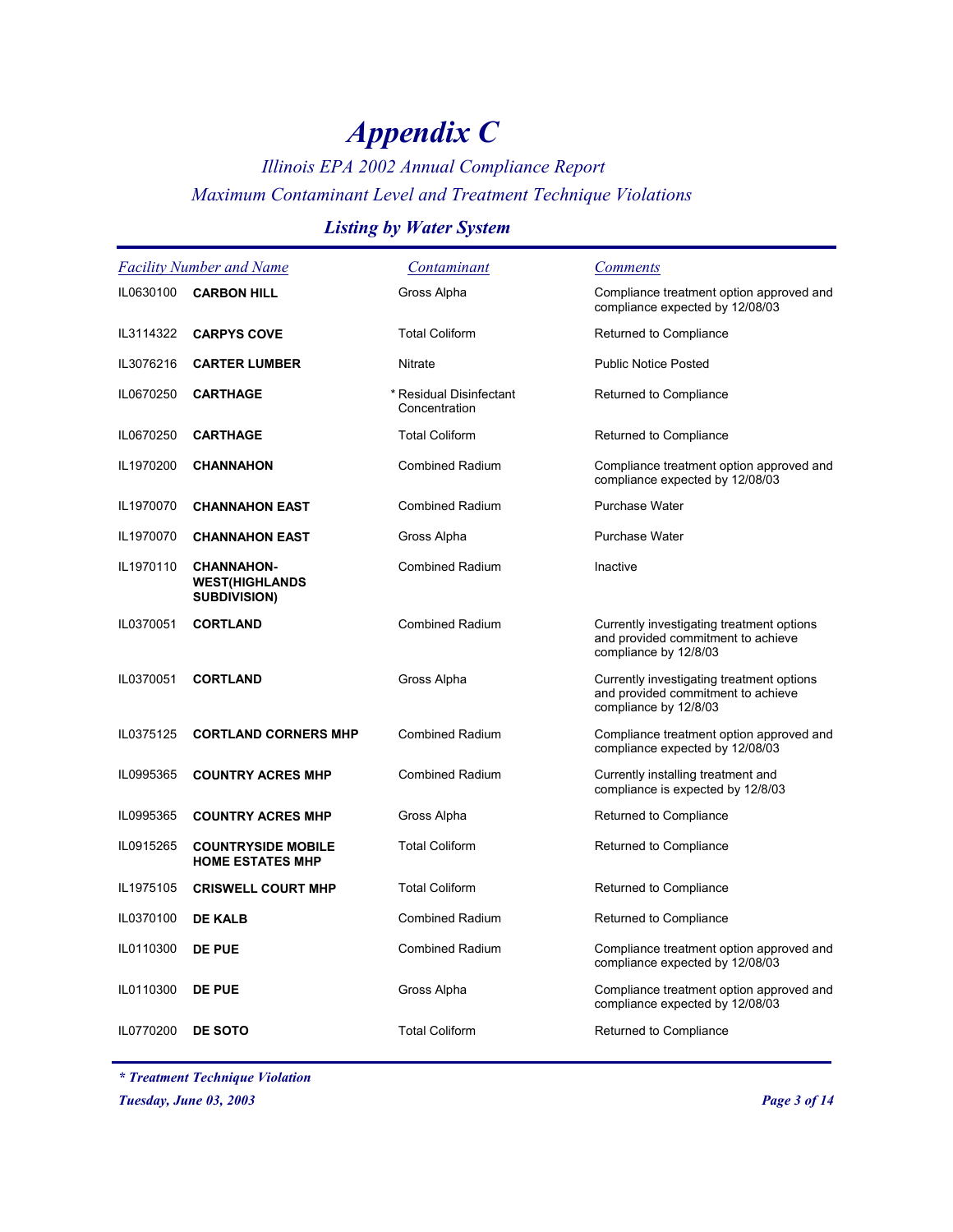## *Illinois EPA 2002 Annual Compliance Report Maximum Contaminant Level and Treatment Technique Violations*

### *Listing by Water System*

|           | <b>Facility Number and Name</b>                   | Contaminant                        | <b>Comments</b>                                                                                          |
|-----------|---------------------------------------------------|------------------------------------|----------------------------------------------------------------------------------------------------------|
| IL1150150 | <b>DECATUR</b>                                    | <b>Nitrate</b>                     | Returned to Compliance                                                                                   |
| IL0317775 | <b>DES PLAINES MHP</b>                            | <b>Combined Radium</b>             | Currently installing treatment and<br>compliance is expected by 12/8/03                                  |
| IL0630250 | <b>DIAMOND</b>                                    | <b>Combined Radium</b>             | Currently installing treatment and<br>compliance is expected by 12/8/03                                  |
| IL3115048 | <b>DINGER'S TAP</b>                               | <b>Total Coliform</b>              | Returned to Compliance                                                                                   |
| IL1030200 | <b>DIXON</b>                                      | <b>Combined Radium</b>             | Currently investigating treatment options<br>and provided commitment to achieve<br>compliance by 12/8/03 |
| IL1035500 | <b>DIXON CORRECTIONAL</b><br><b>CENTER</b>        | <b>Combined Radium</b>             | Compliance treatment option approved and<br>compliance expected by 12/08/03                              |
| IL3114306 | <b>DUNLAP AMERICAN LEGION</b>                     | <b>Total Coliform</b>              | Returned to Compliance                                                                                   |
| IL1610250 | <b>EAST MOLINE</b>                                | * Monthly Combined Filter Effluent | Returned to Compliance                                                                                   |
| IL1790200 | <b>EAST PEORIA</b>                                | <b>Total Coliform</b>              | Returned to Compliance                                                                                   |
| IL1435150 | <b>EDELSTEIN WATER COOP</b>                       | <b>Combined Radium</b>             | Pursuing a formal compliance schedule<br>under a Consent Decree                                          |
| IL1435150 | <b>EDELSTEIN WATER COOP</b>                       | Gross Alpha                        | Pursuing a formal compliance schedule<br>under a Consent Decree                                          |
| IL1435150 | <b>EDELSTEIN WATER COOP</b>                       | <b>Total Coliform</b>              | Returned to Compliance                                                                                   |
| IL1795345 | <b>EDGEWOOD TRC MHP</b>                           | <b>Total Coliform</b>              | Returned to Compliance                                                                                   |
| IL3020552 | <b>EDWARDS TAP</b>                                | <b>Total Coliform</b>              | Returned to Compliance                                                                                   |
| IL0890300 | <b>ELBURN</b>                                     | <b>Combined Radium</b>             | Pursuing a formal compliance schedule<br>under a Consent Decree                                          |
| IL0890300 | <b>ELBURN</b>                                     | Gross Alpha                        | Pursuing a formal compliance schedule<br>under a Consent Decree                                          |
| IL1070150 | <b>ELKHART</b>                                    | <b>Total Coliform</b>              | Returned to Compliance                                                                                   |
| IL0975736 | <b>ELM OAK MUTUAL WATER</b><br><b>SYSTEM</b>      | <b>Combined Radium</b>             | Pursuing a formal compliance schedule                                                                    |
| IL0975736 | <b>ELM OAK MUTUAL WATER</b><br><b>SYSTEM</b>      | Gross Alpha                        | Pursuing a formal compliance schedule                                                                    |
| IL0375265 | <b>EVERGREEN MHP</b>                              | <b>Total Coliform</b>              | Returned to Compliance                                                                                   |
| IL3122804 | <b>FAIRVIEW UNITED</b><br><b>METHODIST CHURCH</b> | Nitrate                            | <b>Public Notice Posted</b>                                                                              |

*\* Treatment Technique Violation*

*Tuesday, June 03, 2003 Page 4 of 14*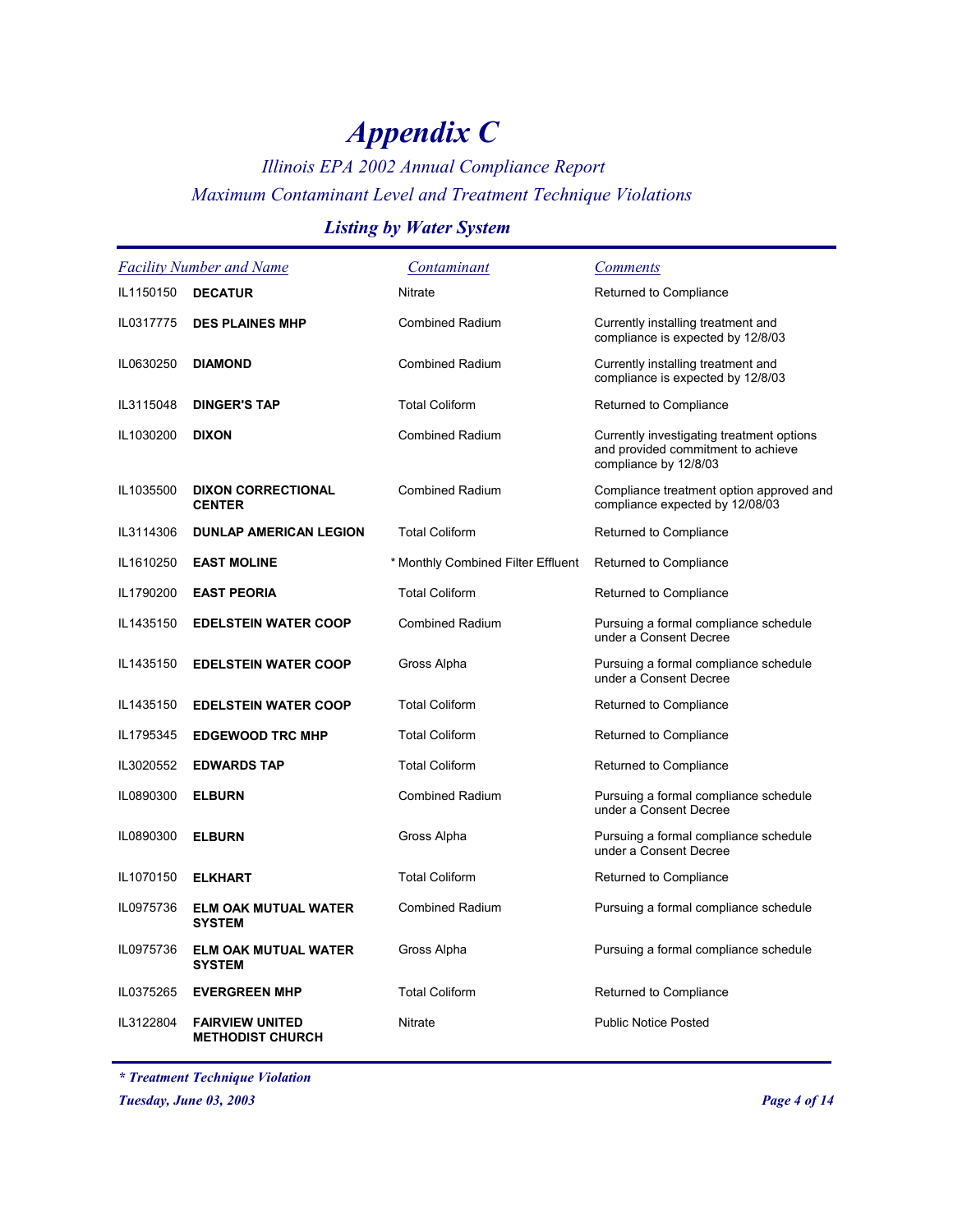### *Illinois EPA 2002 Annual Compliance Report Maximum Contaminant Level and Treatment Technique Violations*

### *Listing by Water System*

| <b>Facility Number and Name</b> |                                                      | Contaminant            | <b>Comments</b>                                                             |
|---------------------------------|------------------------------------------------------|------------------------|-----------------------------------------------------------------------------|
| IL0570500                       | <b>FARMINGTON</b>                                    | Gross Alpha            | Compliance treatment option approved and<br>compliance expected by 12/08/03 |
| IL3127027                       | <b>FARMINGTON SPORTSMENS</b><br><b>CLUB</b>          | <b>Total Coliform</b>  | Returned to Compliance                                                      |
| IL0995150                       | <b>FIELDS HILL IMPROVEMENT</b><br><b>ASSOCIATION</b> | <b>Combined Radium</b> | <b>Purchase Water</b>                                                       |
| IL0995150                       | <b>FIELDS HILL IMPROVEMENT</b><br><b>ASSOCIATION</b> | Gross Alpha            | <b>Purchase Water</b>                                                       |
| IL0971050                       | <b>FIELDS OF LONG GROVE</b>                          | Gross Alpha            | Pursuing a formal compliance schedule                                       |
| IL1210020                       | <b>FMC WATER COMPANY</b>                             | <b>Total Coliform</b>  | Returned to Compliance                                                      |
| IL0310720                       | <b>FORD HEIGHTS</b>                                  | <b>Total Coliform</b>  | Returned to Compliance                                                      |
| IL0995110                       | <b>FOUR LAKES SUBDIVISION</b>                        | <b>Combined Radium</b> | Proposed Point of Entry Device                                              |
| IL1430060                       | <b>FOUR SEASONS MHP</b>                              | <b>Total Coliform</b>  | Returned to Compliance                                                      |
| IL0310110                       | <b>FRANCISCAN SISTERS OF</b><br><b>CHICGO</b>        | <b>Combined Radium</b> | Compliance treatment option approved and<br>compliance expected by 12/08/03 |
| IL0310110                       | <b>FRANCISCAN SISTERS OF</b><br><b>CHICGO</b>        | Gross Alpha            | Compliance treatment option approved and<br>compliance expected by 12/08/03 |
| IL1950250                       | <b>FULTON</b>                                        | <b>Combined Radium</b> | Returned to Compliance                                                      |
| IL0730450                       | <b>GALVA</b>                                         | <b>Combined Radium</b> | Compliance treatment option approved and<br>compliance expected by 12/08/03 |
| IL0730450                       | <b>GALVA</b>                                         | Gross Alpha            | Compliance treatment option approved and<br>compliance expected by 12/08/03 |
| IL0630400                       | <b>GARDNER</b>                                       | <b>Combined Radium</b> | Compliance treatment option approved and<br>compliance expected by 12/08/03 |
| IL0630400                       | <b>GARDNER</b>                                       | Gross Alpha            | Compliance treatment option approved and<br>compliance expected by 12/08/03 |
| IL1830350                       | <b>GEORGETOWN</b>                                    | Nitrate & Nitrite      | Returned to Compliance                                                      |
| IL3044057                       | <b>GEORGIA GENERAL BAPTIST</b><br><b>CHURCH</b>      | Nitrate                | <b>Public Notice Posted</b>                                                 |
| IL1770250                       | <b>GERMAN VALLEY</b>                                 | Barium                 | Returned to Compliance                                                      |
| IL3055822                       | <b>GIL'S COUNTRY INN</b>                             | <b>Total Coliform</b>  | Returned to Compliance                                                      |
| IL1430350                       | <b>GLASFORD</b>                                      | Combined Radium        | Pursuing a formal compliance schedule<br>under a Consent Decree             |

*\* Treatment Technique Violation*

*Tuesday, June 03, 2003 Page 5 of 14*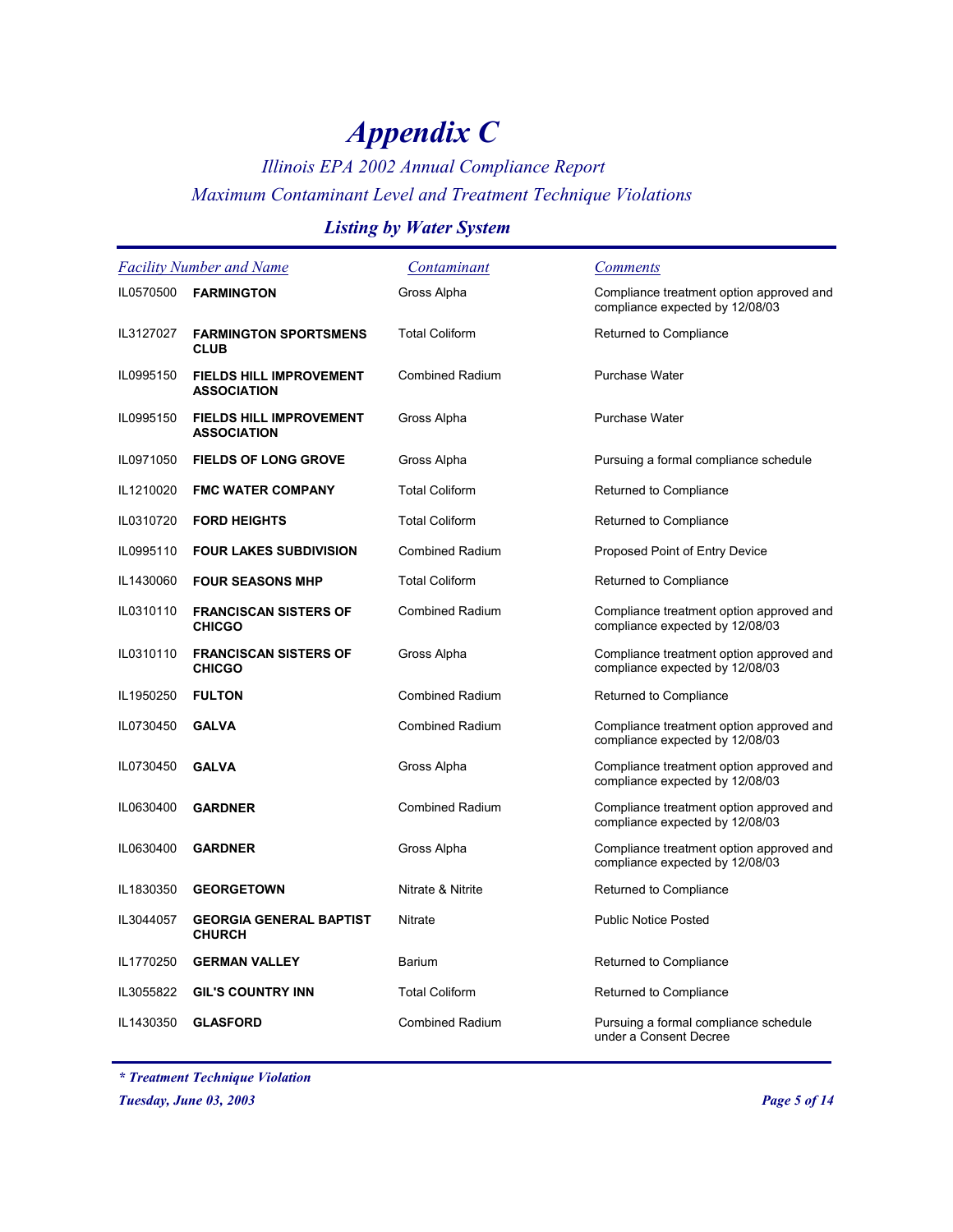## *Illinois EPA 2002 Annual Compliance Report Maximum Contaminant Level and Treatment Technique Violations*

### *Listing by Water System*

|           | <b>Facility Number and Name</b>                           | Contaminant               | <b>Comments</b>                                                                                          |
|-----------|-----------------------------------------------------------|---------------------------|----------------------------------------------------------------------------------------------------------|
| IL1430350 | <b>GLASFORD</b>                                           | Gross Alpha               | Pursuing a formal compliance schedule<br>under a Consent Decree                                          |
| IL3083535 | <b>GLORYDALE RESORT</b>                                   | <b>Total Coliform</b>     | Returned to Compliance                                                                                   |
| IL0910400 | <b>GRANT PARK</b>                                         | <b>Total Coliform</b>     | Returned to Compliance                                                                                   |
| IL1550050 | <b>GRANVILLE</b>                                          | <b>Combined Radium</b>    | Compliance treatment option approved and<br>compliance expected by 12/08/03                              |
| IL1550050 | <b>GRANVILLE</b>                                          | Gross Alpha               | Compliance treatment option approved and<br>compliance expected by 12/08/03                              |
| IL2015488 | <b>GREAT OAKS &amp; BEACON</b><br><b>HILLS APARTMENTS</b> | <b>Combined Radium</b>    | Returned to Compliance                                                                                   |
| IL3103804 | <b>HANK'S</b>                                             | <b>Total Coliform</b>     | Returned to Compliance                                                                                   |
| IL3008342 | <b>HARDING GRADE SCHOOL</b>                               | <b>Total Coliform</b>     | Returned to Compliance                                                                                   |
| IL1030300 | <b>HARMON</b>                                             | <b>Combined Radium</b>    | Compliance treatment option approved and<br>compliance expected by 12/08/03                              |
| IL0970450 | <b>HAWTHORN WOODS</b>                                     | <b>Total Coliform</b>     | Returned to Compliance                                                                                   |
| IL1170500 | <b>HETTICK</b>                                            | * Public Education (Lead) | Pursuing a formal compliance schedule                                                                    |
| IL3060954 | <b>HICKORY HILLS</b><br><b>CAMPGROUND</b>                 | <b>Total Coliform</b>     | Returned to Compliance                                                                                   |
| IL1795300 | <b>HOLLANDS GROVE COURT</b><br><b>SUBDIVISION</b>         | <b>Total Coliform</b>     | Returned to Compliance                                                                                   |
| IL3135442 | <b>HOPEDALE MENNONITE</b><br><b>CHURCH</b>                | <b>Total Coliform</b>     | Returned to Compliance                                                                                   |
| IL1235150 | <b>HOPEWELL</b>                                           | Gross Alpha               | Compliance treatment option approved and<br>compliance expected by 12/08/03                              |
| IL0995300 | <b>IL PRAIRIE ESTATES</b><br><b>SUBDIVISION</b>           | <b>Combined Radium</b>    | Currently investigating treatment options<br>and provided commitment to achieve<br>compliance by 12/8/03 |
| IL0730110 | <b>IL YOUTH CENTER KEWANEE</b>                            | <b>Combined Radium</b>    | Returned to Compliance                                                                                   |
| IL0730110 | <b>IL YOUTH CENTER KEWANEE</b>                            | Gross Alpha               | Returned to Compliance                                                                                   |
| IL0895930 | <b>IL YOUTH CENTER ST</b><br><b>CHARLES</b>               | <b>Combined Radium</b>    | Returned to Compliance                                                                                   |
| IL3121194 | <b>IMMANUEL LUTHERAN</b><br><b>CHURCH</b>                 | <b>Total Coliform</b>     | Returned to Compliance                                                                                   |

*<sup>\*</sup> Treatment Technique Violation*

*Tuesday, June 03, 2003 Page 6 of 14*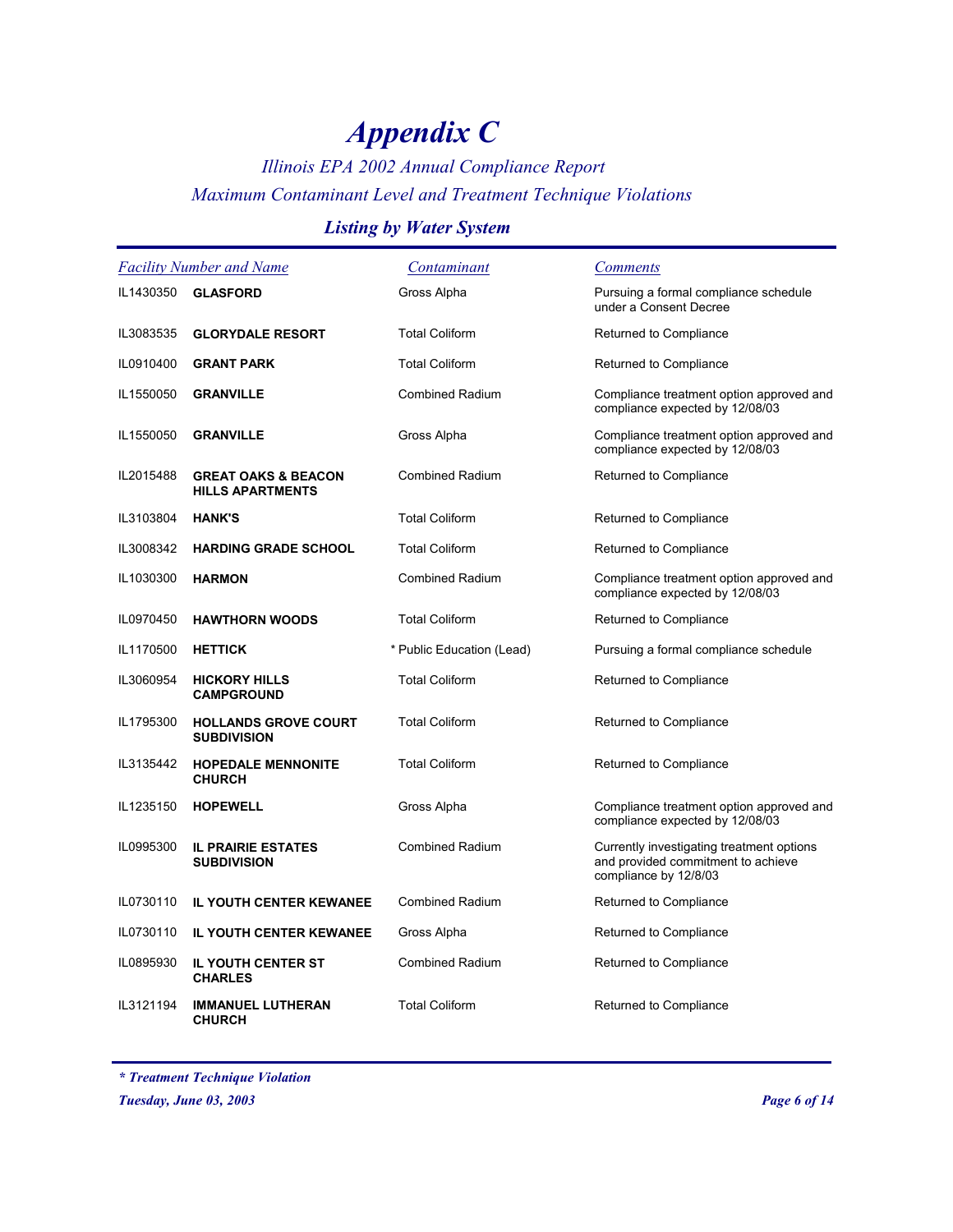### *Illinois EPA 2002 Annual Compliance Report Maximum Contaminant Level and Treatment Technique Violations*

### *Listing by Water System*

| <b>Facility Number and Name</b> |                                                           | Contaminant                           | <b>Comments</b>                                                             |
|---------------------------------|-----------------------------------------------------------|---------------------------------------|-----------------------------------------------------------------------------|
| IL3043075                       | <b>INGALLS PARK PONY</b><br><b>LEAGUE</b>                 | <b>Total Coliform</b>                 | Returned to Compliance                                                      |
| IL3049296                       | <b>ISLAND MARINA</b>                                      | <b>Total Coliform</b>                 | Returned to Compliance                                                      |
| IL1970450                       | <b>JOLIET</b>                                             | <b>Combined Radium</b>                | Pursuing a formal compliance schedule<br>under a Consent Decree             |
| IL1970450                       | <b>JOLIET</b>                                             | Gross Alpha                           | Pursuing a formal compliance schedule<br>under a Consent Decree             |
| IL1977930                       | <b>JOLIET CORRECTIONAL</b><br><b>CENTER</b>               | <b>Combined Radium</b>                | Currently installing treatment and<br>compliance is expected by 12/8/03     |
| IL1977930                       | <b>JOLIET CORRECTIONAL</b><br><b>CENTER</b>               | Gross Alpha                           | Currently installing treatment and<br>compliance is expected by 12/8/03     |
| IL0730650                       | <b>KEWANEE</b>                                            | <b>Combined Radium</b>                | Compliance treatment option approved and<br>compliance expected by 12/08/03 |
| IL0730650                       | <b>KEWANEE</b>                                            | Gross Alpha                           | Compliance treatment option approved and<br>compliance expected by 12/08/03 |
| IL1430450                       | <b>KINGSTON MINES</b>                                     | Combined Radium                       | Compliance treatment option approved                                        |
| IL1430450                       | <b>KINGSTON MINES</b>                                     | Gross Alpha                           | Compliance treatment option approved                                        |
| IL0775100                       | <b>KINKAID REEDS CREEK</b><br><b>INTER-CITY WATER SYS</b> | * Inadequate DBP Precursor<br>Removal | Pursuing a formal compliance schedule                                       |
| IL0630450                       | <b>KINSMAN</b>                                            | <b>Combined Radium</b>                | Compliance treatment option approved and<br>compliance expected by 12/08/03 |
| IL1870050                       | <b>KIRKWOOD</b>                                           | <b>Combined Radium</b>                | Currently installing treatment and<br>compliance is expected by 12/8/03     |
| IL1870050                       | <b>KIRKWOOD</b>                                           | Gross Alpha                           | Returned to Compliance                                                      |
| IL0950300                       | <b>KNOXVILLE</b>                                          | <b>Combined Radium</b>                | Compliance treatment option approved and<br>compliance expected by 12/08/03 |
| IL0950300                       | <b>KNOXVILLE</b>                                          | Gross Alpha                           | Compliance treatment option approved and<br>compliance expected by 12/08/03 |
| IL0995329                       | <b>LA SALLE COUNTY NURSING</b><br><b>HOME</b>             | <b>Combined Radium</b>                | Compliance treatment option approved and<br>compliance expected by 12/08/03 |
| IL0110450                       | <b>LADD</b>                                               | <b>Combined Radium</b>                | Compliance treatment option approved and<br>compliance expected by 12/08/03 |
| IL0110450                       | <b>LADD</b>                                               | Gross Alpha                           | Returned to Compliance                                                      |
| IL1995200                       | <b>LAKE OF EGYPT PWD</b>                                  | * Inadequate DBP Precursor<br>Removal | Pursuing a formal compliance schedule                                       |

*\* Treatment Technique Violation*

*Tuesday, June 03, 2003 Page 7 of 14*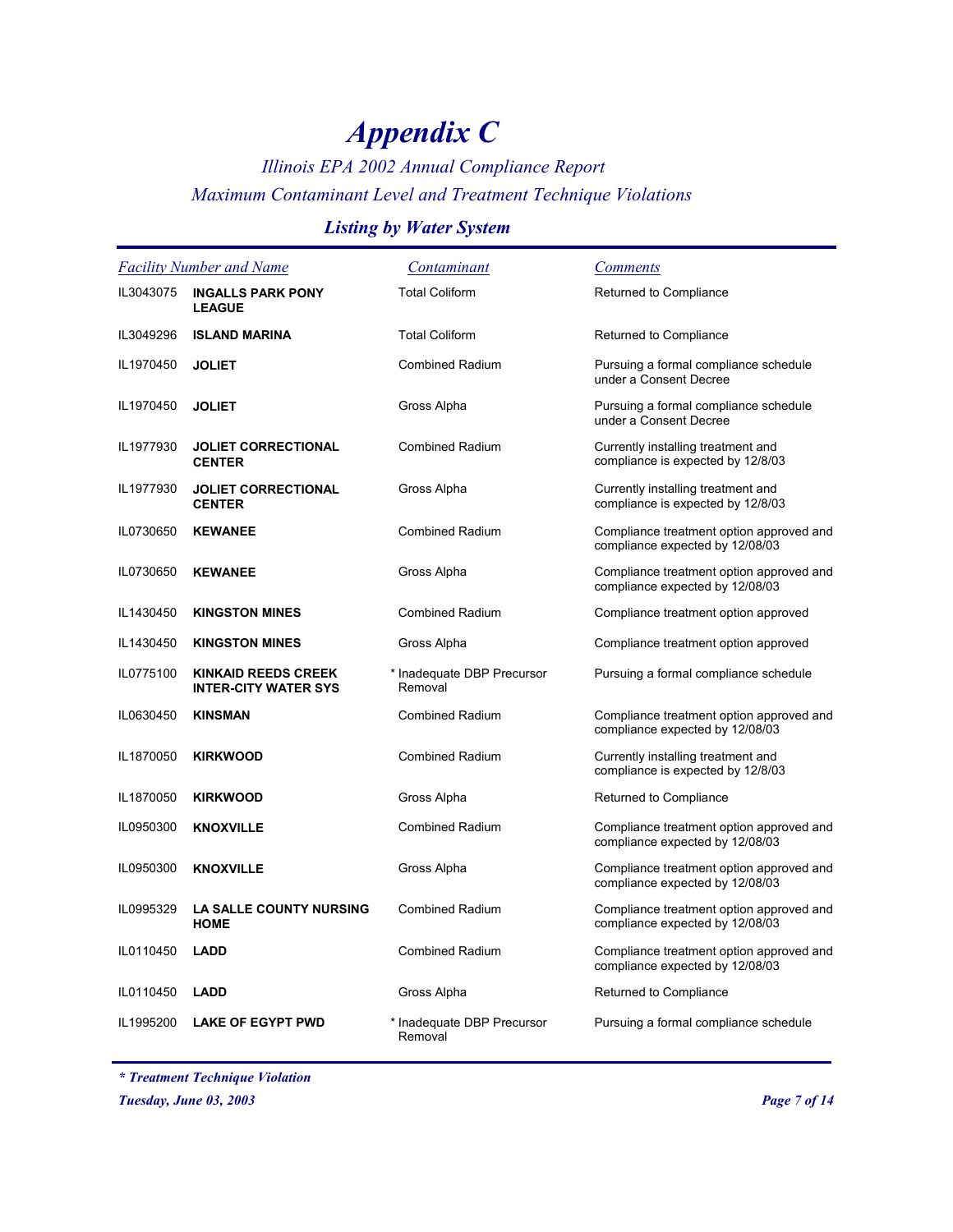### *Illinois EPA 2002 Annual Compliance Report Maximum Contaminant Level and Treatment Technique Violations*

### *Listing by Water System*

| <b>Facility Number and Name</b> |                                                          | Contaminant                        | <b>Comments</b>                                                             |
|---------------------------------|----------------------------------------------------------|------------------------------------|-----------------------------------------------------------------------------|
| IL1995200                       | <b>LAKE OF EGYPT PWD</b>                                 | * Monthly Combined Filter Effluent | Returned to Compliance                                                      |
| IL0970850                       | <b>LAKE ZURICH</b>                                       | <b>Combined Radium</b>             | Compliance treatment option approved and<br>compliance expected by 12/08/03 |
| IL0295225                       | <b>LAKEVIEW RANCH MHP</b>                                | Nitrate                            | Returned to Compliance                                                      |
| IL1975930                       | <b>LAKEWOOD SHORES</b><br><b>IMPROVEMENT ASSOCIATION</b> | <b>Combined Radium</b>             | Compliance treatment option approved and<br>compliance expected by 12/08/03 |
| IL1975930                       | <b>LAKEWOOD SHORES</b><br><b>IMPROVEMENT ASSOCIATION</b> | Gross Alpha                        | Compliance treatment option approved and<br>compliance expected by 12/08/03 |
| IL1130750                       | <b>LE ROY</b>                                            | * Public Education (Lead)          | Pursuing a formal compliance schedule                                       |
| IL1870100                       | <b>LITTLE YORK</b>                                       | <b>Combined Radium</b>             | Currently installing treatment and<br>compliance is expected by 12/8/03     |
| IL1870100                       | <b>LITTLE YORK</b>                                       | Gross Alpha                        | Currently installing treatment and<br>compliance is expected by 12/8/03     |
| IL1970500                       | <b>LOCKPORT</b>                                          | <b>Combined Radium</b>             | Returned to Compliance                                                      |
| IL1970500                       | <b>LOCKPORT</b>                                          | Gross Alpha                        | Returned to Compliance                                                      |
| IL0990450                       | <b>LOSTANT</b>                                           | <b>Combined Radium</b>             | Compliance treatment option approved and<br>compliance expected by 12/08/03 |
| IL0990450                       | <b>LOSTANT</b>                                           | Gross Alpha                        | Compliance treatment option approved and<br>compliance expected by 12/08/03 |
| IL3085902                       | <b>LOUD THUNDER FOREST</b><br><b>PRESERVE B</b>          | <b>Total Coliform</b>              | Returned to Compliance                                                      |
| IL2010150                       | <b>LOVES PARK</b>                                        | <b>Combined Radium</b>             | Pursuing a formal compliance schedule<br>under a Consent Decree             |
| IL3123174                       | <b>LOYAL ORDER OF MOOSE</b>                              | <b>Total Coliform</b>              | Returned to Compliance                                                      |
| IL0995336                       | <b>LYNNWOOD WATER</b><br><b>CORPORATION</b>              | <b>Combined Radium</b>             | Proposed Point of Entry Device                                              |
| IL0890500                       | <b>MAPLE PARK</b>                                        | <b>Combined Radium</b>             | Compliance treatment option approved and<br>compliance expected by 12/08/03 |
| IL1430500                       | <b>MAPLETON</b>                                          | <b>Combined Radium</b>             | Compliance treatment option approved                                        |
| IL1430500                       | <b>MAPLETON</b>                                          | Gross Alpha                        | Compliance treatment option approved                                        |
| IL1430500                       | <b>MAPLETON</b>                                          | <b>Total Coliform</b>              | Returned to Compliance                                                      |
| IL1190700                       | <b>MARINE</b>                                            | * Corrosion Control Treatment      | Returned to Compliance                                                      |

*\* Treatment Technique Violation*

*Tuesday, June 03, 2003 Page 8 of 14*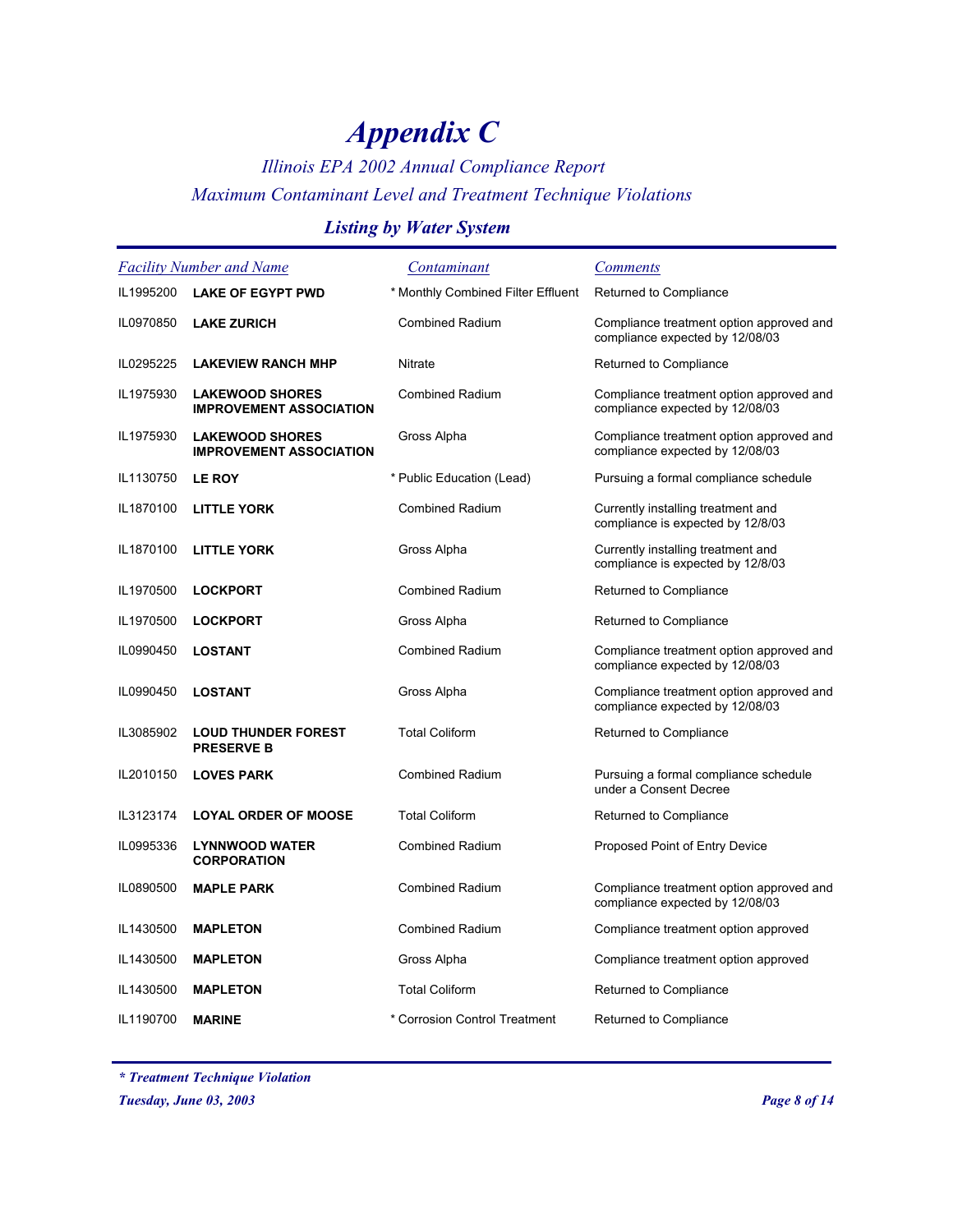## *Illinois EPA 2002 Annual Compliance Report Maximum Contaminant Level and Treatment Technique Violations*

### *Listing by Water System*

|           | <b>Facility Number and Name</b>                         | Contaminant                              | <b>Comments</b>                                                                                          |
|-----------|---------------------------------------------------------|------------------------------------------|----------------------------------------------------------------------------------------------------------|
| IL1990550 | <b>MARION</b>                                           | * Monthly Combined Filter Effluent       | Returned to Compliance                                                                                   |
| IL1550250 | <b>MARK</b>                                             | <b>Combined Radium</b>                   | <b>Purchase Water</b>                                                                                    |
| IL1550250 | <b>MARK</b>                                             | Gross Alpha                              | <b>Purchase Water</b>                                                                                    |
| IL0990500 | <b>MARSEILLES</b>                                       | Combined Radium                          | Returned to Compliance                                                                                   |
| IL3135194 | <b>MARY SEARS PRE-SCHOOL</b>                            | <b>Total Coliform</b>                    | Returned to Compliance                                                                                   |
| IL0990550 | <b>MENDOTA</b>                                          | <b>Combined Radium</b>                   | Compliance treatment option approved and<br>compliance expected by 12/08/03                              |
| IL0890120 | <b>MILL CREEK WATER</b><br><b>RECLAIMATION DISTRICT</b> | <b>Combined Radium</b>                   | Currently installing treatment and<br>compliance is expected by 12/8/03                                  |
| IL0890120 | <b>MILL CREEK WATER</b><br><b>RECLAIMATION DISTRICT</b> | Gross Alpha                              | Returned to Compliance                                                                                   |
| IL3097519 | <b>MILLER COMM CONSOL SCH</b><br>210                    | <b>Total Coliform</b>                    | Returned to Compliance                                                                                   |
| IL1870150 | <b>MONMOUTH</b>                                         | <b>Combined Radium</b>                   | Pursuing a formal compliance schedule<br>under a Consent Decree                                          |
| IL1870150 | <b>MONMOUTH</b>                                         | Gross Alpha                              | Pursuing a formal compliance schedule<br>under a Consent Decree                                          |
| IL0895319 | <b>MOOSEHEART</b>                                       | <b>Combined Radium</b>                   | Currently installing treatment and<br>compliance is expected by 12/8/03                                  |
| IL0935140 | <b>MORGAN CREEK -</b><br><b>FORMERLY FARM COLONY</b>    | <b>Combined Radium</b>                   | Currently investigating treatment options<br>and provided commitment to achieve<br>compliance by 12/8/03 |
| IL1075145 | <b>MORNINGSIDE MOBILE</b><br><b>ESTATES MHP</b>         | <b>Total Coliform</b>                    | Returned to Compliance                                                                                   |
| IL1530150 | <b>MOUNDS</b>                                           | <b>Total Coliform</b>                    | Returned to Compliance                                                                                   |
| IL1150350 | <b>MOUNT ZION</b>                                       | <b>Nitrate</b>                           | Returned to Compliance                                                                                   |
| IL0110700 | <b>NEPONSET</b>                                         | Gross Alpha                              | Pursuing a formal compliance schedule<br>under a Consent Decree                                          |
| IL1970700 | <b>NEW LENOX</b>                                        | <b>Total Coliform</b>                    | Returned to Compliance                                                                                   |
| IL1170750 | <b>NILWOOD</b>                                          | * Residual Disinfectant<br>Concentration | Returned to Compliance                                                                                   |
| IL0890600 | <b>NORTH AURORA</b>                                     | <b>Combined Radium</b>                   | Returned to Compliance                                                                                   |
| IL0314710 | <b>NORTH LAKE</b>                                       | <b>Total Coliform</b>                    | Returned to Compliance                                                                                   |

*\* Treatment Technique Violation*

*Tuesday, June 03, 2003 Page 9 of 14*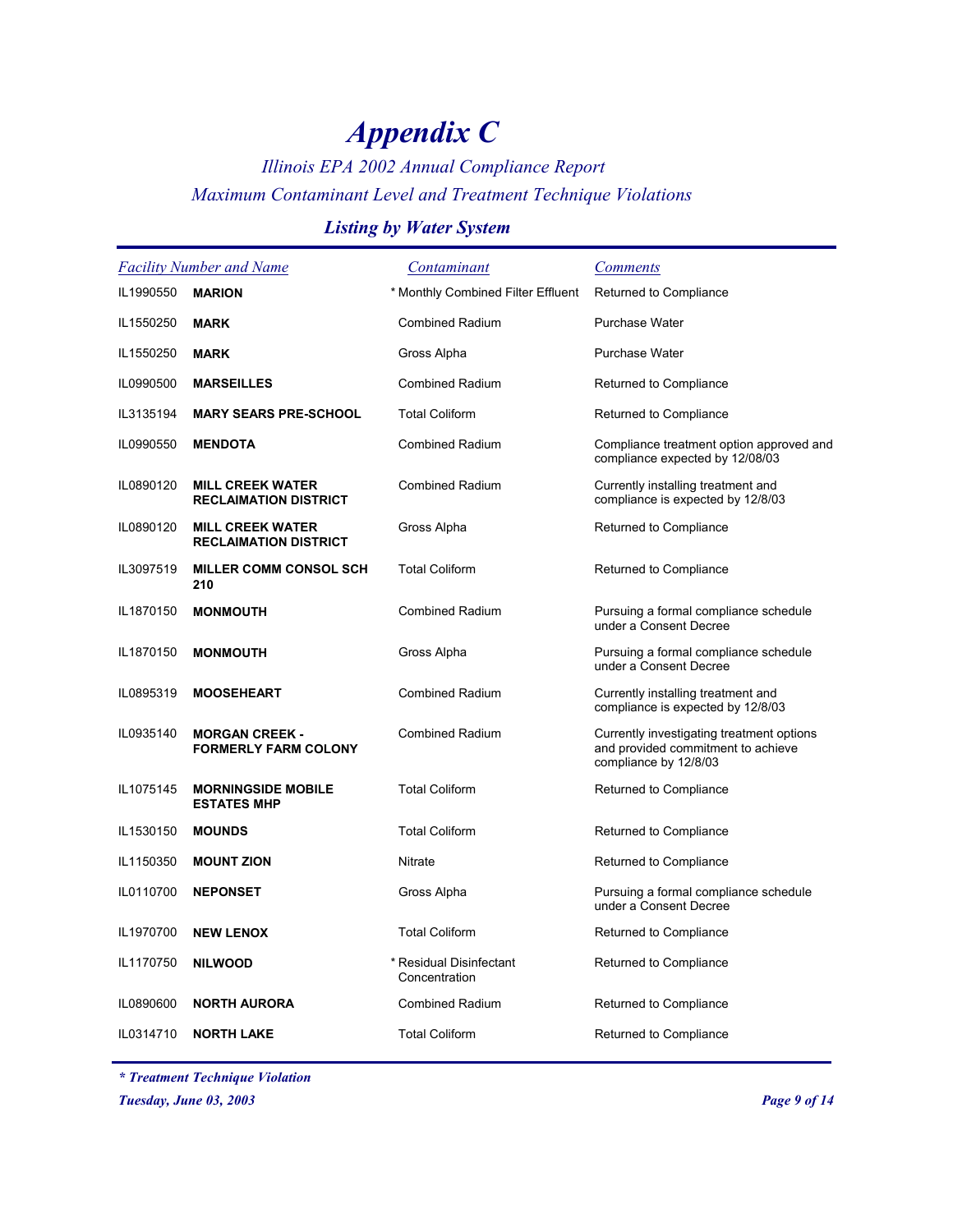## *Illinois EPA 2002 Annual Compliance Report Maximum Contaminant Level and Treatment Technique Violations*

### *Listing by Water System*

|           | <b>Facility Number and Name</b>                    | Contaminant                        | <b>Comments</b>                                                             |
|-----------|----------------------------------------------------|------------------------------------|-----------------------------------------------------------------------------|
| IL0315350 | <b>NORTH MAINE UTILITIES</b>                       | <b>Total Coliform</b>              | Returned to Compliance                                                      |
| IL0315350 | <b>NORTH MAINE UTILITIES</b>                       | Total Coliform (Acute)             | Returned to Compliance                                                      |
| IL3105551 | <b>NSPOA C/O LIONEL BURNS</b>                      | <b>Total Coliform</b>              | Returned to Compliance                                                      |
| IL1550010 | <b>OAK PARK ESTATES</b>                            | Combined Radium                    | <b>Purchase Water</b>                                                       |
| IL1550010 | <b>OAK PARK ESTATES</b>                            | Gross Alpha                        | <b>Purchase Water</b>                                                       |
| IL1977210 | <b>OAKVIEW AVENUE</b><br><b>WATERWORKS, INC.</b>   | * Public Education (Lead)          | Returned to Compliance                                                      |
| IL0430010 | <b>OBT SERVICE CORPORATION</b>                     | <b>Total Coliform</b>              | Returned to Compliance                                                      |
| IL0990700 | <b>OGLESBY</b>                                     | <b>Total Coliform</b>              | Returned to Compliance                                                      |
| IL1835300 | <b>OLIVET PWD</b>                                  | Nitrate & Nitrite                  | Returned to Compliance                                                      |
| IL1530250 | <b>OLMSTED</b>                                     | <b>Total Coliform</b>              | Returned to Compliance                                                      |
| IL0550350 | <b>ORIENT</b>                                      | <b>Total Coliform</b>              | Returned to Compliance                                                      |
| IL0735200 | <b>OSCO MUTUAL WATER</b><br>SUPPLY COMPANY, INC.   | <b>Total Coliform</b>              | Returned to Compliance                                                      |
| IL0930150 | <b>OSWEGO</b>                                      | <b>Combined Radium</b>             | Compliance treatment option approved and<br>compliance expected by 12/08/03 |
| IL0930150 | <b>OSWEGO</b>                                      | Gross Alpha                        | Compliance treatment option approved and<br>compliance expected by 12/08/03 |
| IL0990800 | <b>OTTAWA</b>                                      | <b>Combined Radium</b>             | Currently installing treatment and<br>compliance is expected by 12/8/03     |
| IL0990800 | <b>OTTAWA</b>                                      | Gross Alpha                        | Currently installing treatment and<br>compliance is expected by 12/8/03     |
| IL1175200 | <b>OTTER LAKE WATER CMSN (</b><br><b>ADGPTV)</b>   | * Monthly Combined Filter Effluent | Returned to Compliance                                                      |
| IL3061168 | PEORIA SKEET & TRAP CLUB                           | <b>Total Coliform</b>              | Returned to Compliance                                                      |
| IL1570350 | <b>PERCY</b>                                       | <b>Combined Radium</b>             | Returned to Compliance                                                      |
| IL3124081 | PHELAN ACRES BIBLE<br><b>CHURCH</b>                | <b>Total Coliform</b>              | Returned to Compliance                                                      |
| IL1970800 | <b>PLAINFIELD</b>                                  | Combined Radium                    | Pursuing a formal compliance schedule<br>under a Consent Decree             |
| IL0630060 | <b>PRAIRIE OAKS ESTS</b><br><b>HOMEOWNERS ASSN</b> | <b>Combined Radium</b>             | Compliance treatment option approved and<br>compliance expected by 12/08/03 |

*\* Treatment Technique Violation*

*Tuesday, June 03, 2003 Page 10 of 14*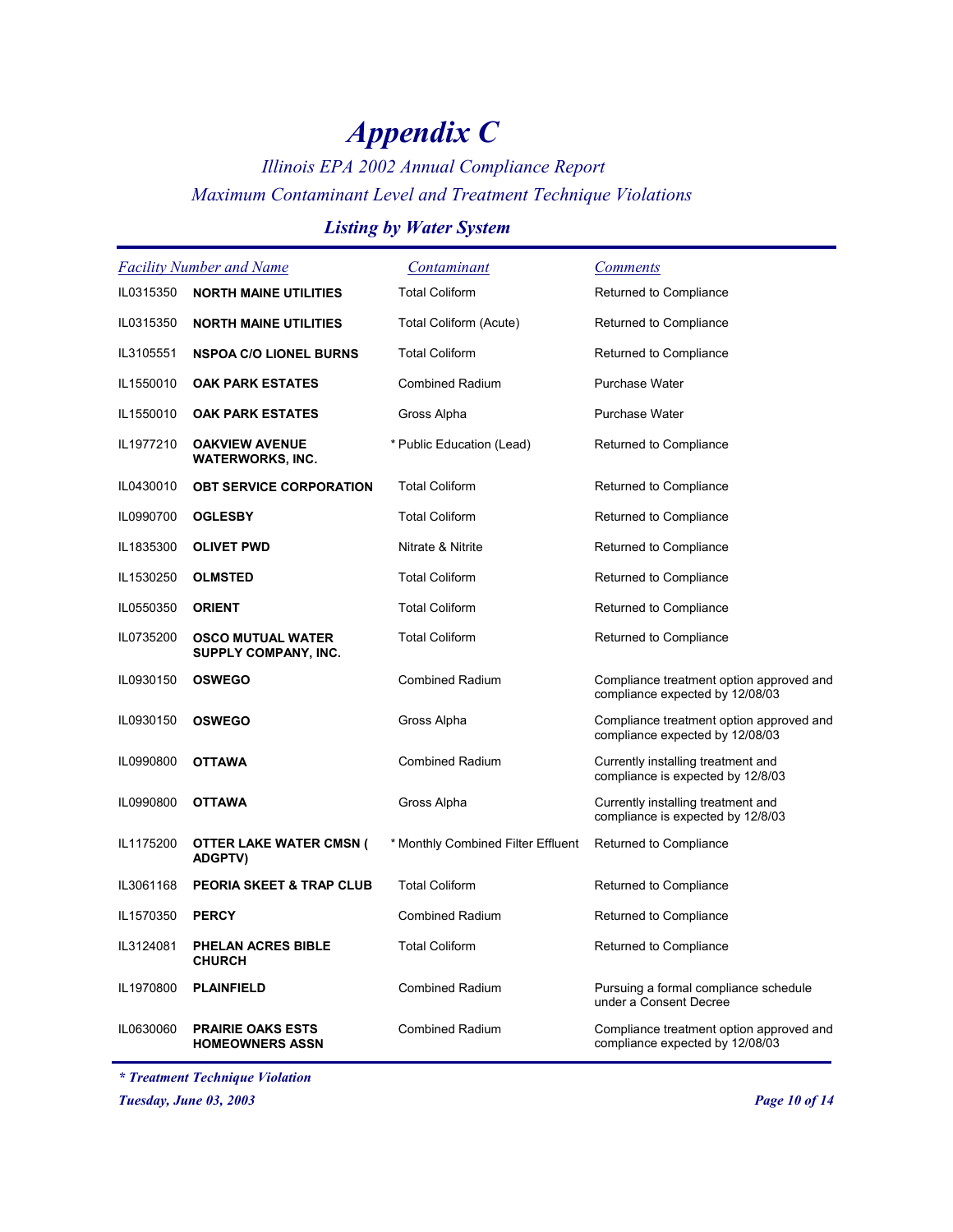### *Illinois EPA 2002 Annual Compliance Report Maximum Contaminant Level and Treatment Technique Violations*

### *Listing by Water System*

|           | <b>Facility Number and Name</b>                           | <u>Contaminant</u>        | <b>Comments</b>                                                             |
|-----------|-----------------------------------------------------------|---------------------------|-----------------------------------------------------------------------------|
| IL0630060 | <b>PRAIRIE OAKS ESTS</b><br><b>HOMEOWNERS ASSN</b>        | Gross Alpha               | Compliance treatment option approved and<br>compliance expected by 12/08/03 |
| IL0970320 | <b>PROMONTORY POINTE</b><br><b>HOMEOWNERS ASSOCIATION</b> | <b>Combined Radium</b>    | Proposed Point of Entry Device                                              |
| IL0312530 | <b>PROSPECT HEIGHTS</b>                                   | <b>Combined Radium</b>    | Compliance treatment option approved and<br>compliance expected by 12/08/03 |
| IL3076398 | <b>PUTNAM COUNTY JR HIGH</b>                              | <b>Total Coliform</b>     | Returned to Compliance                                                      |
| IL0975950 | <b>RAND ESTS SBDV</b>                                     | * Public Education (Lead) | Pursuing a formal compliance schedule                                       |
| IL0990900 | <b>RANSOM</b>                                             | <b>Combined Radium</b>    | Compliance treatment option approved and<br>compliance expected by 12/08/03 |
| IL0710350 | <b>RARITAN</b>                                            | <b>Combined Radium</b>    | Returned to Compliance                                                      |
| IL0710350 | <b>RARITAN</b>                                            | Gross Alpha               | Currently installing treatment and<br>compliance is expected by 12/8/03     |
| IL0914780 | <b>REDDICK</b>                                            | <b>Combined Radium</b>    | Compliance treatment option approved and<br>compliance expected by 12/08/03 |
| IL0914780 | <b>REDDICK</b>                                            | Gross Alpha               | Compliance treatment option approved and<br>compliance expected by 12/08/03 |
| IL0995400 | <b>RETZ ADDN IMPROVEMENT</b><br><b>ASSOCIATION</b>        | <b>Combined Radium</b>    | <b>Purchase Water</b>                                                       |
| IL0995400 | <b>RETZ ADDN IMPROVEMENT</b><br><b>ASSOCIATION</b>        | Gross Alpha               | <b>Purchase Water</b>                                                       |
| IL3085233 | <b>ROADERERS PIT STOP EAST</b>                            | Nitrate                   | <b>Public Notice Posted</b>                                                 |
| IL1970850 | <b>ROCKDALE</b>                                           | <b>Combined Radium</b>    | Currently installing treatment and<br>compliance is expected by 12/8/03     |
| IL3034470 | <b>ROCKIN HORSE</b><br><b>CAMPGROUND</b>                  | <b>Total Coliform</b>     | Returned to Compliance                                                      |
| IL2010350 | <b>ROCKTON</b>                                            | <b>Total Coliform</b>     | Returned to Compliance                                                      |
| IL1415350 | <b>ROCKVALE CORPORATION</b>                               | <b>Total Coliform</b>     | Returned to Compliance                                                      |
| IL1970900 | <b>ROMEOVILLE</b>                                         | <b>Combined Radium</b>    | Compliance treatment option approved and<br>compliance expected by 12/08/03 |
| IL1970900 | <b>ROMEOVILLE</b>                                         | Gross Alpha               | Returned to Compliance                                                      |
| IL0970170 | <b>ROYAL MELBOURNE</b><br><b>HOMEOWNERS ASN</b>           | <b>Combined Radium</b>    | Proposed Point of Entry Device                                              |

*\* Treatment Technique Violation*

*Tuesday, June 03, 2003 Page 11 of 14*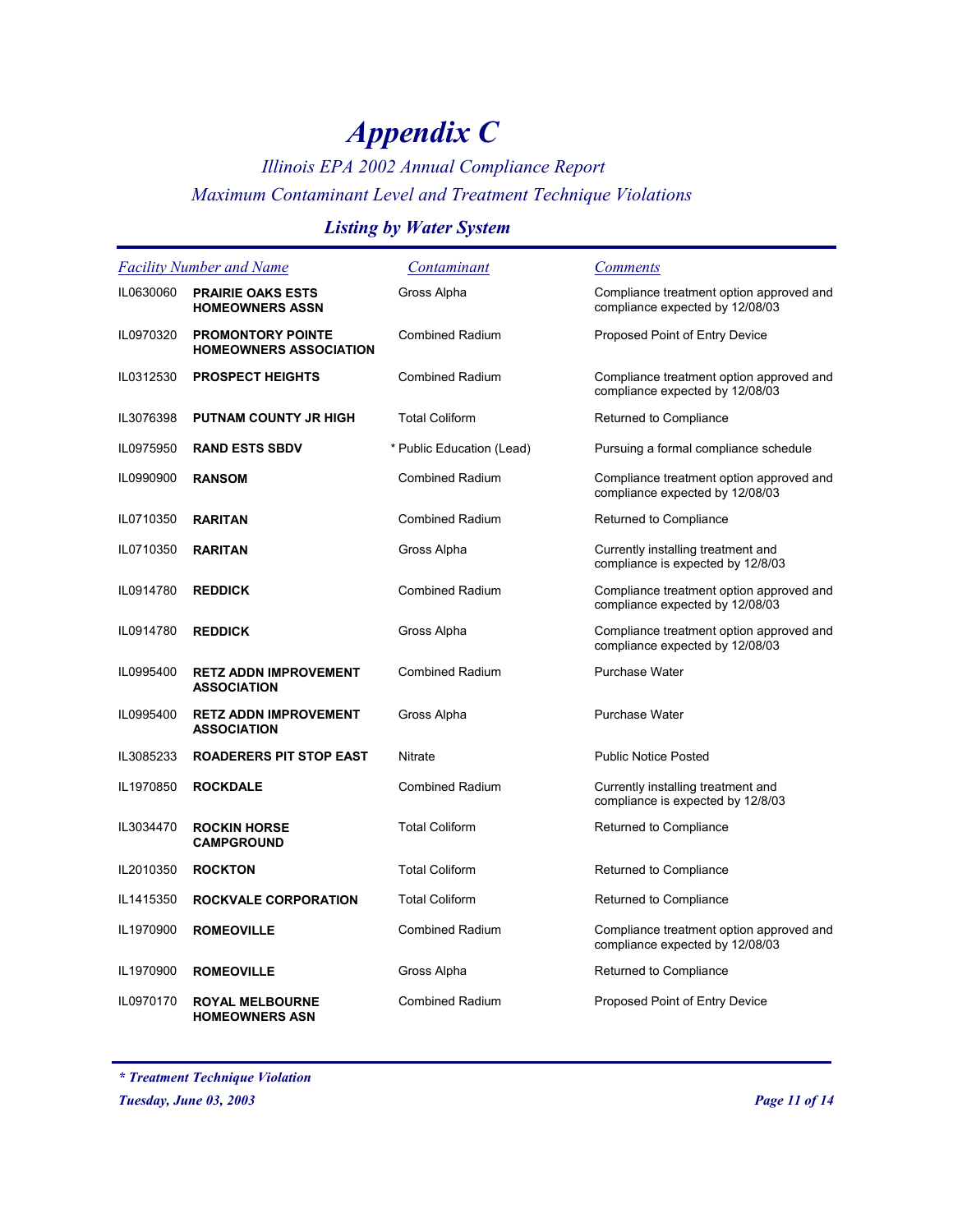## *Illinois EPA 2002 Annual Compliance Report Maximum Contaminant Level and Treatment Technique Violations*

### *Listing by Water System*

| <b>Facility Number and Name</b> |                                                     | <u>Contaminant</u>     | <b>Comments</b>                                                             |
|---------------------------------|-----------------------------------------------------|------------------------|-----------------------------------------------------------------------------|
| IL1435490                       | <b>SANTA FE ESTATES WATER</b><br><b>ASSOCIATION</b> | Gross Alpha            | Pursuing a formal compliance schedule                                       |
| IL1050650                       | <b>SAUNEMIN</b>                                     | <b>Total Coliform</b>  | Returned to Compliance                                                      |
| IL0991050                       | <b>SENECA</b>                                       | <b>Combined Radium</b> | Returned to Compliance                                                      |
| IL3139212                       | <b>SGSR INC</b>                                     | <b>Total Coliform</b>  | Returned to Compliance                                                      |
| IL3095174                       | <b>SHAMROCK GOLF COURSE</b><br><b>HAND PUMP</b>     | <b>Total Coliform</b>  | Returned to Compliance                                                      |
| IL0890040                       | <b>SILVER GLEN ESTS</b>                             | <b>Combined Radium</b> | Compliance treatment option approved and<br>compliance expected by 12/08/03 |
| IL1615750                       | <b>SILVIS HEIGHTS WATER</b><br><b>CORP</b>          | <b>Total Coliform</b>  | Returned to Compliance                                                      |
| IL3123711                       | <b>SIP N SNACK</b>                                  | <b>Total Coliform</b>  | Returned to Compliance                                                      |
| IL3117226                       | <b>SNOOKERS</b>                                     | <b>Total Coliform</b>  | Returned to Compliance                                                      |
| IL0630650                       | <b>SOUTH WILMINGTON</b>                             | <b>Combined Radium</b> | Compliance treatment option approved and<br>compliance expected by 12/08/03 |
| IL0630650                       | <b>SOUTH WILMINGTON</b>                             | Gross Alpha            | Compliance treatment option approved and<br>compliance expected by 12/08/03 |
| IL0111000                       | <b>SPRING VALLEY</b>                                | Combined Radium        | Compliance treatment option approved and<br>compliance expected by 12/08/03 |
| IL3060939                       | <b>ST PETER LUTHERAN</b><br><b>CHURCH</b>           | <b>Total Coliform</b>  | Returned to Compliance                                                      |
| IL3071878                       | <b>ST TIMOTHYS LUTHERAN</b><br><b>CHURCH</b>        | <b>Total Coliform</b>  | Returned to Compliance                                                      |
| IL3036970                       | <b>ST. PATRICKS CHURCH</b>                          | Nitrate                | <b>Public Notice Posted</b>                                                 |
| IL1550300                       | <b>STANDARD</b>                                     | <b>Combined Radium</b> | Currently installing treatment and<br>compliance is expected by 12/8/03     |
| IL1550300                       | <b>STANDARD</b>                                     | Gross Alpha            | Currently installing treatment and<br>compliance is expected by 12/8/03     |
| IL1977910                       | <b>STATEVILLE CORRECTIONAL</b><br><b>CENTER</b>     | <b>Combined Radium</b> | Compliance schedule under a Consent<br>Decree                               |
| IL1570650                       | <b>STEELEVILLE</b>                                  | <b>Combined Radium</b> | Compliance treatment option approved and<br>compliance expected by 12/08/03 |
| IL1654880                       | <b>STONEFORT</b>                                    | <b>Total Coliform</b>  | Returned to Compliance                                                      |

*\* Treatment Technique Violation*

*Tuesday, June 03, 2003 Page 12 of 14*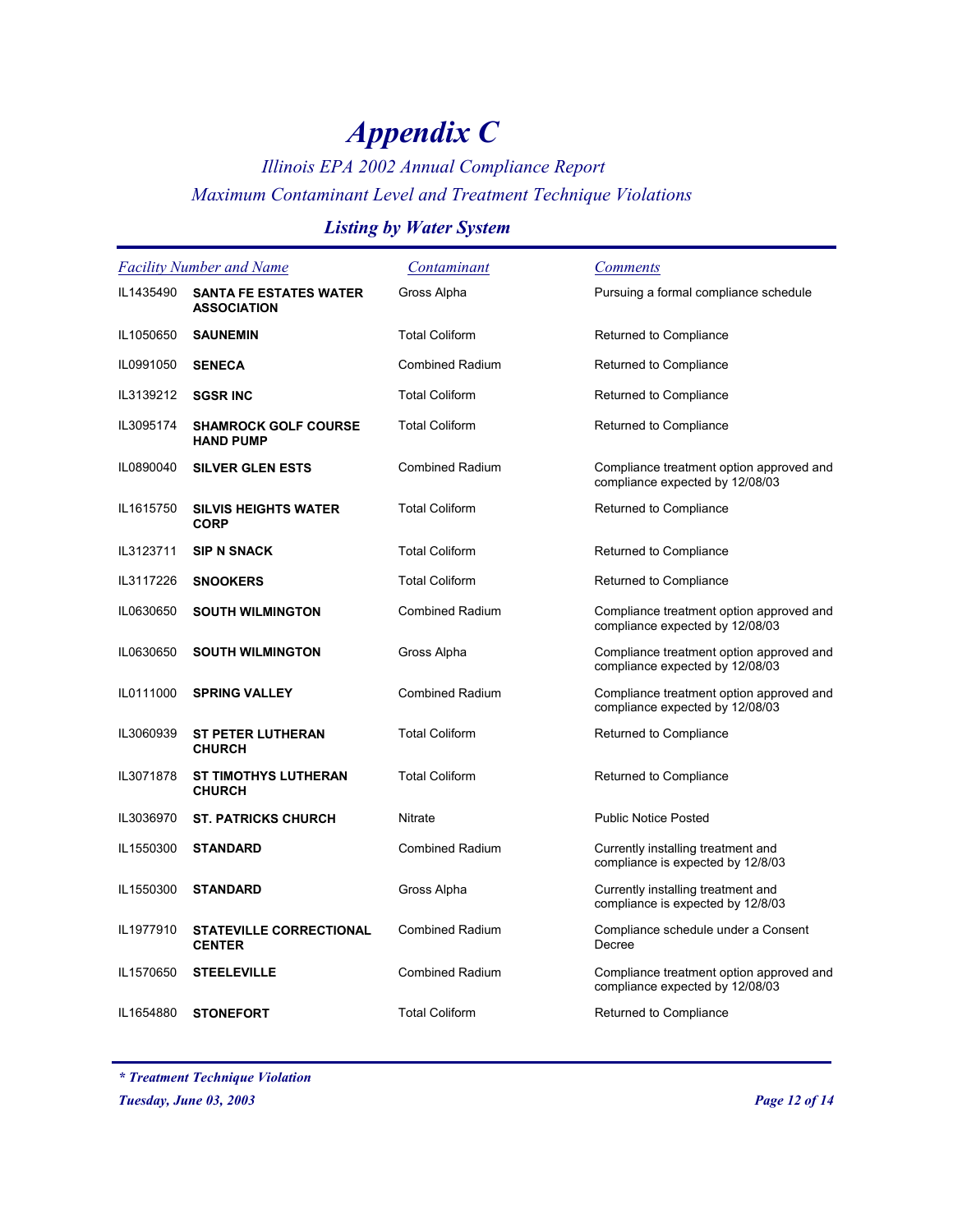## *Illinois EPA 2002 Annual Compliance Report Maximum Contaminant Level and Treatment Technique Violations*

### *Listing by Water System*

| <b>Facility Number and Name</b> |                                                  | Contaminant               | <b>Comments</b>                                                                                          |
|---------------------------------|--------------------------------------------------|---------------------------|----------------------------------------------------------------------------------------------------------|
| IL1654880                       | <b>STONEFORT</b>                                 | Total Coliform (Acute)    | Returned to Compliance                                                                                   |
| IL0890850                       | <b>SUGAR GROVE</b>                               | <b>Combined Radium</b>    | Compliance treatment option approved and<br>compliance expected by 12/08/03                              |
| IL0310080                       | <b>SUNSET MHP</b>                                | <b>Combined Radium</b>    | Currently investigating treatment options<br>and provided commitment to achieve<br>compliance by 12/8/03 |
| IL0370550                       | <b>SYCAMORE</b>                                  | <b>Combined Radium</b>    | Currently investigating treatment options<br>and provided commitment to achieve<br>compliance by 12/8/03 |
| IL3133355                       | <b>TESKE'S PET AND GARDEN</b><br><b>CENTER</b>   | <b>Total Coliform</b>     | Returned to Compliance                                                                                   |
| IL3138990                       | THE NEW KAPPA KABANA                             | <b>Total Coliform</b>     | Returned to Compliance                                                                                   |
| IL0970310                       | THE PRESERVE AT LONG<br><b>GROVE</b>             | <b>Combined Radium</b>    | Proposed Point of Entry Device                                                                           |
| IL2035200                       | <b>TIMBERLAN SUBDIVISION</b>                     | <b>Total Coliform</b>     | Returned to Compliance                                                                                   |
| IL1750150                       | <b>TOULON</b>                                    | Gross Alpha               | Returned to Compliance                                                                                   |
| IL1115800                       | UTL INC-WALK-UP WOODS<br><b>WATER COMPANY</b>    | * Public Education (Lead) | Returned to Compliance                                                                                   |
| IL1310450                       | <b>VIOLA</b>                                     | <b>Combined Radium</b>    | Compliance treatment option approved and<br>compliance expected by 12/08/03                              |
| IL1310450                       | <b>VIOLA</b>                                     | Gross Alpha               | Compliance treatment option approved and<br>compliance expected by 12/08/03                              |
| IL0890110                       | <b>WASCO SD</b>                                  | <b>Combined Radium</b>    | Compliance treatment option approved and<br>compliance expected by 12/08/03                              |
| IL0890110                       | <b>WASCO SD</b>                                  | Gross Alpha               | Compliance treatment option approved and<br>compliance expected by 12/08/03                              |
| IL1895600                       | <b>WASHINGTON COUNTY</b><br><b>WATER COMPANY</b> | <b>Total Coliform</b>     | Returned to Compliance                                                                                   |
| IL3140830                       | <b>WAYNE PRINTING COMPANY</b>                    | <b>Total Coliform</b>     | Returned to Compliance                                                                                   |
| IL0430900                       | <b>WEST CHICAGO</b>                              | <b>Combined Radium</b>    | Pursuing a formal compliance schedule<br>under a Consent Decree                                          |
| IL0430900                       | <b>WEST CHICAGO</b>                              | Gross Alpha               | Pursuing a formal compliance schedule<br>under a Consent Decree                                          |
| IL3042887                       | <b>WEST LINCOLN BROADWELL</b><br><b>DIST 92</b>  | <b>Total Coliform</b>     | Returned to Compliance                                                                                   |

*\* Treatment Technique Violation*

*Tuesday, June 03, 2003 Page 13 of 14*